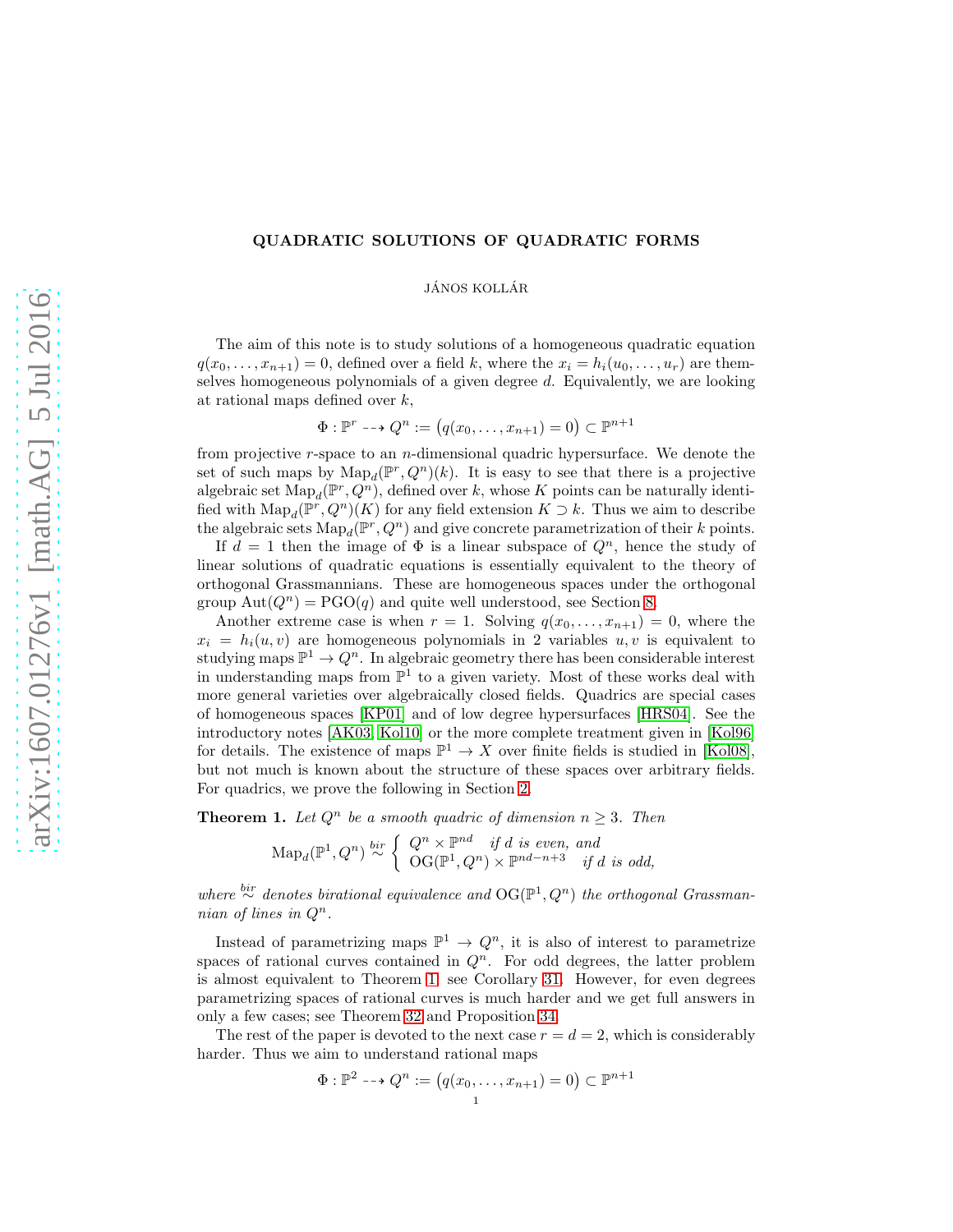## $1\,\mathrm{AMOS}$  KOLLÁR

defined by degree 2 homogeneous polynomials  $x_i = h_i(u, v, w) \in k[u, v, w]$ . As in Theorem [1,](#page-0-0) our aim is to describe the moduli spaces  $\text{Map}_2(\mathbb{P}^2, Q^n)$  up to birational equivalence, using  $Q^n$  and its orthogonal Grassmannians. If  $Q^n$  is singular then, after a suitable linear coordinate change, we can eliminate some of the variables  $x_i$ from q. Thus from now on  $Q<sup>n</sup>$  denotes a smooth quadric hypersurface of dimension  $n$  over a field  $k$ .

With the exception of Sections [2](#page-11-0)[–3](#page-13-1) we assume form now on that char  $k \neq 2$ , though this is not always necessary.

In low dimensions we prove in  $(37.2)$ ,  $(40.2)$  and  $(42.3)$  that

$$
\mathrm{Map}_2(\mathbb{P}^2, Q^1) \stackrel{bir}{\sim} Q^1 \times \mathbb{P}^4,
$$
  
\n
$$
\mathrm{Map}_2(\mathbb{P}^2, Q^2) \stackrel{bir}{\sim} Q^2 \times \mathbb{P}^8,
$$
  
\n
$$
\mathrm{Map}_2(\mathbb{P}^2, Q^3) \stackrel{bir}{\sim} (Q^3 \amalg \mathrm{OG}(\mathbb{P}^1, Q^3)) \times \mathbb{P}^{11}.
$$

Let  $\text{Map}_2^{\circ}(\mathbb{P}^2, Q^n) \subset \text{Map}_2(\mathbb{P}^2, Q^n)$  denote the open subset consisting of maps Let  $\text{map}_2(\mu, Q) \subset \text{map}_2(\mu, Q)$  denote the open subset consisting of maps<br>that are everywhere defined. If  $\Phi \in \text{Map}_2^{\circ}(\mathbb{P}^2, Q^n)$  and we work over  $\mathbb C$  then the image of the fundamental class  $\Phi_*[\mathbb{P}^2]$  is in  $H_4(Q^n, \mathbb{Z})$ . If  $n = 2$  (resp. 3) then  $H_4(Q^n, \mathbb{Z}) \cong \mathbb{Z}$  is generated by  $Q^2$  (resp.  $Q^3 \cap H$ ) where H denotes the hyperplane class. If  $n \geq 5$  then  $H_4(Q^n, \mathbb{Z}) \cong \mathbb{Z}$  but this time it is generated by the class of any 2plane  $L^2 \subset Q^n$ . The most interesting case is  $n = 4$ . Then  $H_4(Q^4, \mathbb{Z}) \cong \mathbb{Z}[A] + \mathbb{Z}[B]$ where  $A, B \subset Q^4$  are disjoint planes; see [\[HP47,](#page-35-2) Book IV, Sec.XIII.4] on linear spaces in quadrics. The same holds over any algebraically closed field if we replace  $H_4(Q^n, \mathbb{Z})$  by the group  $N_2(Q^n, \mathbb{Z})$  of 2-cycles modulo numerical equivalence. This suggests that the really interesting case is  $n = 4$ .

The key player in our study is the Veronese surface.

Definition 2. A Veronese surface is the image of the map

 $\mathbb{P}^2 \to \mathbb{P}^5$  given by  $(u : v : w) \mapsto (u^2 : v^2 : w^2 : uv : vw : uw),$ 

composed with any automorphism of  $\mathbb{P}^5$ . They were first studied in [\[Ver1884\]](#page-36-4). Veronese surfaces have numerous exceptional and extremal properties.

• If a surface contains a conic through any 2 of its points then it is a plane, quadric or Veronese; this follows from the Kronecker–Castelnuovo theorem; see [\[Cas1894\]](#page-35-3).

• If the secant lines of a surface cover a subvariety of dimension  $\leq 4$ , then it is the Veronese (or it is contained in a linear subspace of dimension  $\leq 4$ ). This was proved by Severi [\[Sev1901\]](#page-36-5) (see [\[Dal85\]](#page-35-4) for a short proof) and generalized by Kuiper and Pohl [\[Kui62,](#page-36-6) [KP77\]](#page-36-7) to non-algebraic surfaces.

• Veronese surfaces give rise to remarkable birational maps. As pointed out by F. Russo, this seems to have been known to Bertini (see [\[Ber1907,](#page-35-5) Secs.XV.9–10] or [\[Ber24,](#page-35-6) Secs.XVI.9–10]) and Coble [\[Cob22,](#page-35-7) Thm.17], but the earliest explicit mention may be in [\[SR49,](#page-36-8) p.188]. A modern treatment is given by Ein and Shepherd-Barron [\[ESB89\]](#page-35-8). These connections have been extended by Pirio and Russo to include Jordan algebras [\[PR14\]](#page-36-9). See the book [\[Rus16\]](#page-36-10) for a detailed treatment of many of these results.

We will use a classification of projections and equations of Veronese surfaces; see [\(41\)](#page-19-0) and [\(48\)](#page-23-0).

The geometric version of the main result is the following;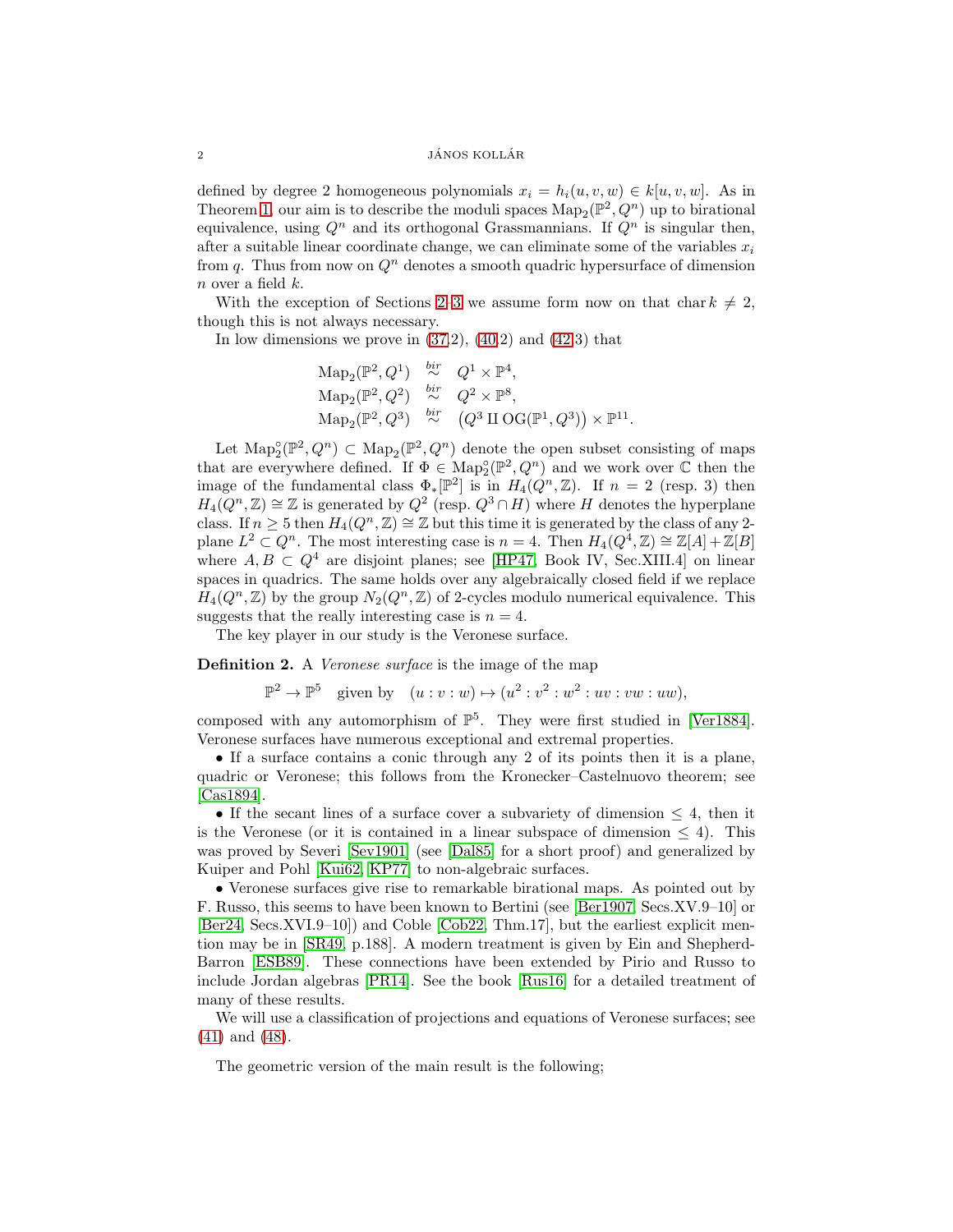<span id="page-2-0"></span>**Theorem 3.** Let  $Q^4$  be a smooth quadric 4-fold defined over an algebraically closed field. Then  $\text{Map}_2(\mathbb{P}^2, Q^4)$  has 5 irreducible components, each birational to  $\mathbb{P}^{20}$ , and  $\mathrm{Map}^\circ_2(\mathbb{P}^2, Q^4)$  is dense in  $\mathrm{Map}_2(\mathbb{P}^2, Q^4)$ . The 5 components of  $\mathrm{Map}^\circ_2(\mathbb{P}^2, Q^4)$  can be described as follows

- (1) (Veronese) In these cases  $\Phi(\mathbb{P}^2) \subset Q^4$  is a Veronese surface. There are 2 such components corresponding to  $\Phi_*[\mathbb{P}^2] = 3[A] + [B]$  and  $\Phi_*[\mathbb{P}^2] =$  $[A] + 3[B]$ , where  $A, B \subset Q^4$  are disjoint planes.
- (2) (Projected Veronese) In these cases  $\Phi(\mathbb{P}^2) \subset Q^4$  is a singular projection of a Veronese surface. There is 1 such component and  $\Phi_*[\mathbb{P}^2] = 2[A] + 2[B]$ .
- (3) (Quadruple plane) In these cases  $\Phi(\mathbb{P}^2) \subset Q^4$  is a plane. There are 2 such components corresponding to  $\Phi_*[\mathbb{P}^2] = 4[A]$  and  $\Phi_*[\mathbb{P}^2] = 4[B]$ .

The corresponding subvarieties of  $\text{Map}^{\circ}_{2}(\mathbb{P}^2, Q^4)$  will be denoted by  $\text{Map}^{\circ}_{V}(\mathbb{P}^2, Q^4)$ ,  $\mathrm{Map}_{PV}^{\circ}(\mathbb{P}^2, Q^4)$ ,  $\mathrm{Map}_{QP}^{\circ}(\mathbb{P}^2, Q^4)$  and their closures in  $\mathrm{Map}_{2}(\mathbb{P}^2, Q^4)$  by  $\mathrm{Map}_{V}(\mathbb{P}^2, Q^4)$ ,  $\operatorname{Map}_{PV}(\mathbb{P}^2, Q^4)$  and  $\operatorname{Map}_{QP}(\mathbb{P}^2, Q^4)$ .

Our main aim is to describe  $\text{Map}(\mathbb{P}^2, Q^4)$  over arbitrary fields k, so Theorem [3](#page-2-0) is but a special case of the following 3 results when  $k$  is algebraically closed. The most interesting is the description of the Veronese locus; it is proved in Section [5.](#page-20-1) The easier Propositions [5](#page-2-1)[–6](#page-2-2) are treated in Section [4.](#page-17-1) See Notation [20](#page-6-0) for the terminology involving quadratic forms.

<span id="page-2-3"></span>**Theorem 4** (Veronese). Let  $Q^4$  be a smooth quadric 4-fold over a field k. Then

 $\operatorname{Map}_V(\mathbb{P}^2, Q^4) \stackrel{bir}{\sim} \{\pm\}$  $\sqrt{-\Delta}$   $\times Q^4 \times \mathbb{P}^{16}$ ,

where  $\Delta$  is the discriminant of  $Q^4$  and  $\{\pm\}$  $\sqrt{-\Delta}$ } denotes the 2-point algebraic set defined by the equation  $t^2 + \Delta = 0$  over k.

Furthermore,  $\text{Map}_{V}^{\circ}(\mathbb{P}^2, Q^n)(k)$  is nonempty iff  $-\Delta$  is a square in k and  $Q^4(k) \neq$  $\emptyset$ . If these hold then  $\text{Map}_V(\mathbb{P}^2, Q^4)$  is birational to  $\mathbb{P}^{20} \amalg \mathbb{P}^{20}$ , the disjoint union of 2 copies of  $\mathbb{P}^{20}$ 

The description of the projected Veronese maps is not hard and the quadruple planes are obvious. The following are special cases of [\(43.](#page-20-2)2) and [\(39.](#page-18-1)1).

<span id="page-2-1"></span>**Proposition 5** (Projected Veronese). Let  $Q^4$  be a smooth quadric 4-fold. Then

 $\text{Map}_{PV}(\mathbb{P}^2, Q^4) \stackrel{bir}{\sim} \text{OG}(\mathbb{P}^1, Q^4) \times \mathbb{P}^{15},$ 

where  $\mathrm{OG}(\mathbb{P}^1, Q^4)$  denotes the orthogonal Grassmannian of lines in  $Q^4$ . Furthermore,  $\text{Map}_{PV}^{\circ}(\mathbb{P}^2, Q^4)(k)$  is nonempty iff the anisotropic rank of  $Q^4$  is  $\leq 2$  and then  $\text{Map}_{PV}(\mathbb{P}^2, Q^4)$  is birational to  $\mathbb{P}^{20}$ .

<span id="page-2-2"></span>**Proposition 6** (Quadruple plane). Let  $Q^4$  be a smooth quadric 4-fold. Then

$$
\mathrm{Map}_{QP}(\mathbb{P}^2, Q^4) \stackrel{bir}{\sim} \mathrm{OG}(\mathbb{P}^2, Q^4) \times \mathbb{P}^{17},
$$

where  $\text{OG}(\mathbb{P}^2, Q^4)$  denotes the orthogonal Grassmannian of 2-planes in  $Q^4$ . Furthermore,  $\text{Map}_{QP}^{\circ}(\mathbb{P}^2,Q^n)(k) \neq \emptyset$  iff  $Q^4$  is split over k and then  $\text{Map}_{QP}(\mathbb{P}^2,Q^4)$  is birational to  $\mathbb{P}^{20} \amalg \mathbb{P}^{20}$ .

Note that if the anisotropic rank of  $Q^4$  is  $\leq 2$  and  $-\Delta$  is a square then  $Q^4$  is split. Thus for non-split forms we have either only 1 irreducible component with smooth k-points (if the anisotropic rank is 2) or 2 irreducible components with smooth k-points (if  $-\Delta$  is a square).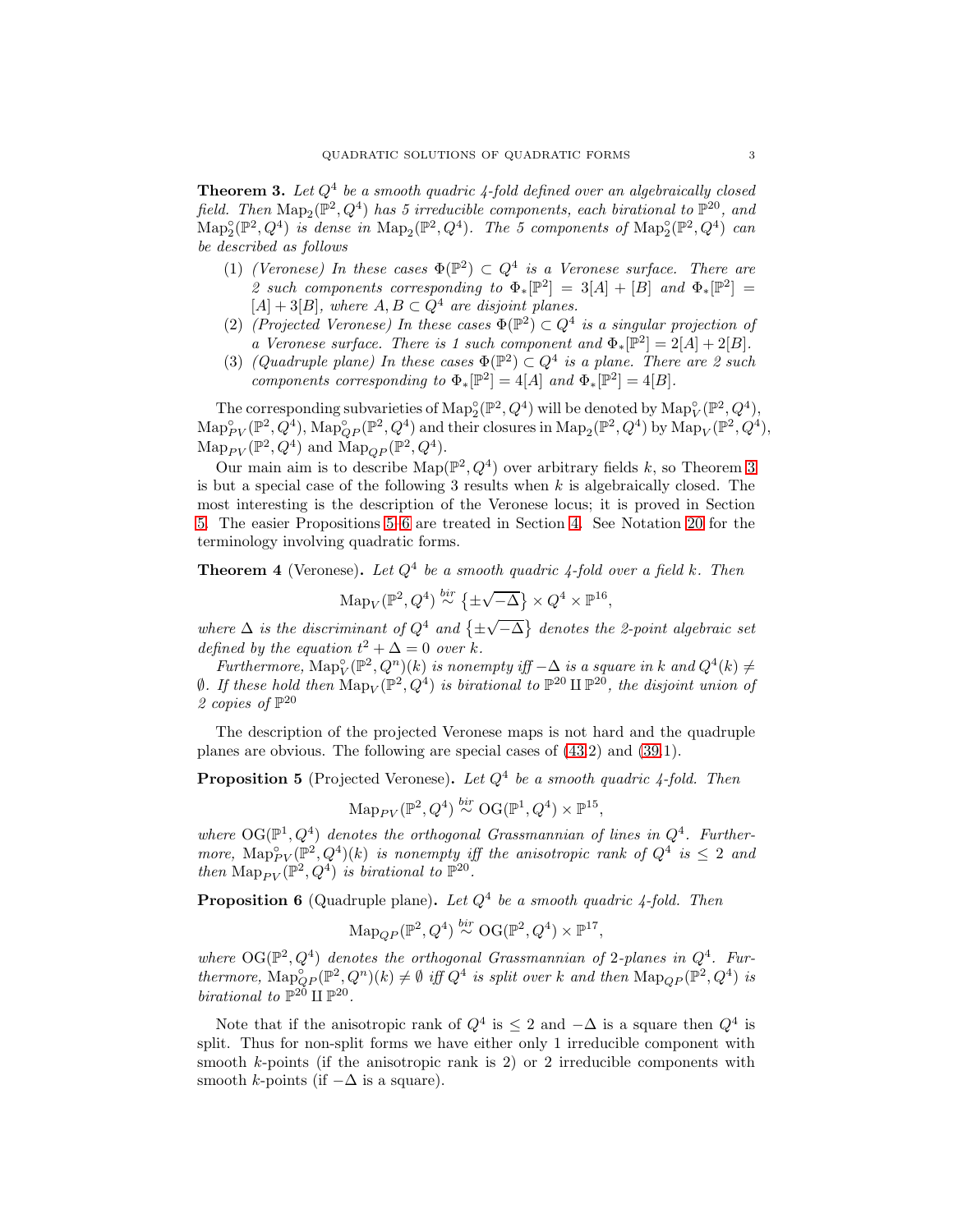$14$  JÁNOS KOLLÁR

The above results count maps from a fixed  $\mathbb{P}^2$  to a quadric  $Q^4$ . Frequently it is more interesting to count maps up to coordinate changes by  $\text{Aut}(\mathbb{P}^2)$  or by  $\text{Aut}(Q^4)$ .

Taking quotient by  $Aut(\mathbb{P}^2)$  is essentially the same as working with the components of the Chow variety  $\text{Chow}(Q^4)$  that parametrize Veronese surfaces (resp. projected Veronese surfaces). Let us denote these by  $\mathrm{Chow}_V(Q^4)$  (resp.  $\mathrm{Chow}_{PV}(Q^4)$ ). Let  $H_5$  denote the hyperplane class on  $\mathbb{P}^5$  and let  $F_k \subset Q_k^4$  be a surface that is a Veronese surface over  $\bar{k}$ . Then  $|2H_5|_{F_k} + K_{F_k}|$  is the linear system of lines giving an isomorphism  $F_k \cong \mathbb{P}_k^2$ . Therefore Chow $_V(Q^4) \times \text{Aut}(\mathbb{P}^2) \stackrel{bir}{\sim} \text{Map}_V(\mathbb{P}^2, Q^4)$ and similarly for Chow  $_{PV}(Q^4)$ . Hence the previous results determine the stable birational types of  $Chow_V(Q^4)$  and  $Chow_{PV}(Q^4)$ . The proofs yield the following slightly stronger forms; see [\(46.](#page-22-0)6) and [\(43.](#page-20-2)1).

<span id="page-3-1"></span>**Corollary 7** (Chow variety version). Let  $Q^4$  be a smooth quadric 4-fold over a field k. Then

Chow<sub>V</sub>(
$$
Q^4
$$
)  $\times \mathbb{P}^4$   $\stackrel{bir}{\sim} \{ \pm \sqrt{-\Delta} \} \times Q^4 \times \mathbb{P}^{12}$  and  
Chow<sub>PV</sub>( $Q^4$ )  $\stackrel{bir}{\sim} OG(\mathbb{P}^1, Q^4) \times \mathbb{P}^7$ .

It is quite likely that one can cancel the factor  $\mathbb{P}^4$  but my proof does not seem to work without it.

Chow  $p_V(Q^4)$  is contained in the irreducible component Chow  $C_I(Q^4) \subset \text{Chow}(Q^4)$ parametrizing complete intersections of  $Q<sup>4</sup>$  with a hyperplane and a quadric. Another interesting irreducible component of  $Chow(Q<sup>4</sup>)$  parametrizing degree 4 surfaces is discussed in [\(47\)](#page-23-1).

We show in Section [6](#page-23-2) that working up to coordinate changes by both  $Aut(\mathbb{P}^2)$ and  $Aut(Q<sup>4</sup>)$  yields a very nice answer, especially in the Veronese case.

<span id="page-3-0"></span>**Theorem 8** (Veronese). Let k be a field. A smooth quadric hypersurface  $Q^4 \subset \mathbb{P}^5$ contains a Veronese surface iff its equation can be written as

$$
Q_{a,b}^4 = (x_0 x_5 = x_1^2 + a x_2^2 + b x_3^2 + a b x_4^4). \tag{8.1}
$$

Up to coordinate changes by  $\text{Aut}(\mathbb{P}^2) \times \text{Aut}(Q^4_{a,b})$ , the quadric  $Q^4_{a,b}$  contains a unique Veronese surface. A representative is given by

$$
(u:v:w) \mapsto (u^2 + aw^2 : uv : vw : uw : w^2 : v^2 + bw^2).
$$
 (8.2)

<span id="page-3-2"></span>**Complement 9.** Let k be a field. Then  $Q_{a,b}^4 \leftrightarrow (au^2 + bv^2 + w^2 = 0)$  gives a one-to-one correspondence between

- pairs  $(V \subset Q^4)$  —a Veronese surface contained in a smooth quadric hypersurface defined over  $k$ , up to isomorphism—and
- smooth plane conics  $C \subset \mathbb{P}^2$  defined over k, up to isomorphism.

A proof of this is given in [\(48.](#page-23-0)6). Another way of obtaining a conic out of a pair  $(V \subset Q^4)$  is as follows. Pick  $p \in V$ . Intersecting V with the tangent plane of  $Q^4$ at p gives a hyperplane section of V that is singular at p. Since the hyperplane sections of  $V$  are conics, we expect that we get a pair of lines and there is a curve  $C_{a,b} \subset V$  where this intersection is a double line.

A direct computation using [\(8.](#page-3-0)2) (that I did not find illuminating) shows that  $C_{a,b} = (bu^2 + av^2 + abw^2 = 0)$ . We can rewrite this as  $b(au_1)^2 + a(bv_1)^2 + abw^2 = 0$  $ab(au_1^2 + bv_1^2 + w^2).$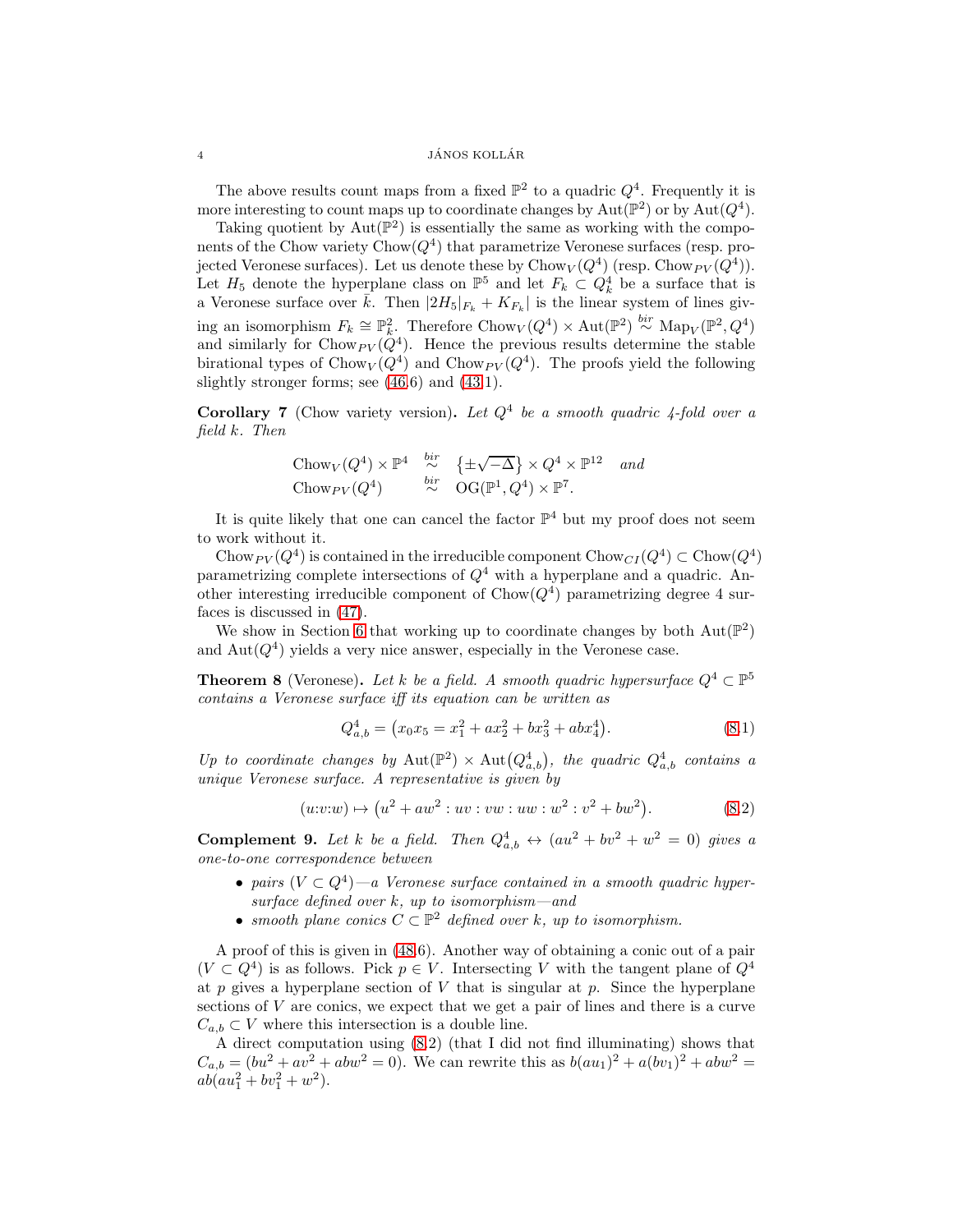<span id="page-4-1"></span>**Remark 10.** We can fully diagonalize the quadric  $Q_{a,b}^4$  by replacing  $x_0, x_5$  by  $\frac{1}{2}(x_0+x_5)$  and  $\frac{1}{2}(x_0-x_5)$ . Then we end up with the identity

$$
\frac{1}{4}(u^2+v^2+(a+b)w^2)^2 - \frac{1}{4}(u^2-v^2+(a-b)w^2)^2 = (uv)^2 + a(vw)^2 + b(uw)^2 + ab(w^2)^2.
$$

Skopenkov pointed out that (if  $a, b$  are real and positive) this is equivalent to the quaternionic identity

$$
\frac{1}{4}(|A|^2 + |B|^2)^2 - \frac{1}{4}(|A|^2 - |B|^2)^2 = |AB|^2
$$

for the quaternions  $A = u + iw\sqrt{a}$  and  $B = v + jw\sqrt{b}$ .

The following 2 Propositions are also proved in Section [6.](#page-23-2)

<span id="page-4-3"></span>**Proposition 11** (Projected Veronese). Let  $k$  be a field. A smooth quadric hypersurface  $Q^4 \subset \mathbb{P}^5$  contains a projected Veronese surface iff its equation can be written as

$$
Q_a^4 = (x_0x_1 + x_2x_3 = x_4^2 + ax_5^2).
$$

After coordinate changes by  $\text{Aut}(\mathbb{P}^2) \times \text{Aut}(Q_a^4)$ , projected Veronese surfaces can be brought to the form

$$
(u:v:w) \mapsto (0:q(u:v:w):u^2 + av^2:w^2:uw:vw)
$$

where deg  $q = 2$ . Restricting q to the line  $(w = 0)$  gives an isomorphism between the moduli of projected Veronese surfaces in  $Q_a^4$  (up to  $\text{Aut}(\mathbb{P}^2) \times \text{Aut}(Q_a^4)$ ) and  $\text{Sym}^2(\mathbb{P}^1)/\text{O}(u^2 + av^2).$ 

<span id="page-4-2"></span>**Proposition 12** (Quadruple plane). A smooth quadric hypersurface  $Q^4 \subset \mathbb{P}^5$  contains a 2-plane iff its equation can be written as

$$
Q_{\text{split}}^4 = (x_0 x_3 + x_1 x_4 + x_2 x_5 = 0).
$$

If chark  $\neq 3$  then, after coordinate changes by Aut $(Q_{\text{split}}^4)$ , quadruple planes can be brought to the form

 $(u:v:w) \mapsto (\partial C/\partial u : \partial C/\partial v : \partial C/\partial w : 0 : 0 : 0),$ 

where  $C = C(u, v, w)$  is a homogeneous cubic. This gives an isomorphism between the moduli of quadruple planes (up to  $\text{Aut}(\mathbb{P}^2) \times \text{Aut}(Q^4_{\text{split}})$ ) and the moduli of plane cubic curves (up to Aut $(\mathbb{P}^2)$ ).

Next we move to quadrics of dimension  $\geq 5$ . Note that  $\Phi(\mathbb{P}^2)$  is always contained in a 5-dimensional linear subspace of  $\mathbb{P}^{n+1}$ , so the cases  $n \geq 5$  reduce to the  $n \leq$ 4 cases is principle but the parametrization of the solutions for  $n \geq 5$  proceeds somewhat differently. The following is shown in Section [7.](#page-26-0)

<span id="page-4-0"></span>**Theorem 13.** Assume that  $n \geq 5$  and  $Q^{n}(k) \neq \emptyset$ . Then

$$
\mathrm{Map}_2(\mathbb{P}^2, Q^n) \stackrel{bir}{\sim} \mathrm{Sym}^2(\mathrm{OG}(\mathbb{P}^2, Q^n)) \times \mathbb{P}^{14},\tag{13.1}
$$

where  $Sym<sup>2</sup>$  denotes the symmetric square.

Using  $(68.2)$  we can rewrite  $(13.1)$  as

$$
\mathrm{Map}_2(\mathbb{P}^2, Q^n) \stackrel{bir}{\sim} \mathrm{Sym}^2(\mathrm{OG}(\mathbb{P}^1, Q_W^{n-2})) \times \mathbb{P}^{2n+10},\tag{13.2}
$$

where  $Q_W^{n-2}$  is the Witt reduction of  $Q^n$  (see Notation [20\)](#page-6-0). This variant actually shows the structure of  $\text{Map}_2(\mathbb{P}^2, Q^n)$  better than [\(13.](#page-4-0)1).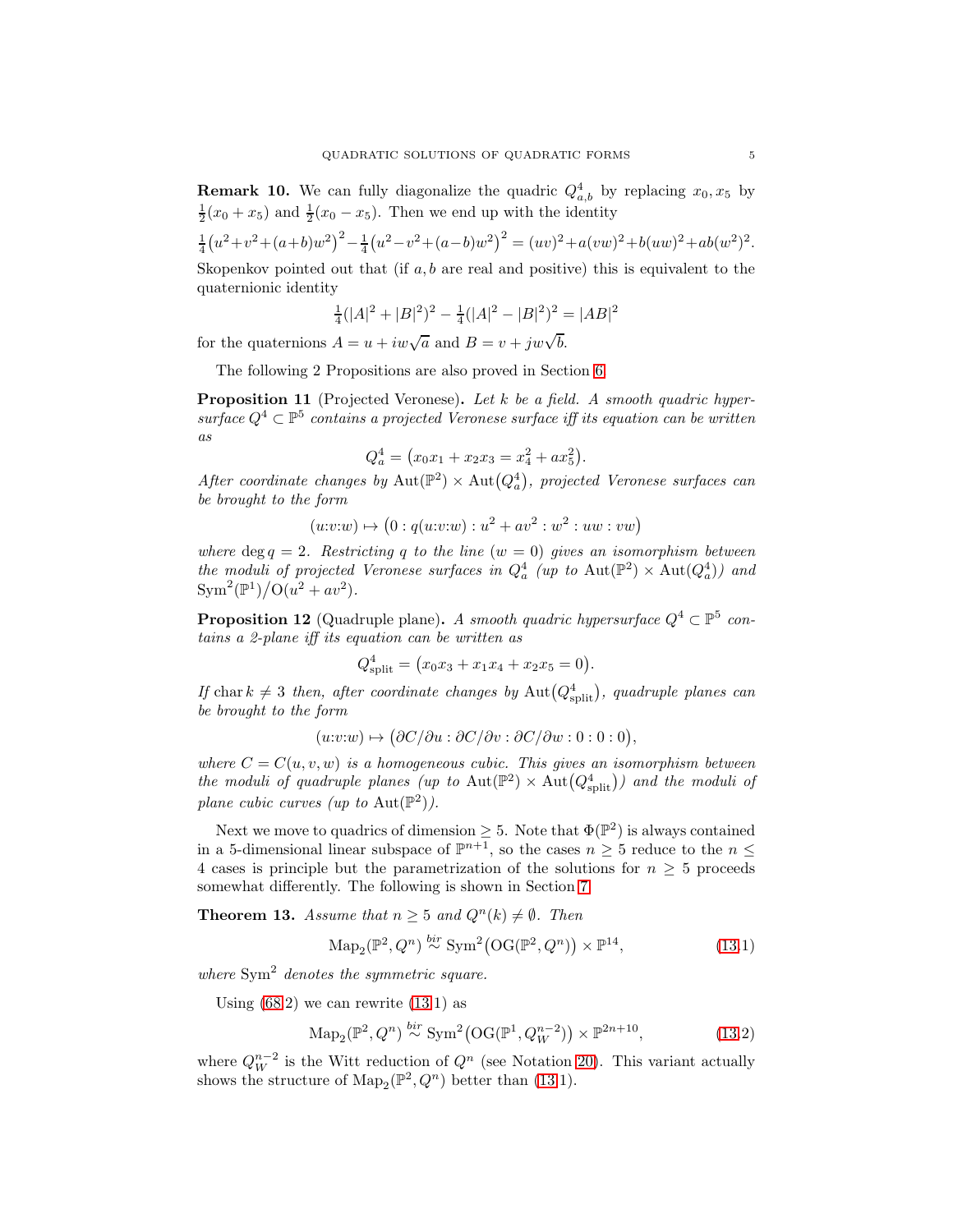## $\delta$  JÁNOS KOLLÁR

**Remark 14.** If  $n = 4$  then  $\{\pm$  $\sqrt{-\Delta}$   $\times Q^4 \times \mathbb{P}^2$  is birational to an irreducible component of Sym<sup>2</sup>(OG( $\mathbb{P}^2$ , $Q^4$ )) (or a union of 2 irreducible components if  $-\Delta$  is a square in  $k$ ) by [\(69.](#page-33-1)4). Thus Theorem [13](#page-4-0) can be viewed as a generalization of Theorem [4.](#page-2-3) Note, however that Theorem [13](#page-4-0) fails if  $Q^n(k) = \emptyset$ . Indeed, for  $n \geq 5$ consider the diagonal quadric  $Q^n := (x_0^2 + \cdots + x_{n+1}^2 = 0)$  over any field  $k \subset \mathbb{R}$ . Then  $\text{Map}_2(\mathbb{P}^2, Q^n)(k) = \emptyset$  but the conjugate pair of linear spaces

$$
L_{\pm}^{2} := (x_0 \pm ix_1 = x_2 \pm ix_3 = x_4 \pm ix_5 = x_6 = \dots = x_{n+1} = 0)
$$

shows that  $Sym^2(\mathrm{OG}(\mathbb{P}^2, Q^n) \neq \emptyset$ .

The birational equivalence in Theorem [13](#page-4-0) is not completely  $\text{Aut}(Q^n)$ -equivariant. The reason is that we usually imagine the left hand side as  $Chow_V(Q^n) \times Aut(\mathbb{P}^2)$ . However, the proof works with pointed Veronese surfaces. Thus it views the left had side as  $\text{Univ}_V(Q^n) \times \text{Aut}(p \in \mathbb{P}^2)$ , where  $\text{Univ}_V(Q^n) \to \text{Chow}_V(Q^n)$  denotes the universal family of Veronese surfaces in  $Q^n$  and  $\text{Aut}(p \in \mathbb{P}^2)$  is the group of automorphisms of  $\mathbb{P}^2$  that fix the marked point p. We have  $\text{Aut}(Q^n)$ -equivariance for the latter presentation.

Theorem [13](#page-4-0) implies that  $\text{Map}_2(\mathbb{P}^2, Q^n)$  is geometrically irreducible for  $n \geq 5$ . In particular, projected Veronese surfaces and quadruple planes can be deformed to Veronese surfaces in a 5-dimensional quadric; see Example [55](#page-27-0) for explicit descriptions.

I do not know a birational classification of symmetric squares of orthogonal Grassmannians in general. We give an explicit description of  $\text{Sym}^2(\text{OG}(\mathbb{P}^1, Q^3))$ in [\(71\)](#page-35-9) and this implies the following.

<span id="page-5-0"></span>**Proposition 15.** Let  $Q^5 = (q(x_0, \ldots, x_4) = x_5x_6)$  be a smooth quadric 5-fold over a field k. Then

$$
\mathrm{Map}_2(\mathbb{P}^2, Q^5) \stackrel{bir}{\sim} (\Delta(q) z^2 = q(x_0, \dots, x_4)) \times \mathbb{P}^{22},
$$

where  $\Delta(q)$  is the discriminant of q.

Note that the quadratic form  $\Delta(q)z^2 - q(x_0, \ldots, x_4)$  is never positive definite, thus the Hasse-Minkowski theorem (cf. [\[Ser73,](#page-36-11) p.41]) and Theorem [13](#page-4-0) imply the following.

**Corollary 16.** Let  $Q^5$  be a smooth quadric 5-fold over k such that  $Q^5(k) \neq \emptyset$ . Assume that k is one of the following:

- (1)  $\mathbb R$  or any real closed field,
- (2) a number field,
- (3) a function field of a curve over a finite field or
- (4) a function field of a surface over an algebraically closed field.

Then Map<sub>2</sub>( $\mathbb{P}^2$ , $Q^5$ )<sup>bir</sup>  $\mathbb{P}^{26}$ 

. The contract of the contract of the contract of the contract of the contract of the contract of the contract of the contract of the contract of the contract of the contract of the contract of the contract of the contract

For other fields the situation is more complicated.

**Example 17.** Let  $K := k(t_1, \ldots, t_4)$  where the  $t_i$  are algebraically independent. Consider the quadric 5-fold  $Q^5 := (x_0^2 + t_1x_1^2 + \cdots + t_4x_4^2 = x_5x_6)$ . It is easy to see that

$$
x_0^2 + t_1 x_1^2 + \dots + t_4 x_4^2 = t_1 t_2 t_3 t_4 \cdot z^2
$$

has no solutions in  $K$ . Therefore, using Theorem [13](#page-4-0) and Proposition [15,](#page-5-0) we obtain that  $\text{Sym}^2(\text{OG}(\mathbb{P}^1, Q_W^3))(K) = \emptyset$  and hence  $\text{Map}_2^{\circ}(\mathbb{P}^2, Q^5)(K) = \emptyset$ .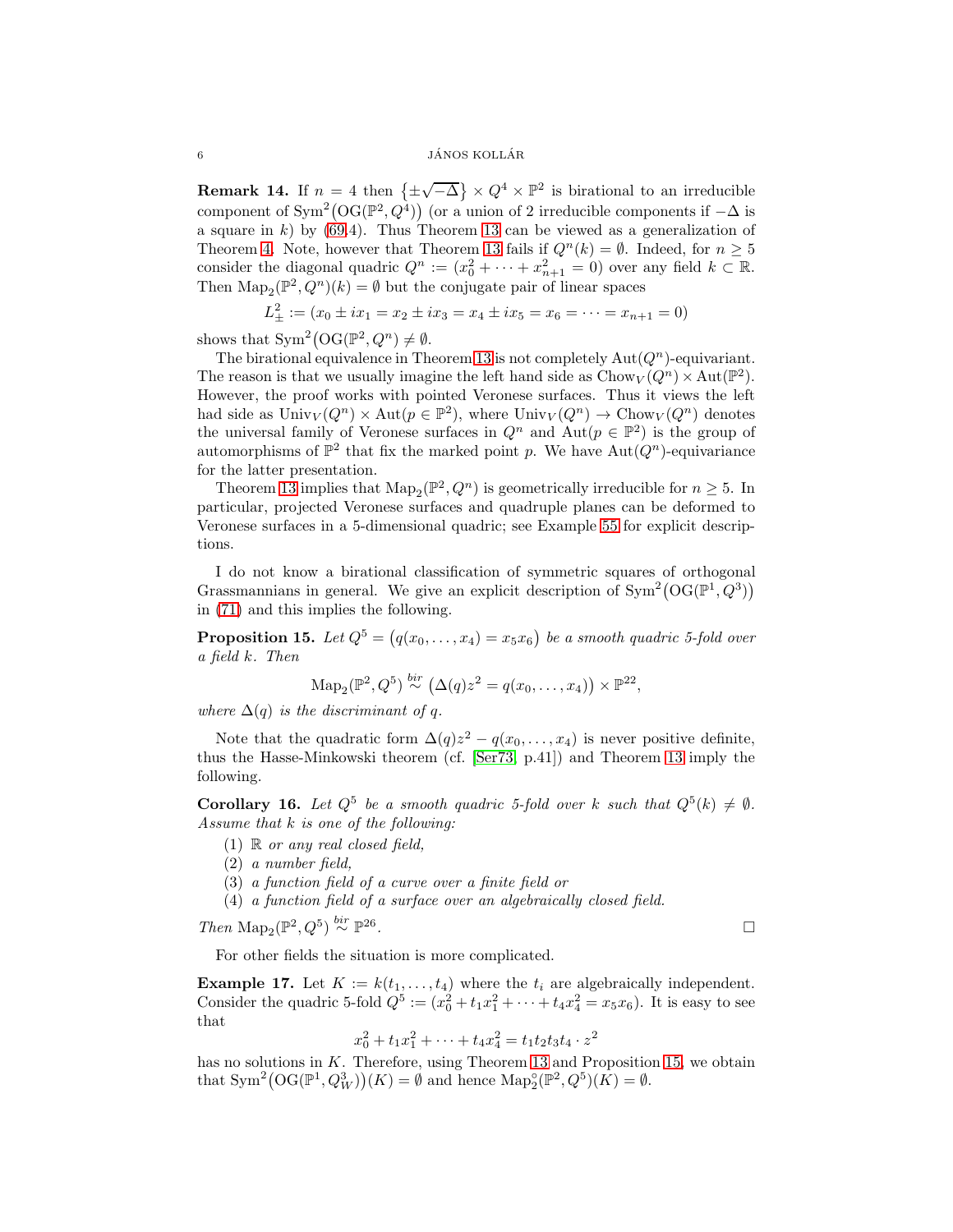Thus the image of any quadratic map  $\mathbb{P}^2 \dashrightarrow Q^5$  is a point or a conic. Examples for the latter are  $(u:v:w) \mapsto (0 : \cdots : 0 : uv : u^2 : t_4v^2)$ . These correspond to singular K-points of  $\text{Map}_2(\mathbb{P}^2, Q^n)$ .

The question of uniqueness of Veronese surfaces  $V \subset Q^n$  (up to coordinate changes by  $\text{Aut}(\mathbb{P}^2) \times \text{Aut}(Q^n)$  is not as simple as in dimension 4.

<span id="page-6-2"></span>**Proposition 18.** Let k be a field. A smooth quadric hypersurface  $Q^5 \subset \mathbb{P}^6$  contains a Veronese surface iff its equation can be written as

$$
Q_{a,b,c}^5 = (x_0x_5 = x_1^2 + ax_2^2 + bx_3^2 + abx_4^4 + cx_6^2).
$$

Up to coordinate changes by  $\text{Aut}(\mathbb{P}^2) \times \text{Aut}(Q^5_{a,b,c})$ , the quadric  $Q^5_{a,b,c}$  contains a unique Veronese surface. A representative is given by

$$
(u: v:w) \mapsto (u^2 + aw^2 : uv : vw : uw : w^2 : v^2 + bw^2 : 0).
$$

The proof is given in [\(53\)](#page-26-1) and the next examples show that we have nonuniqueness for  $n \geq 6$ ; see also Proposition [24.](#page-10-0)

<span id="page-6-1"></span>**Example 19.** If k is algebraically closed then all smooth subquadrics  $Q^4 \subset Q^n$ are isomorphic, thus Theorem [8](#page-3-0) implies that there is a unique Veronese surface  $V \subset Q^n$ , up to coordinate changes by  $\mathrm{Aut}(\mathbb{P}^2) \times \mathrm{Aut}(Q^n)$ . The same holds over  $\mathbb R$ if  $Q^n$  is the sphere.

However, for most other fields there are quadrics that contain inequivalent Veronese surfaces, up to coordinate changes. Indeed, by Theorem [8,](#page-3-0) isomorphism classes of quadric 4-folds that contain a Veronese surface are in one-to-one correspondence with isomorphism classes of plane conics. Assume that we have two non-isomorphic ternary forms  $x^2 + ay^2 + bz^2$  and  $x^2 + ay^2 + cz^2$ . Consider the quadric 6-fold

$$
Q_{a,b,c}^6 = (x_0 x_7 = x_1^2 + a x_2^2 + b x_3^2 + a b x_4^4 + c x_5^2 + a c x_6^4). \tag{19.1}
$$

It contains a Veronese surface  $V_b$  that satisfies  $(x_5 = x_6 = 0)$  and also a  $V_c$  that satisfies  $(x_3 = x_4 = 0)$ . These are inequivalent since the quadrics they span are not isomorphic.

As another example, let k be a number field and consider

$$
Q7 := (x02 + x1x2 + x3x4 + x5x6 + x7x8 = 0).
$$
 (19.2)

Note that  $au^2 - av^2 \sim uv$ , so every  $Q_{a,b}^4$  has at least one embedding into  $Q^7$ . Thus there are infinitely many inequivalent embeddings  $V \hookrightarrow Q^7$  defined over k, up to coordinate changes.

<span id="page-6-0"></span>Notation 20. From now on,  $Q^n := (q(x_0, \ldots, x_{n+1}) = 0) \subset \mathbb{P}^{n+1}$  denotes a smooth quadric hypersurface over a field  $k$ . Starting with Section [4](#page-17-1) we assume that char  $k \neq 2$ . The explicit formulas are usually worked out only for diagonal forms.

More generally,  $Q^{n,i}$  denotes a quadric hypersurface over a field k whose nonsmooth locus has dimension i. We use this mainly for  $i = 0$ .

A quadratic form q over  $k$ —or the corresponding quadric hypersurface  $Q$  over k—is called *isotropic* if  $Q(k) \neq \emptyset$  and *anisotropic* if  $Q(k) = \emptyset$ .

The *discriminant* of a symmetric bilinear form  $q = \sum_{0 \leq i,j \leq n+1} a_{ij} x_i x_j$  over k is  $\Delta(q) := \det(a_{ij}) \in k/(k^*)^2$ . This defines the discriminant of any quadratic form whenever char  $k \neq 2$ . (Note that some authors use different signs and 2-powers.) A quadric  $Q^n = (q(x_0, \ldots, x_{n+1}) = 0)$  determines the corresponding quadratic form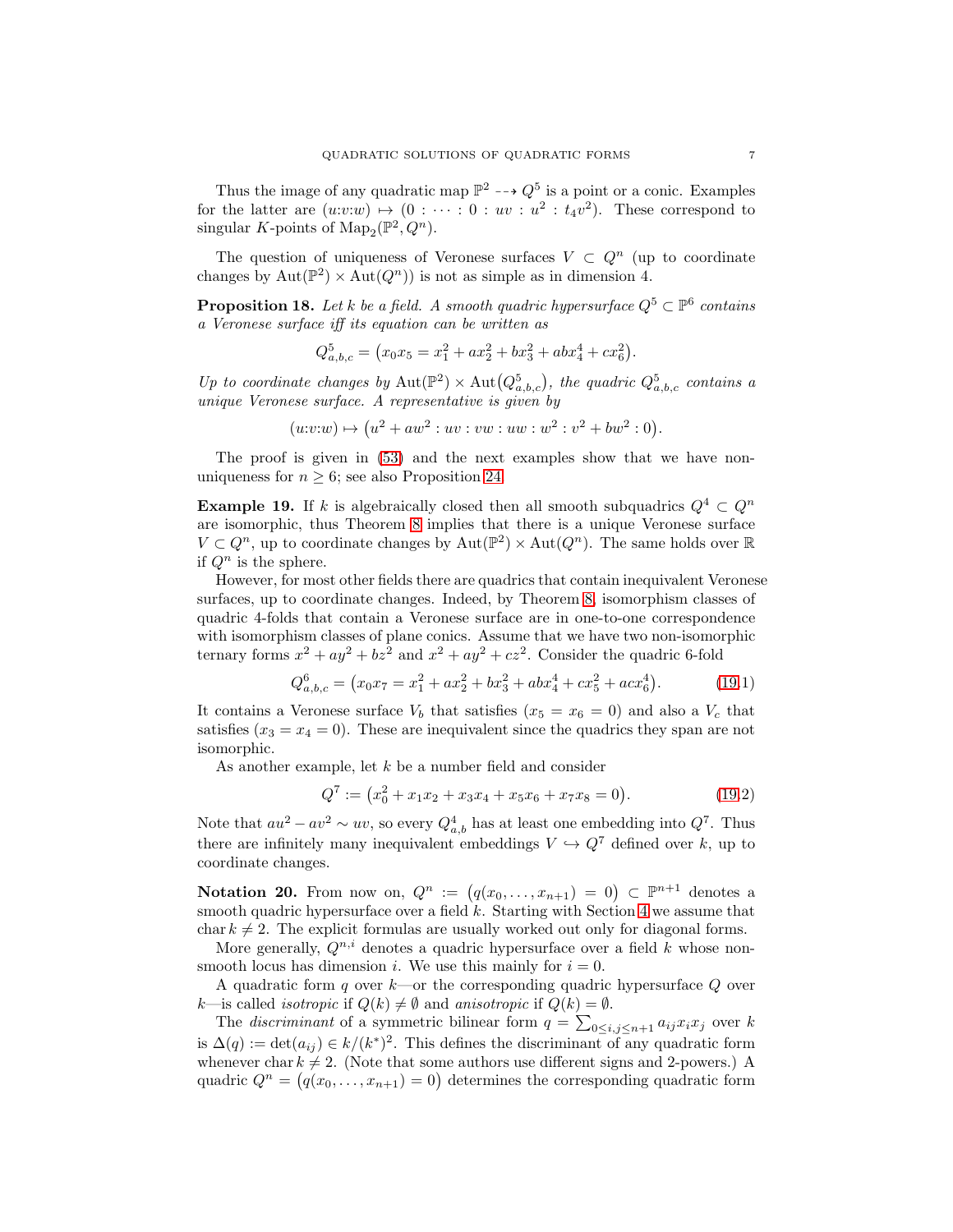$\begin{array}{c}\n 8 \\
 \hline\n 1\text{ÁNOS KOLLÁR}\n \end{array}$ 

q up to a multiplicative scalar  $\lambda$ . This changes the discriminant by  $\lambda^{n+2}$ . So the discriminant of  $Q<sup>n</sup>$  is only defined for even dimensional quadrics and then it is

$$
\Delta(Q^n) := \Delta(q(x_0,\ldots,x_{n+1})) \in k/(k^*)^2.
$$

Note that  $Q^n$  is smooth iff  $\Delta(Q^n) \neq 0$ .

For any point  $p \in Q^n$ , let  $Q_p^{n-1,0} \subset Q^n$  denote the intersection of  $Q^n$  with its tangent plane at p. Thus  $Q_p^{n-1,0}$  is an  $(n-1)$ -dimensional quadric cone over an  $(n-2)$ -dimensional smooth quadric—the projectivized tangent cone—denoted by  $Q_p^{n-2}$ . Both  $Q_p^{n-1,0}$  and  $Q_p^{n-2}$  are defined over the field  $k(p)$ . The  $Q_p^{n-2}$  together form the universal projectivized tangent cone  $PTC(Q^n) \rightarrow Q^n$ .

Assume next that  $Q^n(k) \neq \emptyset$ . Pick any  $p \in Q^n(k)$ . In suitable coordinates we may assume that  $p = (0, \ldots, 0, 1)$  and

$$
q(x_0,...,x_{n+1}) \sim q_p(x_0,...,x_{n-1}) + x_n x_{n+1}.
$$

Then  $Q_p^{n-2} \cong (q_p(x_0, \ldots, x_{n-1}) = 0) \subset \mathbb{P}^{n-1}$ . By Theorem [21,](#page-7-0)  $q_p$  and  $Q_p^{n-2}$  are independent of p; we denote this quadric by  $Q_W^{n-2}$  and call it the *Witt reduction* of  $Q<sup>n</sup>$ . We can iterate the Witt reduction until we reach an anisotropic quadric

$$
Q_{\rm an} = Q_{\rm an}^{n-2r} = (q_{\rm an}(x_0, \ldots, x_{n+1-2r}) = 0),
$$

called the *anisotropic kernel* of  $Q<sup>n</sup>$  (or of q). The number r is called the Witt index. Equivalently,  $r - 1$  is the maximum dimension of a linear space that is defined over k and contained in  $Q^n$ .

A form is called *split* if  $2r = n + 2$ , equivalently, if it can be written as

$$
x_0x_1 + x_2x_3 + \cdots + x_{2r-2}x_{2r-1}.
$$

Let  $\pi_p: Q^n \dashrightarrow \mathbb{P}^n$  denote the projection from p. We can factor it as the blow-up of p followed by the contraction of the birational transform  $E_p^{n-1,0}$  of  $Q_p^{n-1,0}$ . Here  $E_p^{n-1,0}$  is a  $\mathbb{P}^1$ -bundle over  $Q_p^{n-2} \subset \mathbb{P}^n$ . This shows that there is an equivalence

$$
\{p \in Q^n\} \leftrightarrow \{Q_W^{n-2} \subset \mathbb{P}^n\} \tag{20.1}
$$

between *n*-dimensional pointed quadrics and  $(n-2)$ -dimensional quadrics in  $\mathbb{P}^n$ .

A geometric proof of the special case of Witt's theorem that we used above is the following. Fix a point  $p_0 \in Q^n(k)$ . For any  $p \in Q^n \setminus Q_{p_0}^{n-1,0}$  we get natural isomorphisms (defined over  $k(p)$ )

$$
Q_p^{n-2} \cong Q_p^{n-1,0} \cap Q_{p_0}^{n-1,0} \cong Q_{p_0}^{n-2}.
$$
\n(20.2)

This also shows that the universal projectivized tangent cone  $\text{PTC}(Q^n) \to Q^n$  is birationally trivial

$$
\text{PTC}(Q^n) \stackrel{bir}{\sim} Q^n \times Q_W^{n-2}.\tag{20.3}
$$

<span id="page-7-0"></span>**21** (Witt's cancellation theorem). Let V be a vector space and q a non-degenerate quadratic form on V. Let  $V_1, V_2 \subset V$  be vector subspaces such that  $(V_i, q|_{V_i})$  are non-degenerate and there is an isometry  $\phi : (V_1, q|_{V_1}) \to (V_2, q|_{V_2})$ . One form of Witt's cancellation theorem says that  $\phi$  extends to an isometry  $\Phi: V \to V$ .

This is one example where the correspondence between quadrics and quadratic forms gets cumbersome. For example, consider  $(\mathbb{R}^5, q := x_1^2 + x_2^2 + x_3^2 - x_4^2 - x_5^2)$ ,  $V_1 := (x_3 = x_5 = 0)$  and  $V_2 := (x_1 = x_3 = 0)$ . Note that the quadrics  $(q = x_3 = 0)$  $x_5 = 0$ ) and  $(q = x_1 = x_3 = 0)$  are isomorphic but the quadratic forms  $(V_1, q|_{V_1})$ and  $(V_2, q|_{V_2})$  are not. There is no automorphism of the quadric  $(q = 0)$  that carries  $(q = x_3 = x_5 = 0)$  to  $(q = x_1 = x_3 = 0)$ .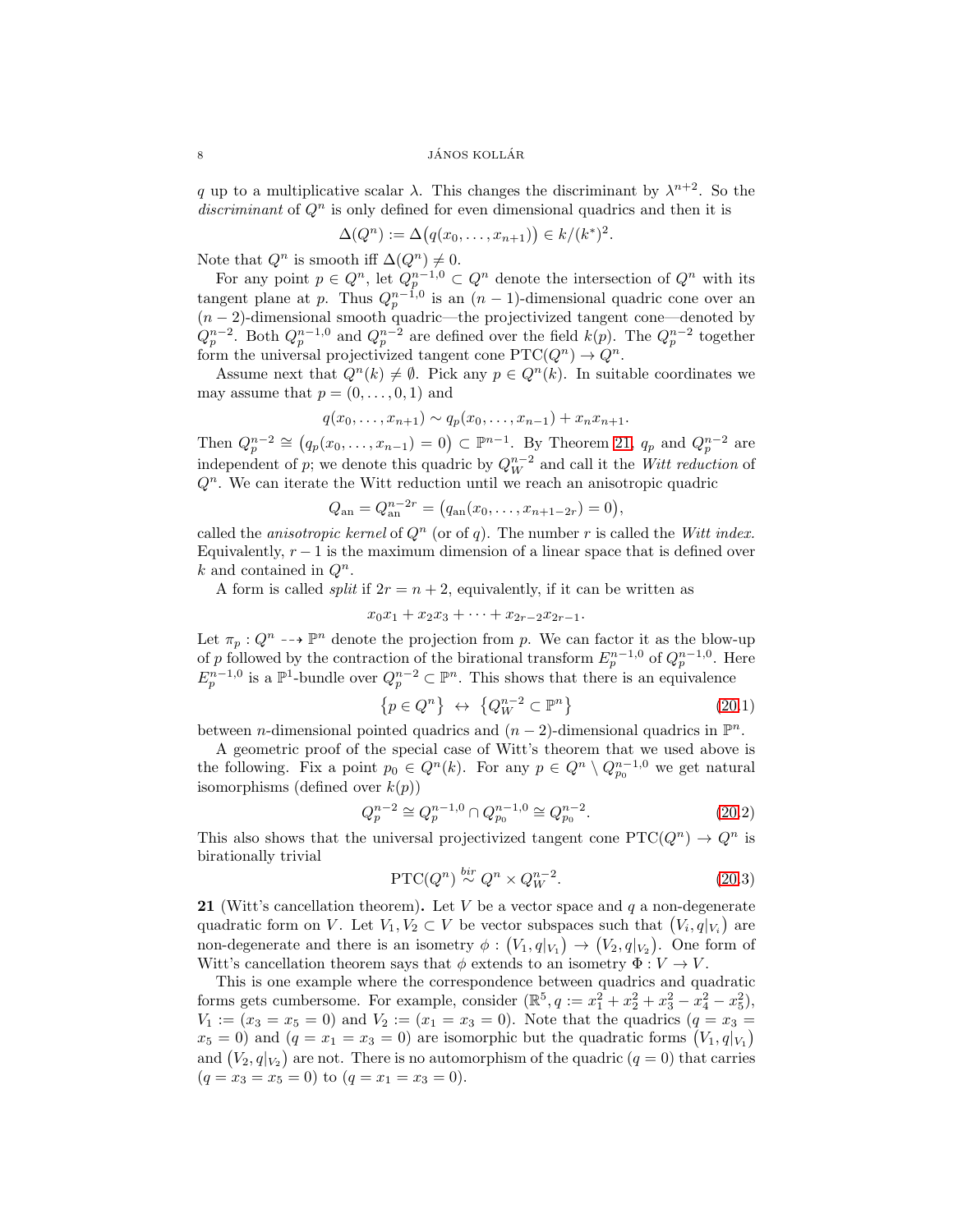22 (Effective parametrization). The methods of this paper are effective for 4 dimensional quadrics, that is, the proofs can be converted into explicit formulas giving all elements of  $\text{Map}_2(\mathbb{P}^2, Q^4)(k)$  for any field k, provided we know the answer to some basic questions about  $Q^4$ .

If there is a k-map  $\phi : \mathbb{P}^2 \dashrightarrow Q^n$  then  $Q^n(k) \neq \emptyset$ . Conversely, if  $p \in Q^n(k)$  is any k-point then the constant map  $\mathbb{P}^2 \to \{p\} \hookrightarrow Q^n$  is in  $\text{Map}_2(\mathbb{P}^2, Q^n)(k)$ . Thus  $\text{Map}_2(\mathbb{P}^2, Q^n)(k) \neq \emptyset$  iff  $Q^n(k) \neq \emptyset$ . To the best of my knowledge, there is no algorithm that decide whether a quadric over an arbitrary field has a k-point or not, and we do not claim to say anything about this question.

We show, however, that once we can decide the existence of points, we can also effectively write down all maps in  $\text{Map}_2(\mathbb{P}^2, Q^n)(k)$ . To be precise, we need to decide the existence of points also for certain subforms and the condition we need is the following. We start with the cases when  $n \leq 5$ .

Assumption. For any quadratic form  $q(x_0, \ldots, x_{n+1})$  we are given (or are able to find) a Witt decomposition of  $q$ . That is, a linear change of coordinates

$$
q(x_0,...,x_{n+1}) \sim q_{an}(y_0,...,y_{n-2r+1}) + y_{n-2r+2}y_{n-2r+3} + \cdots + y_ny_{n+1}
$$

where  $q_{an}$  is anisotropic.

Note that such a linear change of coordinates always exists over any field, but in general we do not know how to find it. Given a field  $k$ , there is an algorithm to find such a coordinate change for every quadratic form over  $k$  iff there is an algorithm that for every quadratic form  $q(x_0, \ldots, x_{r+1})$  over k

– either proves that  $q$  is anisotropic,

– or finds a non-trivial solution  $q(a_0, \ldots, a_{r+1}) = 0$ .

Thus the assumption is always satisfied of  $k$  is algebraically closed or real closed. Over any number field, the Hasse–Minkowski theorem (see, for instance [\[Ser73,](#page-36-11) p.41]) provides a (very inefficient) algorithm.

For  $n \geq 6$  we also need to know a parametrization of degree 2 points of the orthogonal Grassmannian  $\mathrm{OG}(\mathbb{P}^2, Q^n)$ . I do not even know how to do this over nice fields like  $\mathbb Q$  or  $\mathbb C(t)$ .

## 1. Surfaces containing many circles

I got interested in these questions after reading the papers [\[SK15,](#page-36-12) [Sko15\]](#page-36-13) which furnish the last step of a project, started by Kummer and Darboux, to describe all surfaces in  $\mathbb{R}^n$  that contain at least 2 circles through every point; see also [\[Sch01,](#page-36-14) [PSS12\]](#page-36-15).

The inverse of stereographic projection connects this problem with real algebraic surfaces  $F$  on the sphere

$$
\mathbb{S}^n := (x_1^2 + \dots + x_{n+1}^2 = x_0^2) \subset \mathbb{R} \mathbb{P}^{n+1}.
$$

The formulas for stereographic projection are nicest if we project the sphere

$$
\mathbb{S}^n := (x_1^2 + \dots + x_n^2 + z^2 = 1)
$$

from the south pole  $(0, \ldots, 0, -1)$ . Then

$$
\pi(x_1,\ldots,x_n,z) = \left(\frac{x_1}{1+z},\ldots,\frac{x_n}{1+z}\right)
$$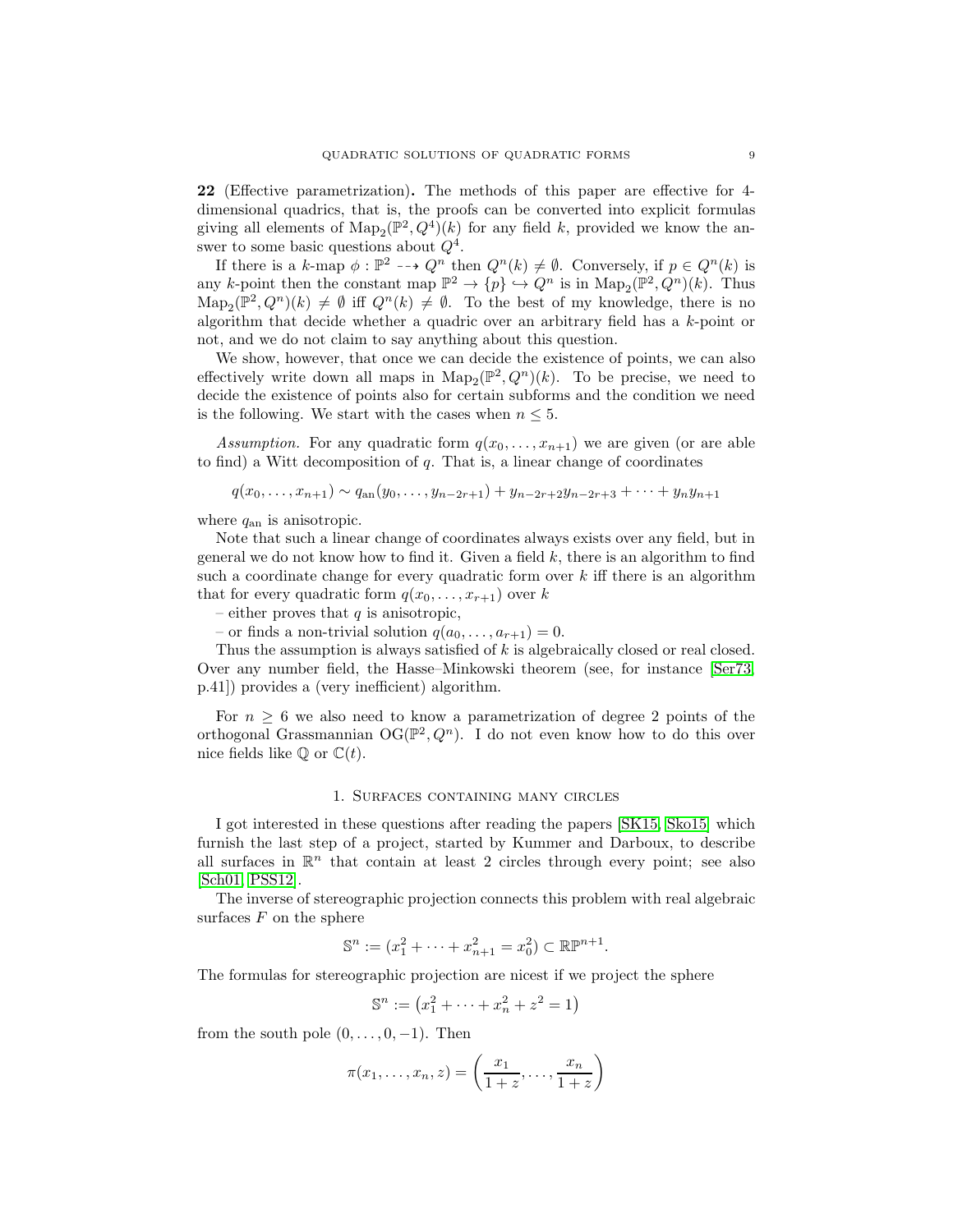with inverse

$$
\pi^{-1}(x_1,\ldots,x_n) = \left(\frac{2x_1}{1+\Sigma},\ldots,\frac{2x_n}{1+\Sigma},\frac{1-\Sigma}{1+\Sigma}\right),\,
$$

where  $\Sigma = \sum_i x_i^2$ . A theorem that Ptolemy attributes to Hipparchus (~ 190-120 BC) says that stereographic projection preserves circles; a modern treatment was given by Halley in 1695.

Any conic on a sphere is a circle, thus describing all surfaces in  $\mathbb{R}^n$  that contain many circles is equivalent to describing real algebraic surfaces

$$
F \subset \mathbb{S}^n := (x_1^2 + \dots + x_{n+1}^2 = x_0^2) \subset \mathbb{R} \mathbb{P}^{n+1}
$$

that contain many conics.

Building on works of [\[Kac99\]](#page-35-10) and [\[Sch01\]](#page-36-14), the hardest cases are when  $F$  is a projection of the Veronese surface or of a degree 8 del Pezzo surface. These are classified in [\[Sko15\]](#page-36-13) for S 4 . His idea is to rewrite the equation as

$$
x_1^2 + x_2^2 + x_3^2 + x_4^2 = (x_0 - x_5)(x_0 + x_5),
$$

think of  $x_1^2 + x_2^2 + x_3^2 + x_4^2$  as the norm of the quaternion  $\mathbf{X} := x_1 + x_2i + x_3j + x_4k$ and solve the quaternionic equation

norm $(\mathbf{X}) = z_0 z_5$ , where  $\mathbf{X} \in \mathbb{H}[u, v]$ ,  $z_0, z_5 \in \mathbb{R}[u, v]$ .

This is quite nontrivial since  $\mathbb{H}[u, v]$  is far from having unique factorization.

In our language, we work with the quadratic form  $q := x_1^2 + \cdots + x_5^2 - x_0^2$  over R. Its discriminant is  $\Delta = -1$  and the anisotropic kernel is  $x_1^2 + x_2^2 + x_3^2 + x_4^2$ . Thus we see from Propositions [5](#page-2-1)[–6](#page-2-2) and Theorem [4](#page-2-3) that the Veronese components  $\text{Map}_V(\mathbb{P}^2, Q^4)(\mathbb{R}) \stackrel{bir}{\sim} \mathbb{RP}^{20}$  II  $\mathbb{RP}^{20}$  give all real solutions. By Theorem [8,](#page-3-0) there is only one solution up to isomorphism. Since a Veronese surface in  $\mathbb{P}^{n+1}$  is contained in a linear subspace of dimension  $\leq 5$ , these imply the following.

<span id="page-9-0"></span>**Theorem 23.** There are precisely 2 surfaces  $F \subset \mathbb{S}^n$  (up to the group of Möbius transformations  $\text{Aut}(\mathbb{S}^n) = \text{O}(x_1^2 + \cdots + x_{n+1}^2 - x_0^2)$  that contain a circle through any 2 points  $p_1, p_2 \in F$ :

- (1) the sphere  $\mathbb{S}^2 \subset \mathbb{S}^n$  and
- (2) the Veronese surface  $\mathbb{RP}^2 \hookrightarrow \mathbb{S}^4 \subset \mathbb{S}$  $\overline{\phantom{a}}$ .

There are several ways to describe the real Veronese surface  $\mathbb{RP}^2 \hookrightarrow \mathbb{S}^4$ . For example, one can think of the Veronese surface V as the set of rank 1 matrices in the projectivization of the space of  $3 \times 3$  symmetric matrices:

$$
(u:v:w) \mapsto \begin{pmatrix} u^2 & uv & uw \\ uv & v^2 & vw \\ uw & vw & w^2 \end{pmatrix}.
$$
 (23.3)

The identity  $(uv)^2 + (vw)^2 + (uw)^2 = u^2v^2 + v^2w^2 + u^2w^2$  becomes the quadratic equation

$$
x_{01}^2 + x_{12}^2 + x_{02}^2 = x_{00}x_{11} + x_{11}x_{22} + x_{00}x_{22},
$$
(23.4)

which defines an ellipsoid that contains  $V$ . The right hand side can be diagonalized in a less symmetric form as

$$
\frac{1}{3}(x_{00} + x_{11} + x_{22})^2 - \frac{1}{4}(x_{00} - x_{11})^2 - \frac{1}{12}(x_{00} + x_{11} - 2x_{22})^2.
$$
 (23.5)

This gives an embedding of  $\mathbb{RP}^2$  into the standard sphere of radius 1

$$
(u:v:w) \mapsto \frac{\sqrt{3}}{u^2+v^2+w^2} \Big( uv:w:w:w:\frac{1}{2}(u^2-v^2): \frac{1}{\sqrt{12}}(u^2+v^2-2w^2)\Big). \tag{23.6}
$$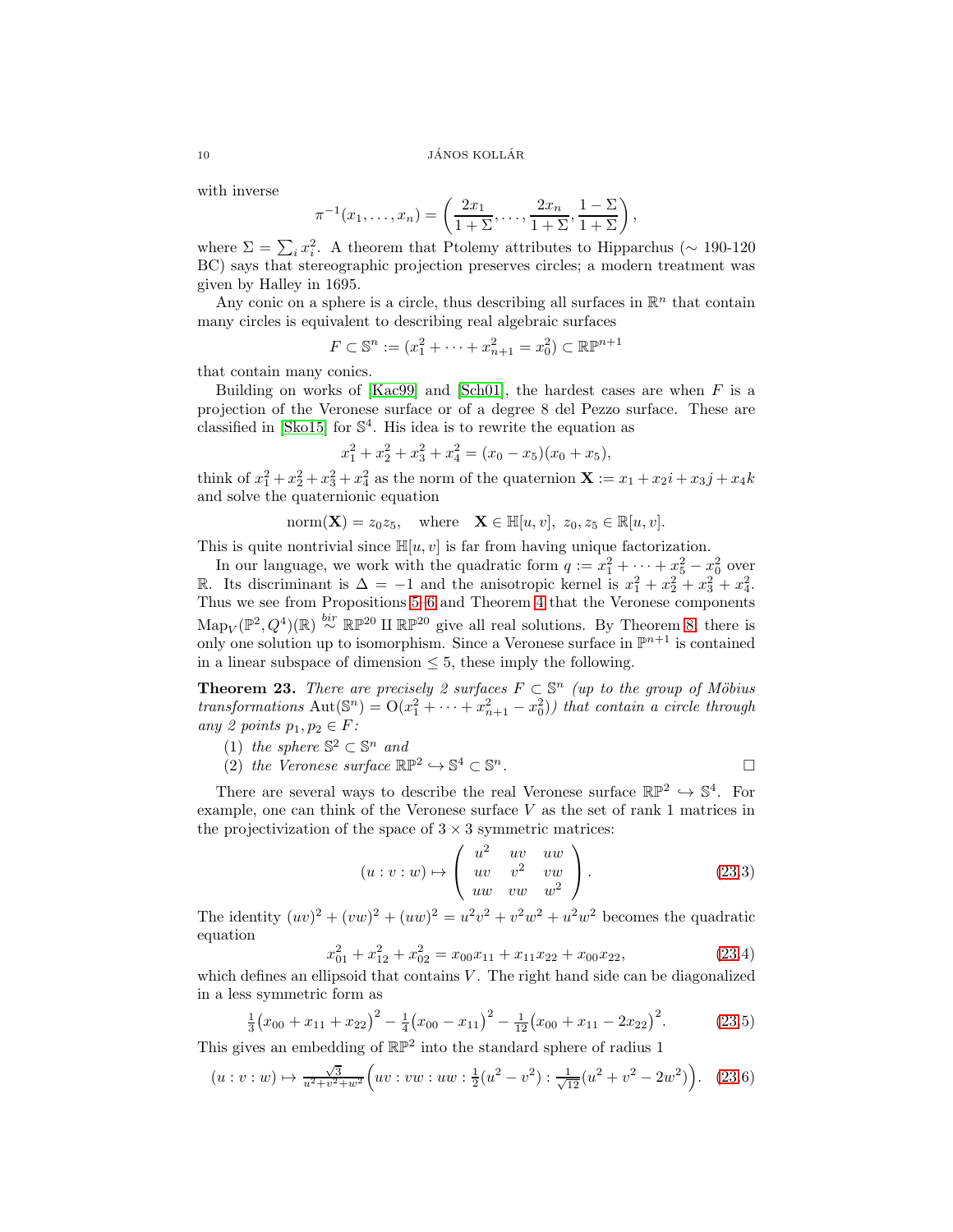Another form is given in Remark [10:](#page-4-1)

$$
(u:v:w) \mapsto \frac{2}{u^2+v^2+2w^2} \Big( uv:w:w:w:w^2: \frac{1}{2}(u^2-v^2)\Big). \tag{23.7}
$$

Another form of the Veronese embedding into  $\mathbb{R}^5$  is obtained by looking at the vector space  $V^{(3,3)}$  of  $3 \times 3$  symmetric matrices of trace 0.  $SO(3,\mathbb{R})$  acts on  $V^{(3,3)}$ by conjugation and the action preserves the eigenvalues. Furthermore, the orbits are in one-to-one correspondence with the ordered set of eigenvalues  $\lambda_1 \leq \lambda_2 \leq \lambda_3$ . The generic orbit is large (with stabilizer  $(\mathbb{Z}/2)^2$ ) but if 2 eigenvalues coincide, say for  $-1, -1, 2$ , then the orbit is isomorphic to the Veronese embedding of  $\mathbb{RP}^2$ . The  $SO(3,\mathbb{R})$ -invariant sphere containing this Veronese surface is given by the equation  $tr(M^2) = 6.$ 

Note that  $M \mapsto M + 1_3$  sends a symmetric matrix with eigenvalues  $-1, -1, 2$  to a symmetric matrix of rank 1 and trace 3. This shows that the above affine form is equivalent to the projective one.

Other real quadric hypersurfaces can contain more then one families of Veronese surfaces.

<span id="page-10-0"></span>**Proposition 24.** Let  $Q^n \subset \mathbb{R}P^{n+1}$  be a quadric of dimension  $n \geq 4$  and of signature  $(r, s)$  where  $r \geq s$ . Then the number of different Veronese embeddings  $\mathbb{RP}^2 \hookrightarrow Q^n$  (up to coordinate changes by  $\text{Aut}(\mathbb{RP}^2) \times \text{Aut}(Q^n)$ ) is

- (1) zero if  $s = 0$  or  $r \le 4, s \le 2$ ,
- (2) one if  $r \geq 5$  and  $s \in \{1,2\}$  or if  $(r, s) = (3, 3), (4, 3), (4, 4)$  and
- (3) at most 3 in general.

Proof. If  $n = 4$  then  $Q<sup>n</sup>$  contains a Veronese surface only when the signature is  $(5, 1), (1, 5)$  or  $(3, 3)$ . Thus we need to enumerate the different solutions to  $(r, s)$  $(r', s') + (r'', s'')$  where  $(r', s')$  is one of  $(5, 1), (1, 5)$  or  $(3, 3)$ . There are clearly at most 3 solutions but fewer is s is small or for occasional symmetries.  $\Box$ 

It would be quite interesting to understand higher dimensional generalizations of our results. The following form seems to be the most promising.

**Problem 25.** Classify real algebraic varieties  $X \subset \mathbb{S}^n$  such that every point pair  $x_1, x_2 \in X$  is contained in a circle  $C(x_1, x_2) \subset X$ .

The paper [\[IR10\]](#page-35-11) classifies complex algebraic varieties  $X \subset \mathbb{P}^{n+1}$  that are *conic*connected, that is, every point pair  $x_1, x_2 \in X$  is contained in at least one conic  $C(x_1, x_2) \subset X$ ; see also [\[Rus16,](#page-36-10) Chap.4]. Thus one needs to decide which conicconnected varieties give real examples in  $\mathbb{S}^n$ . There are many conic-connected Fano varieties of Picard number 1 and these are not yet fully understood. However, if  $\dim X \leq 6$ , then these are all so called *Mukai manifolds* and a complete classification of Mukai manifolds is given in [\[Muk89,](#page-36-16) [Mel99\]](#page-36-17). Thus the list of [\[IR10\]](#page-35-11) is complete for  $\dim X \leq 6$ , hence it could be feasible to answer the above problem when  $\dim X \leq 6$ .

An interesting extremal case is the Veronese embedding of  $\mathbb{P}^n$  by quadrics. By a theorem of Gallarati (see [\[Rus16,](#page-36-10) 3.4.4]) if  $X^n \subset \mathbb{P}^N$  is a linearly non-degenerate conic-connected variety and  $N \geq \frac{1}{2}n(n+3)$  then  $N = \frac{1}{2}n(n+3)$  and  $X^n$  is the Veronese embedding of  $\mathbb{P}^n$  by quadrics. See [\[LP71\]](#page-36-18) for a version for differentiable manifolds. One should study which quadrics contain these higher dimensional Veronese varieties.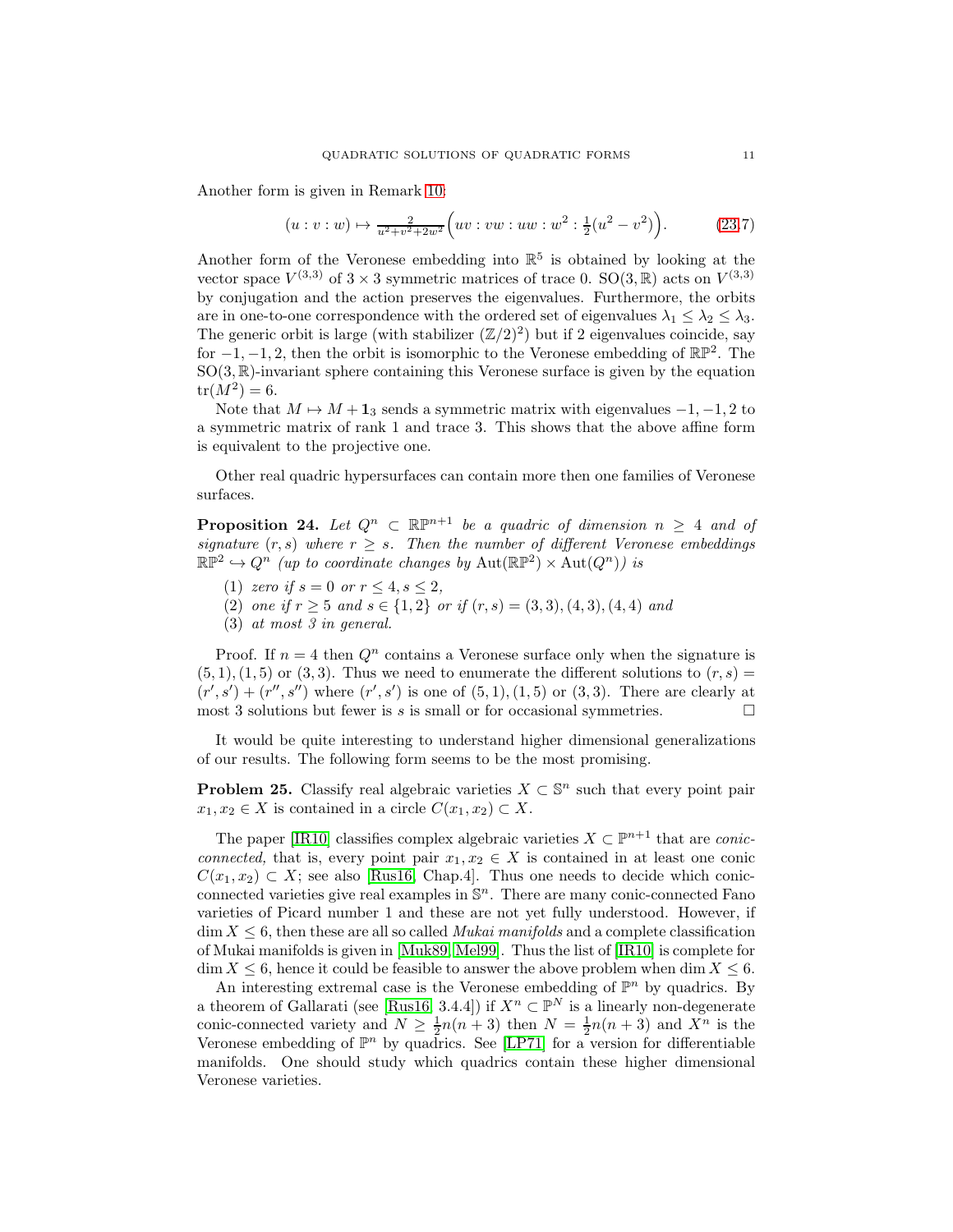### <span id="page-11-0"></span> $\begin{array}{c}\n 12 \quad \text{JÁNOS KOLLÁR}\n \end{array}$

# 2. Maps of  $\mathbb{P}^1$  to quadrics

Here we describe the spaces  $\text{Map}_d(\mathbb{P}^1, Q^n)$  parametrizing degree d maps from  $\mathbb{P}^1$  to a quadric. Equivalently, we describe solutions of a homogeneous quadratic equation  $q(x_0, \ldots, x_{n+1}) = 0$ , defined over a field k, where the  $x_i = h_i(u, v)$  are degree  $d$  homogeneous polynomials in 2 variables  $u, v$ .

The proof of Theorem [1](#page-0-0) is a direct consequence of the following 2 propositions.

<span id="page-11-2"></span>**Proposition 26.** Let  $Q^n$  be a smooth quadric of dimension  $n \geq 3$ . Then

$$
\mathrm{Map}_d(\mathbb{P}^1, Q^n) \stackrel{bir}{\sim} \mathrm{Map}_{d-2}(\mathbb{P}^1, Q^n) \times \mathbb{P}^{2n} \quad \text{for } d \geq 3.
$$

<span id="page-11-1"></span>**Proposition 27.** Let  $Q^n$  be a smooth quadric of dimension  $n > 3$ . Then

$$
\mathrm{Map}_1(\mathbb{P}^1, Q^n) \stackrel{bir}{\sim} \mathrm{OG}(\mathbb{P}^1, Q^n) \times \mathbb{P}^3 \quad and \quad \mathrm{Map}_2(\mathbb{P}^1, Q^n) \stackrel{bir}{\sim} Q^n \times \mathbb{P}^{2n}.
$$

Proof. The image of a degree 1 map is a line, this gives the formula for  $\mathrm{Map}_1(\mathbb{P}^1, Q^n).$ 

Let  $\text{Map}_2^{\circ}(\mathbb{P}^1, Q^n)$  denote those degree 2 maps that map  $\mathbb{P}^1$  isomorphically onto a conic. By [\[Kol96,](#page-36-2) II.3.14],  $\text{Map}_2^{\circ}(\mathbb{P}^1, Q^n)$  is an open and dense subset of  $\text{Map}_2(\mathbb{P}^1, Q^n)$ ; this can also be seen by a simple dimension count here. A conic is uniquely determined by any 3 of its points, say the images of  $0, 1, \infty \in \mathbb{P}^1$ . This gives an open embedding (hence a birational equivalence)

$$
\text{Map}_2^{\circ}(\mathbb{P}^1, Q^n) \hookrightarrow Q^n \times Q^n \times Q^n.
$$

The birational equivalence  $Q^n \times Q^n \times Q^n \times Q^n \times \mathbb{P}^{2n}$  can be seen as follows. Fix two hyperplanes  $H_0, H_1 \subset \mathbb{P}^{n+1}$ . Given  $p \in Q^n$  and  $q_i \in H_i$ , there is a unique degree 2 map  $\phi : \mathbb{P}^1 \to Q^n$  such that  $\phi(\infty) = p$  and,  $\phi(i)$  is the residual intersection point of  $\langle p, q_i \rangle \cap Q^n$  for  $i = 0, 1$ .

Note that  $n = 2$  is exceptional for Proposition [27](#page-11-1) and

$$
\mathrm{Map}_2(\mathbb{P}^1, Q^2) \stackrel{bir}{\sim} (Q^2 \times \mathbb{P}^4) \amalg (\mathrm{OG}(\mathbb{P}^1, Q^2) \times \mathbb{P}^5).
$$

The plan to prove Proposition [26](#page-11-2) is the following. Given a degree d map  $\phi$ :  $\mathbb{P}^1 \to Q^n$ , we aim to write its image as the directrix of a ruled surface S. For suitable choice of S the residual intersection of S and  $Q<sup>n</sup>$  is the image of a degree  $d-2$  map  $\psi : \mathbb{P}^1 \to Q^n$ . We start with a general discussion on ruled surfaces.

<span id="page-11-3"></span>**28** (Ruled surfaces). Let C be a smooth projective curve and  $\phi_i : C \to \mathbb{P}^n$  two morphisms. We want to understand the ruled surface swept out by the lines  $\langle \phi_1(p), \phi_2(p) \rangle$  for  $p \in C$ .

Consider the abstract ruled surface  $S := \mathbb{P}_C(\phi_1^* \mathcal{O}_{\mathbb{P}^n}(1) + \phi_2^* \mathcal{O}_{\mathbb{P}^n}(1))$ . It has 2 natural disjoint sections  $C_1, C_2 \subset S$  and  $\mathcal{O}_S(1)|_{C_i} \cong \phi_i^* \mathcal{O}_{\mathbb{P}^n}(1)$ . Consider the exact sequence

$$
0 \to \mathcal{O}_S(1)(-C_1 - C_2) \to \mathcal{O}_S(1) \to \mathcal{O}_S(1)|_{C_1} + \mathcal{O}_S(1)|_{C_2} \to 0.
$$

Since  $\mathcal{O}_S(1)(-C_1 - C_2)$  has degree  $-1$  on the rulings, all of its cohomologies are 0. Thus we get that

$$
H^{0}(S, \mathcal{O}_{S}(1)) \cong H^{0}(C, \phi_{1}^{*}\mathcal{O}_{\mathbb{P}^{n}}(1)) + H^{0}(C, \phi_{2}^{*}\mathcal{O}_{\mathbb{P}^{n}}(1)).
$$

That is, the pair of morphisms  $(\phi_1, \phi_2)$  uniquely extends to a morphism  $\Phi: S \to \mathbb{P}^n$ . The degree of the image, that is, the self-intersection of  $\Phi^* \mathcal{O}_{\mathbb{P}^n}(1)$  is deg  $\phi_1 + \deg \phi_2$ .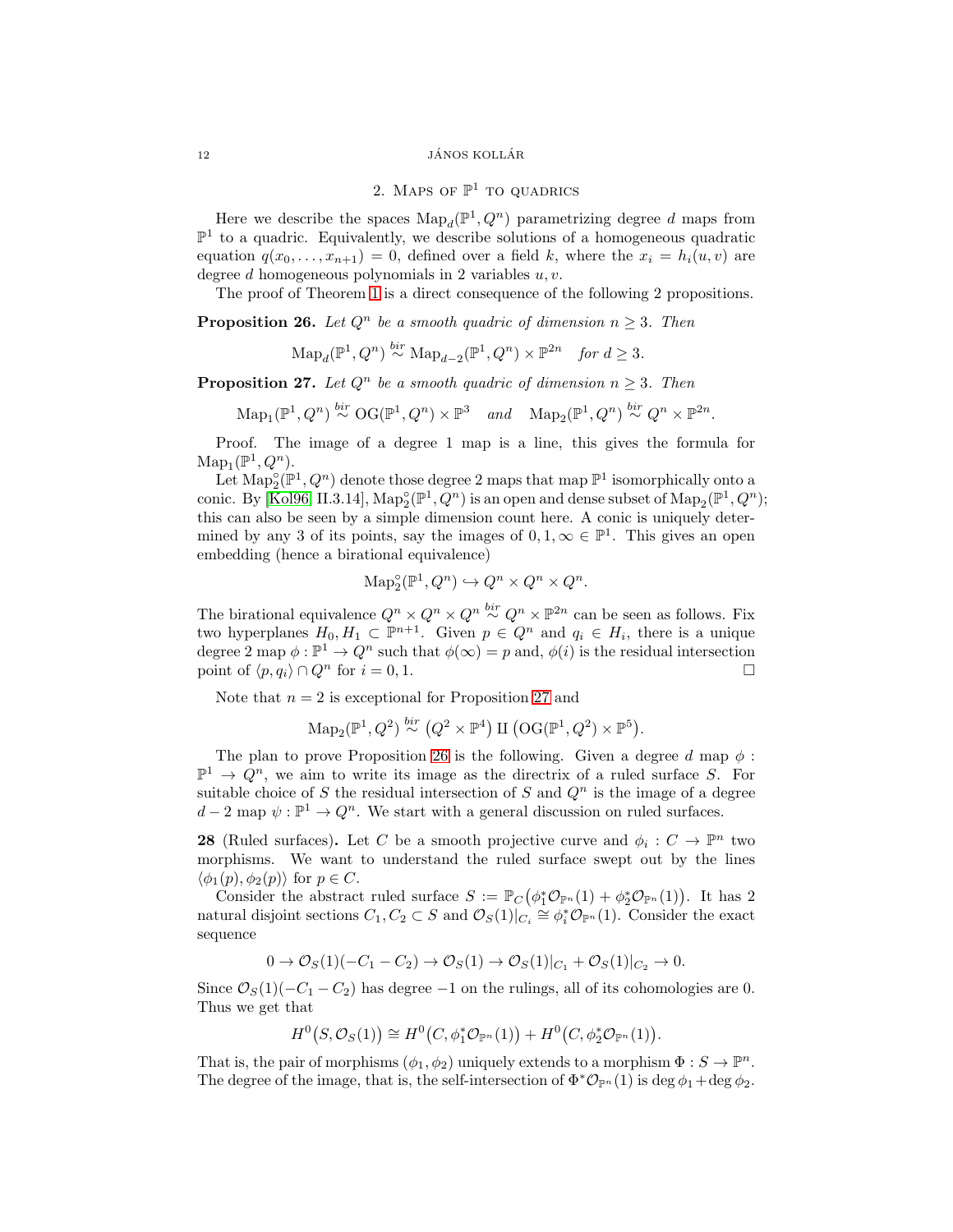We can do better if there are r points  $p_1, \ldots, p_r \in C$  such that  $\phi_1(p_i) =$  $\phi_2(p_i)$  holds. More generally, let  $Z \subset C$  be a 0-dimensional subscheme such that  $\phi_1|_Z = \phi_2|_Z$ . Let us denote this map by  $\phi_Z$ . We have natural restriction maps  $r_i: \phi_i^* \mathcal{O}_{\mathbb{P}^n}(1) \to \phi_Z^* \mathcal{O}_{\mathbb{P}^n}(1)$ . We define the sheaf E as the kernel of the map

$$
r_1-r_2: \phi_1^*\mathcal{O}_{\mathbb{P}^n}(1)\oplus \phi_2^*\mathcal{O}_{\mathbb{P}^n}(1)\to \phi_Z^*\mathcal{O}_{\mathbb{P}^n}(1).
$$

Then E is locally free of rank 2 and we have natural surjections  $E \to \phi_i^* \mathcal{O}_{\mathbb{P}^n}(1)$ . Now we set  $S := \mathbb{P}_C(E)$ . As before it has 2 natural sections  $C_1, C_2 \subset S$  such that  $\mathcal{O}_S(1)|_{C_i} \cong \phi_i^* \mathcal{O}_{\mathbb{P}^n}(1)$ , but now  $C_1 \cap C_2 \cong Z$ . The pair of morphisms  $(\phi_1, \phi_2)$ uniquely extends to a morphism  $\phi_{12}: C_1 \cup C_2 \to \mathbb{P}^n$ . As before, there is a unique extension to  $\Phi : S \to \mathbb{P}^n$ . The gain is that the self-intersection of  $\Phi^* \mathcal{O}_{\mathbb{P}^n}(1)$  is  $\deg \phi_1 + \deg \phi_2 - \deg Z.$ 

Let now  $Q^n \subset \mathbb{P}^{n+1}$  be a smooth quadric, C a smooth curve and  $\phi: C \to Q^n$  a morphism of degree a. Choose any other morphism  $\psi : C \to \mathbb{P}^{n+1}$  of degree b. We get a ruled surface  $\Phi : S(\phi, \psi) \to \mathbb{P}^{n+1}$ . Assume that its image is not contained in  $Q^n$ . Then  $\Phi^{-1}(Q^n)$  is in the linear system of sections of  $\mathcal{O}_S(2) = \Phi^* \mathcal{O}_{\mathbb{P}^{n+1}}(2)$ . By construction it contains  $C_1$ ; let  $R := R(\phi, \psi)$  denote the residual intersection. Thus R is a union of a section  $C_3 \cong C$  of S plus possibly some rulings. These rulings are over those points  $p \in C$  for which the line  $\langle \phi(p), \psi(p) \rangle$  is contained in  $Q^n$  and possibly over those points  $p \in C$  for which  $\phi(p) = \psi(p)$ . Thus we get a new morphism

$$
\phi * \psi : \Phi|_{C_3} : C \to Q^n. \tag{28.1}
$$

If there is a 0-dimensional subscheme  $Z \subset C$  such that  $\phi|_Z = \psi|_Z$  then the degree of the residual curve R is  $2 \deg S - \deg \phi = \deg \phi + 2 \deg \psi - 2 \deg Z$  hence

$$
\deg(\phi * \psi) = \deg \phi + 2 \deg \psi - 2 \deg Z - \#(\text{rulings in } R). \tag{28.2}
$$

We get an interesting degenerate case if  $\psi$  also maps to  $Q^n$ . Then  $\Phi^{-1}(Q^n)$  contains both sections  $C_1, C_2$ , hence the residual curve  $R := R(\phi, \psi)$  is a union of deg  $\phi$  +  $\deg \psi$  rulings.

<span id="page-12-0"></span>29 (Proof of [\(26\)](#page-11-2)). We aim to prove the birational equivalence

$$
\mathrm{Map}_d(\mathbb{P}^1, Q^n) \stackrel{bir}{\sim} \mathrm{Map}_{d-2}(\mathbb{P}^1, Q^n) \times \mathbb{P}^{2n} \quad \text{for } d \ge 3. \tag{29.1}
$$

We fix the points  $0, 1, \infty \in \mathbb{P}^1$ , these will play a special role in the construction. To emphasize this, we write  $\text{Map}_d(\mathbb{P}^1, 0, 1, \infty; Q^n)$  instead of  $\text{Map}_d(\mathbb{P}^1, Q^n)$ , though these spaces are isomorphic.

Fix an auxiliary hyperplane  $L^n \subset \mathbb{P}^{n+1}$ . We construct a morphism

 $\Pi_d: \text{Map}_d(\mathbb{P}^1, 0, 1, \infty; Q^n) \dashrightarrow \text{Map}_{d-2}(\mathbb{P}^1, 0, 1, \infty; Q^n).$ 

Let  $\phi_d : (\mathbb{P}^1, 0, 1, \infty) \to Q^n$  be a morphism of degree d. Let  $\phi_1 : (\mathbb{P}^1, 0, 1, \infty) \to$  $\mathbb{P}^{n+1}$  be a morphism of degree 1 that sends  $0 \mapsto \phi_d(0), \infty \mapsto \phi_d(\infty)$  and 1 to the intersection of  $L^n$  with the line  $\langle \phi_d(0), \phi_d(\infty) \rangle$ . As in [\(28\)](#page-11-3) the pair  $(\phi_d, \phi_1)$ determines a ruled surface  $S_{d-1}$  and by [\(28.](#page-11-3)2)  $Q^n \cap S_{d-1} = \phi(\mathbb{P}^1) \cup R_{d-2}$  where  $R_{d-2}$  is a curve of degree  $d-2$ . We check below that it is an irreducible rational curve for general  $\phi_d$ . Since both  $\phi_d$  and  $\psi_{d-2}$  give sections of  $S_{d-1}$ , the 3 marked points on the image of  $\phi_d$  give 3 marked points on the image of  $\psi_{d-2}$ . This determines  $\psi_{d-2} : (\mathbb{P}^1, 0, 1, \infty) \to Q^n.$ 

Next we show that the generic fiber of  $\Pi_d$  is birational to  $\mathbb{P}^{2n}$ . To see this, fix  $\psi_{d-2}: (\mathbb{P}^1, 0, 1, \infty) \to Q^n$ . Pick points  $x_0, x_\infty \in Q^n$ . Let  $\phi_1: (\mathbb{P}^1, 0, 1, \infty) \to \mathbb{P}^{n+1}$ be a morphism of degree 1 that sends  $0 \mapsto x_0, \infty \mapsto x_\infty$  and 1 to the intersection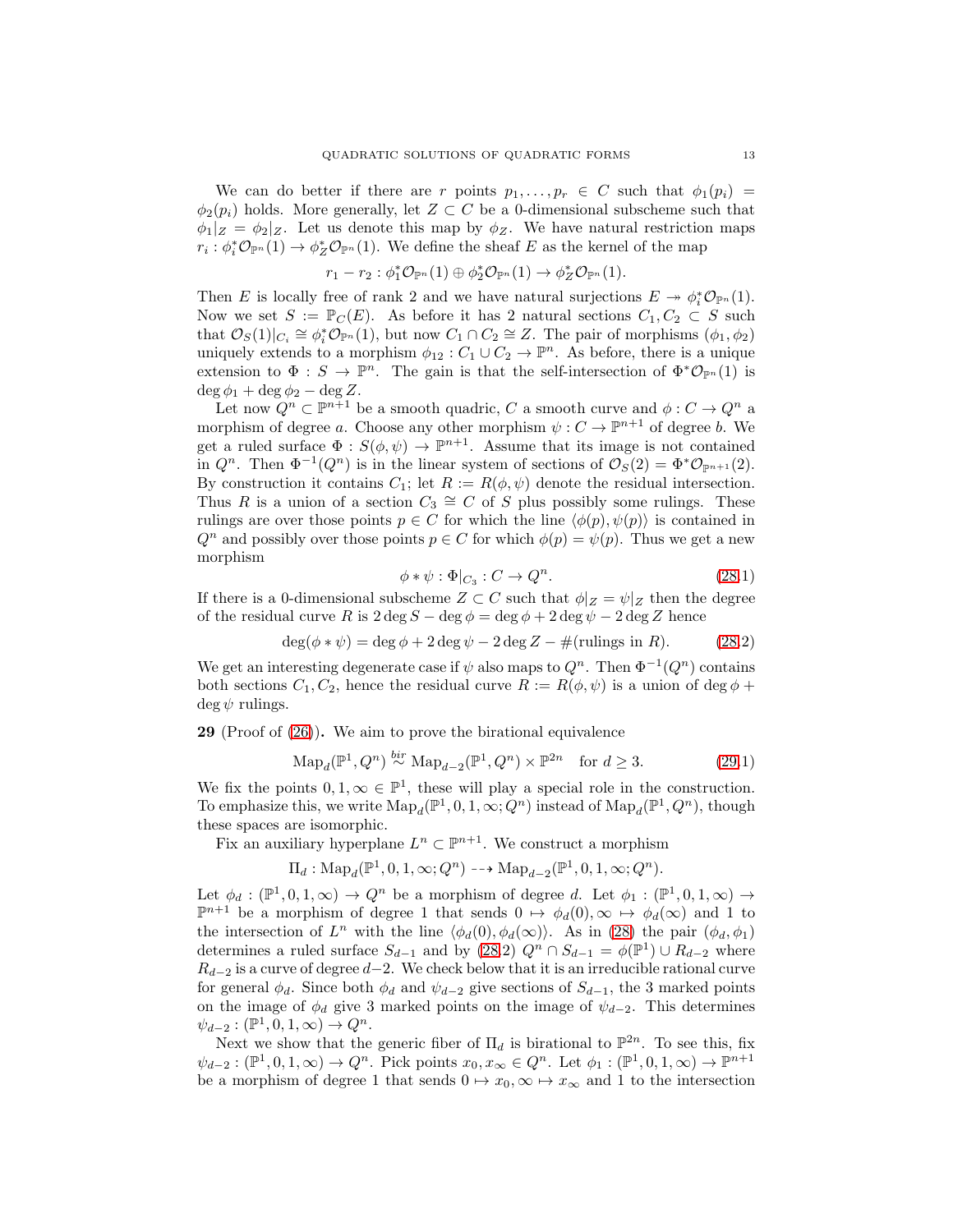#### 14 JÁNOS KOLLÁR

of  $L^n$  with the line connecting  $x_0, x_\infty$ . As in [\(28\)](#page-11-3) the pair  $(\psi_{d-2}, \psi_1)$  determines a ruled surface  $S_{d-1}$ . By construction  $Q^n \cap S_{d-1} = \psi(\mathbb{P}^1) \cup R_d$ . As before, this determines  $\phi_d : (\mathbb{P}^1, 0, 1, \infty) \to Q^n$ . We need to check that the curves  $R_{d-2}$  and  $R_d$  are irreducible for general choices of  $\phi$  and  $\psi$ . For this it is enough to find one particular case where the second construction gives an irreducible curve  $R_d$ ; the same set-up then proves the converse too. We start with the degenerate case where  $\psi_{d-2}$  maps onto a line  $L \subset Q^n$ .

We can now vary  $Q^n$  in the linear system  $|\mathcal{O}_{\mathbb{P}^{n+1}}(2)|(-L)$ , which is base-point free outside L. Bertini theorem gives that for general  $Q<sup>n</sup>$  the residual intersection  $R_d := (S_{d-1} \cap Q^n) \setminus L$  is irreducible. Since all smooth quadrics of dimension n are isomorphic over  $\bar{k}$ , irreducibility can be achieved by fixing  $Q^n$  and changing  $S_{d-1}$ .

Note that if  $n = 2$  and  $\phi_d$  is a curve of bidegree  $(1, d-1)$  on  $Q^2$  then the resulting  $R_{d-1}$  is a union of  $d-1$  lines. So one really needs to check that the construction gives an irreducible curve for  $n \geq 3$ .

## 3. Rational curves on quadrics

<span id="page-13-1"></span>Instead of looking at degree d maps from  $\mathbb{P}^1$  to  $Q^n$ , it is also of interest to study geometrically rational curves contained in  $Q^n$ .

<span id="page-13-2"></span>**Definition 30.** Let  $X$  be a projective variety and  $L$  an ample line bundle on  $X$ . For  $g, d \geq 0$  let  $M_g^{\circ}(X, d)$  be the space parametrizing morphisms  $\phi: C \to X$  where – C is a smooth, irreducible curve of genus  $q$ ,

- 
- $-\phi$  is a morphism such that  $C \rightarrow \phi(C)$  is birational and
- $-\deg_C \phi^* L = d.$

One can think of  $M_g^{\circ}(X, d)$  as a subset of the Chow variety Chow $(X)$  and it is frequently denoted by  $\text{RatCurve}_{d}(X)$  [\[Kol96,](#page-36-2) Sec.II.2].

One can also view  $M_g^{\circ}(X, d)$  as an open subset of  $\overline{M}_g(X, d)$ , the moduli space of stable maps of genus g and of degree  $d$  [\[FP97\]](#page-35-12). For most purposes the latter is the best compactification but for the birational properties of  $M_g^{\circ}(X, d)$  the precise compactification does not matter much.

Note that  $\text{Map}_d(\mathbb{P}^1, X)$  is a PGL<sub>2</sub>-torsor over  $\text{M}_0^{\circ}(X, d)$  but this torsor is usually not Zariski-locally trivial. However, if  $d = 2e + 1$  is odd and  $(\phi : C \to X)$  is in  $M_0^{\circ}(X, d)$  then  $\psi^* L \otimes \omega_{C_n}^e$  is a degree 1 line bundle on C. Thus the universal family over  $M_0^{\circ}(X, d)$  is Zariski-locally trivial and we conclude that

$$
\mathrm{Map}_{2e+1}(\mathbb{P}^1, X) \stackrel{bir}{\sim} \mathrm{M}_0^{\circ}(X, 2e+1) \times \mathrm{PGL}_2 \stackrel{bir}{\sim} \mathrm{M}_0^{\circ}(X, 2e+1) \times \mathbb{P}^3. \tag{30.1}
$$

However, for  $d = 2e$  even, there can be (and usually there are) degree 2e rational curves on X without k-points. Thus we still get a rational map  $\text{Map}_{2e+1}(\mathbb{P}^1, X) \dashrightarrow$  $M_0^{\circ}(X, 2e+1)$  but a typical fiber is a non-trivial principal homogeneous space under PGL<sub>2</sub>. It seems much harder to connect the birational properties of  $\text{Map}_{2e+1}(\mathbb{P}^1, X)$ and  $M_0^{\circ}(X, 2e+1)$ .

We are mostly interested in the spaces  $M_0^{\circ}(Q^n, d)$ . If  $n \geq 3$  then a dense open subset of  $M_0^{\circ}(Q^n, d)$  parametrizes smooth rational curves in  $Q^n$ ; see [\[Kol96,](#page-36-2) II.3.14]. For odd values of d, Theorem [1](#page-0-0) and [\(30.](#page-13-2)1) give the following.

<span id="page-13-0"></span>**Corollary 31.** Let  $Q^n$  be a smooth quadric of dimension  $n \geq 3$ . Then

$$
\mathcal{M}_0^{\circ}(Q^n, 2e+1) \times \mathbb{P}^3 \stackrel{bir}{\sim} \mathcal{O}(\mathbb{P}^1, Q^n) \times \mathbb{P}^{2en+3}.\square
$$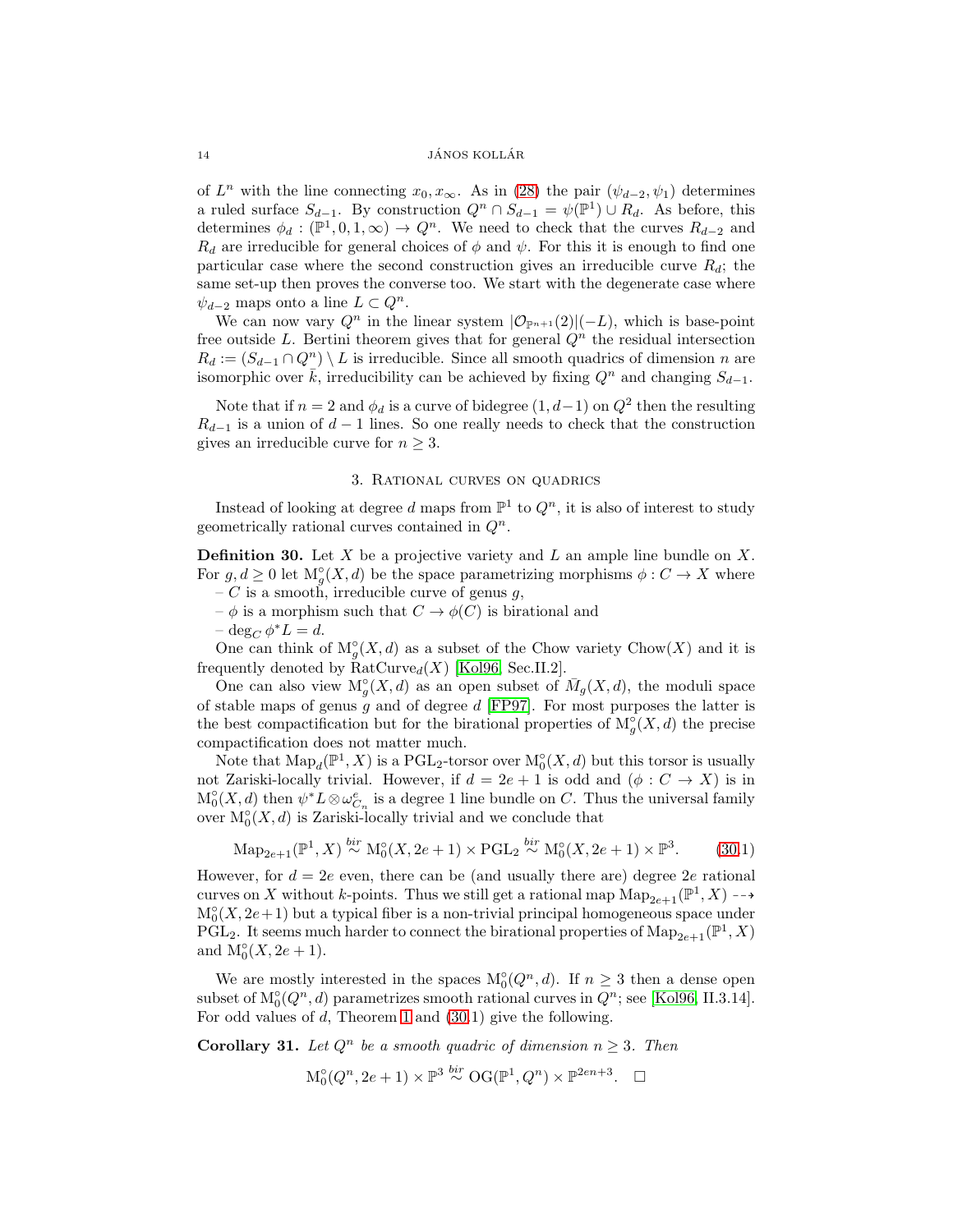It is quite likely that the  $\mathbb{P}^3$  factor can be canceled. This is not hard to see for  $d = 3$  but the above argument does not establish it.

We are much less successful for even degrees and for other genera; we get a complete description in 4 cases only.

<span id="page-14-0"></span>**Theorem 32.** Let  $Q^n$  be a smooth quadric of dimension n. Then

- (1) M☉( $Q^n, 2$ )  $\stackrel{bir}{\sim} \mathbb{P}^{3n-3}$  if  $n \ge 1$ ,
- (2)  $\mathcal{M}_1^{\circ}(Q^n, 4) \stackrel{bir}{\sim} \mathbb{P}^{4n}$  if  $n \geq 2$ ,
- (3)  $\mathcal{M}_0^{\circ}(Q^n, 4) \times \mathbb{P}^2 \stackrel{bir}{\sim} \text{Sym}^2(\text{OG}(\mathbb{P}^1, Q^n)) \times \mathbb{P}^{n+5}$  if  $n \geq 3$ .
- (4)  $\mathcal{M}_1^{\circ}(Q^n, 5) \times \mathbb{P}^6 \stackrel{bir}{\sim} \mathcal{O}(\mathbb{P}^1, Q^n) \times \mathbb{P}^{5n+3}$  if  $n \geq 3$ .

Proof. The first two claims are clear. A general conic in  $Q<sup>n</sup>$  is the intersection of  $Q^n$  with a 2-plane, so

$$
M_0^{\circ}(Q^n, 2) \stackrel{bir}{\sim} \text{Grass}(\mathbb{P}^2, \mathbb{P}^{n+1}) \stackrel{bir}{\sim} \mathbb{P}^{3n-3}.
$$

Similarly, a general degree 4 elliptic curve in  $Q^n$  is the intersection of  $Q^n$  with a 3-plane and a quadric in it, so

$$
M_1^{\circ}(Q^n, 4) \stackrel{bir}{\sim} \text{Grass}(\mathbb{P}^3, \mathbb{P}^{n+1}) \times \mathbb{P}^8 \stackrel{bir}{\sim} \mathbb{P}^{4n}.
$$

For (3) and (4) we use degree 4 del Pezzo surfaces and start with the smallest case  $n = 3$ . Pick an auxiliary fixed point  $p_0 \in \mathbb{P}^4 \setminus Q^3$ .

Let  $C_4 \subset Q^3$  be a degree 4 rational normal curve. Pick a point pair  $\{p_1, p_2\} \in$  $Sym^2(C_4) \cong \mathbb{P}^2$  and set  $C_2 := Q^3 \cap \langle p_0, p_1, p_2 \rangle$ . Note that  $C_4 \cup C_2$  is a degree 6 curve of arithmetic genus 1. The linear system of quadric sections of  $Q^3$  that contain  $C_4 \cup C_2$  has dimension  $13 - 11 = 2$ . We compute in [\(33.](#page-15-1)1) that the base locus of such a pencil is  $C_4 + C_2 + \ell_1 + \ell_2$ . This gives a map

$$
\Pi: \mathcal{M}_1^{\circ}(Q^3, 4) \times \mathbb{P}^2 \dashrightarrow \text{Sym}^2(\text{OG}(\mathbb{P}^1, Q^3)).
$$

What are the fibers? Given a pair of lines  $\{\ell_1, \ell_2\} \in \text{Sym}^2(\text{OG}(\mathbb{P}^1, Q^3))$  pick points  $r_1 \in \ell_1, r_2 \in \ell_2$ . Set  $C_2 := Q^3 \cap \langle p_0, r_1, r_2 \rangle$ . Note that  $B := C_2 + \ell_1 + \ell_2$  is a degree 4 curve of arithmetic genus 0. Using [\(33.](#page-15-1)2) we see that  $h^0(Q^3, \mathcal{O}_{Q^3}(2)(-B)) = 5$  and for any 2 sections of  $\mathcal{O}_{Q^3}(2)(-B)$ , the residual intersection is a  $C_4$ . Thus the fiber of  $\Pi$  is given by the choices of  $r_1, r_2$  and the residual  $C_4$ . The latter correspond to an open subset of  $Grass(\mathbb{P}^1, \mathbb{P}^4)$  which is birational to  $\mathbb{P}^6$ . Given a pair of lines  $\ell_1, \ell_2 \in Q^3 \subset \mathbb{P}^4$ , we can project them to a  $\mathbb{P}^2$  and then the choice of the points  $r_i \in \ell_i$  corresponds to the dual  $\mathbb{P}^2$ . This shows that

$$
M_0^{\circ}(Q^3, 4) \times \mathbb{P}^2 \stackrel{bir}{\sim} Sym^2(OG(\mathbb{P}^1, Q^3)) \times \mathbb{P}^8.
$$

Next we consider higher dimensional quadrics. Any  $C_4 \subset Q^n$  spans a  $\mathbb{P}^4$ . This defines a map

$$
\mathcal{M}_0^{\circ}(Q^n, 4) \dashrightarrow \operatorname{Grass}(\mathbb{P}^4, \mathbb{P}^{n+1}),
$$

whose fiber over an  $L^4 \in \text{Grass}(\mathbb{P}^4, \mathbb{P}^{n+1})$  is  $M_0^{\circ}(L^4 \cap Q^n, 4)$ . We wrote down above that this is stably birational to the universal family of pairs of lines. This family parametrizes pairs  $(\{\ell_1,\ell_2\}, L^4)$  where  $\ell_1,\ell_2$  are lines in  $L^4 \cap Q^n$ . We can also parametrize this by first choosing  $\{\ell_1, \ell_2\} \in \text{Sym}^2(\text{OG}(\mathbb{P}^1, Q^n))$  and then an  $L^4$ that contains their span. This corresponds to  $\text{Sym}^2(\text{OG}(\mathbb{P}^1, Q^n)) \times \mathbb{P}^{n-3}$ . Putting these together gives that

$$
\text{Sym}^2(\text{OG}(\mathbb{P}^1, Q^n)) \times \mathbb{P}^{n-3} \times \mathbb{P}^8 \stackrel{\text{bir}}{\sim} \text{M}_0^{\circ}(Q^n, 4) \times \mathbb{P}^2.
$$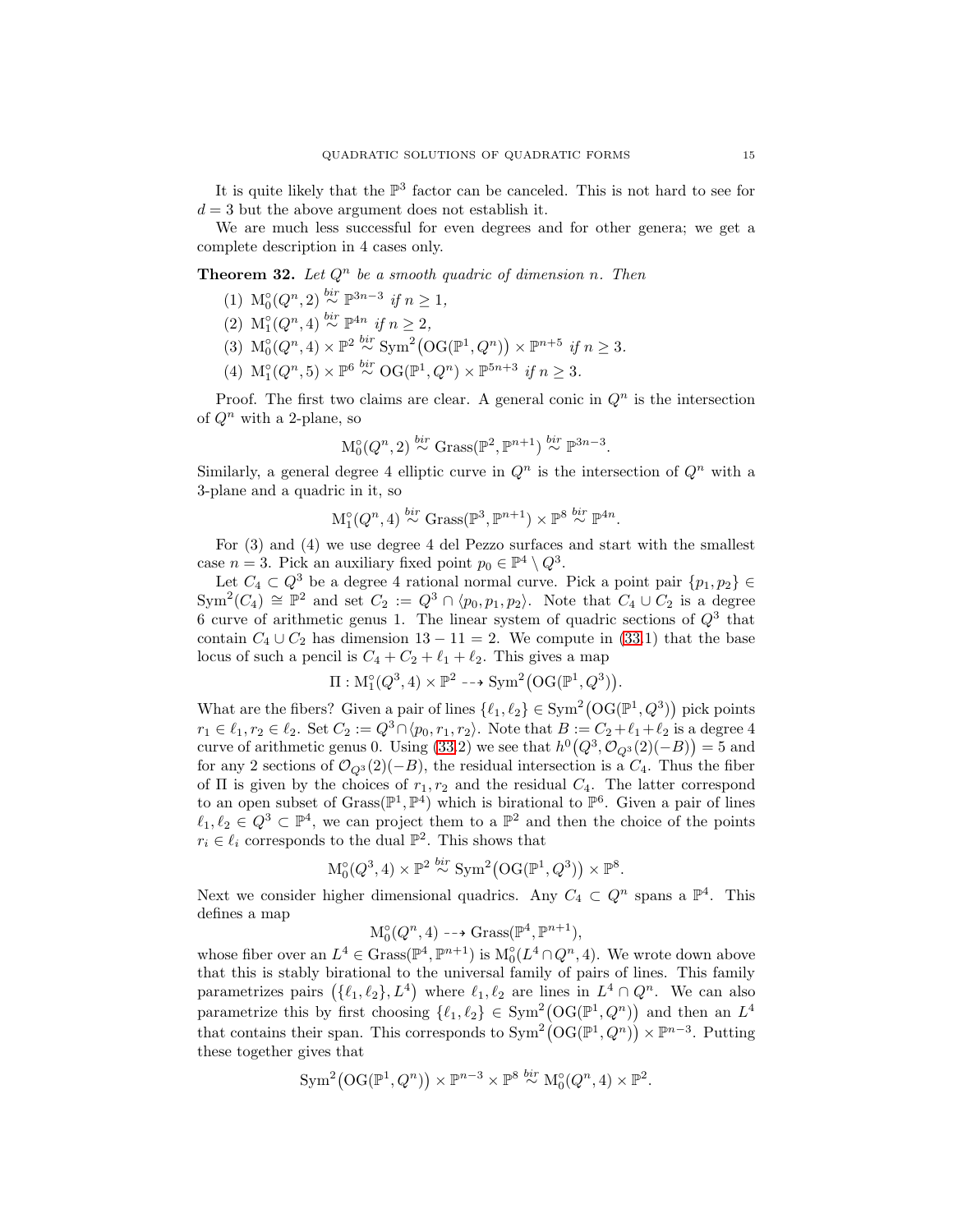In order to prove (4) we again start with the smallest case  $n = 3$ . The linear system of quadric sections of  $Q^3$  that contain  $E_5$  has dimension  $13 - 9 = 4$ . By [\(33.](#page-15-1)2), a general pencil of such quadrics gives a residual intersection which is a degree 3 rational curve. This gives a map

$$
\Pi: \mathcal{M}_1^{\circ}(Q^3, 5) \times \mathbb{P}^6 \dashrightarrow \mathcal{M}_0^{\circ}(Q^3, 3).
$$

The fiber is given by pencils in  $|\mathcal{O}_{Q^3}(2)|(-C_3)$  which is birational to Grass( $\mathbb{P}^1$ ,  $\mathbb{P}^7$ )  $\stackrel{bir}{\sim}$  $\mathbb{P}^{12}$ . This proves that

$$
\Pi: \mathcal{M}_1^{\circ}(Q^3, 5) \times \mathbb{P}^6 \stackrel{bir}{\sim} \mathcal{M}_0^{\circ}(Q^3, 3) \times \mathbb{P}^{12} \stackrel{bir}{\sim} \mathcal{O}G(\mathbb{P}^1, Q^3) \times \mathbb{P}^{18},
$$

where the second birational equivalence follows from [\(31\)](#page-13-0). Extending this to higher dimensions works as before since a general  $E_5 \subset Q^n$  spans a  $\mathbb{P}^4$ . This defines a map

$$
\mathcal{M}_1^{\circ}(Q^n, 5) \dashrightarrow \operatorname{Grass}(\mathbb{P}^4, \mathbb{P}^{n+1})
$$

whose fiber over an  $L^4 \in \text{Grass}(\mathbb{P}^4, \mathbb{P}^{n+1})$  is  $M_1^{\circ}(L^4 \cap Q^n, 5)$ .

<span id="page-15-1"></span>**33** (Curves on degree 4 del Pezzo surfaces). Let 
$$
C \subset S_4
$$
 be a reduced curve of degree d and arithmetic genus  $p_a$  on a degree 4 del Pezzo surface  $S = S_4$ . Since

$$
H^0(S, \mathcal{O}_S(2)) = 13
$$
 and  $H^0(C, \mathcal{O}_S(2)|_C) \le 2d + 1$ ,

we see that if  $2d + 1 \leq 12$  then we get another effective curve  $C' \subset S$  such that  $C + C' \sim \mathcal{O}_S(2)$ . The adjunction formula  $2p_a(C) - 2 = C(C - H)$  gives that  $(C^2) = d + 2p_a - 2$ . From this we get that the degree of C' is  $d' = 8 - d$  and its arithmetic genus is  $p'_a = 4 - d + p_a$ . We used some special cases of this.

[\(33.](#page-15-1)1) If  $d = 6$  and  $p_a = 1$  then  $d' = 2$  and  $p'_a = -1$ . Thus C' is the disjoint union of 2 lines. Conversely, if  $d = 2$  and  $p_a = -1$  then  $|C'|$  is a 6-dimensional linear system whose general member is a smooth elliptic curve.

[\(33.](#page-15-1)2) If  $d = 5$  and  $p_a = 1$  then  $d' = 3$  and  $p'_a = 0$ . Thus  $|C'|$  is a 4-dimensional linear system whose general member is a smooth rational curve of degree 3. Conversely, if  $d = 3$  and  $p_a = 0$  then  $|C'|$  is a 5-dimensional linear system whose general member is a smooth elliptic curve.

[\(33.](#page-15-1)3) If  $d = 4$  and  $g = 0$  then  $d' = 4$  and  $g' = 0$ . Thus  $|C'|$  is a 3-dimensional linear system whose general member if a smooth rational curve.

[\(33.](#page-15-1)4) If  $d = 6$  and  $g = 0$  then we formally get that  $d' = 2$  and  $g' = -2$  but usually there is no such curve  $C'$ . We need to understand this case somewhat differently.

Note that  $(C^2) = 4$ , thus |C| maps  $S_4$  onto a degree 4 surface in  $\mathbb{P}^5$ . There are 2 such surfaces over an algebraically closed field.

One is the Veronese, that is,  $\mathbb{P}^2$  embedded by  $|\mathcal{O}_{\mathbb{P}^2}(2)|$ . This represents  $S_4$  as  $\mathbb{P}^2$ blown up at 5 points. Note that in this case twice the conic through the 5 points gives the residual curve  $C'$ . This is a non-generic situation.

The other surface is  $\mathbb{P}^1 \times \mathbb{P}^1$  embedded by  $|\mathcal{O}_{\mathbb{P}^1 \times \mathbb{P}^1}(1,2)|$ . This represents  $S_4$  as  $\mathbb{P}^1 \times \mathbb{P}^1$  blown up at 4 points and |C| is the birational transform of  $|\mathcal{O}_{\mathbb{P}^1 \times \mathbb{P}^1}(1,2)|$ .

Working with degree 4 del Pezzo surfaces as in [\(32\)](#page-14-0) allows us to describe a few more spaces of maps to  $Q^3$ . In all these cases the curves are not linearly normal in  $\mathbb{P}^4$ , so these results do not yield descriptions for higher dimensional quadrics.

<span id="page-15-0"></span>**Proposition 34.** Let  $Q^3$  be a smooth quadric. Then

(1)  $M_0^{\circ}(6, Q^3) \times \mathbb{P}^3 \stackrel{bir}{\sim} \mathbb{P}^{21}$  and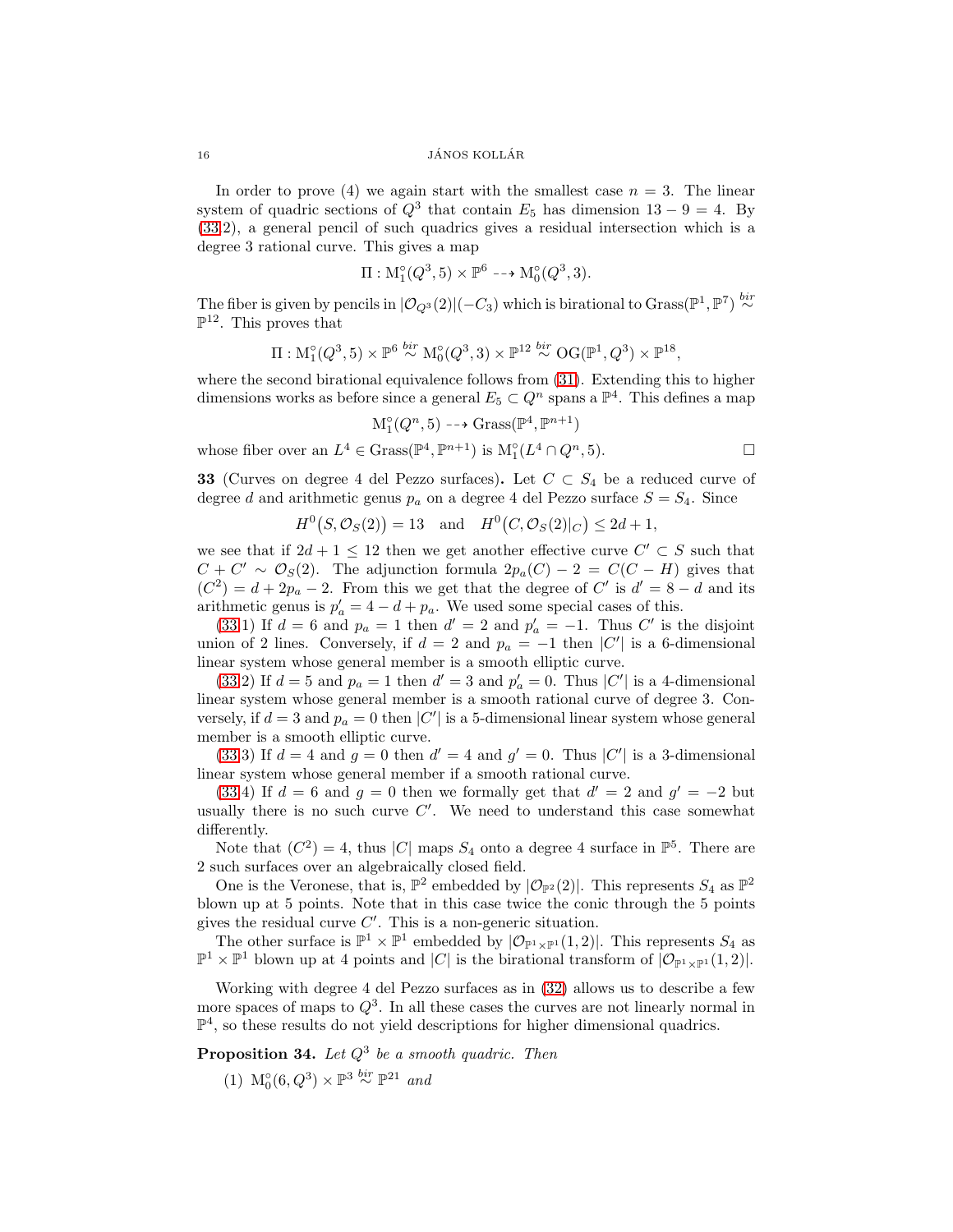(2) 
$$
\mathcal{M}_1^{\circ}(6, Q^3) \stackrel{bir}{\sim} \text{Sym}^2(\text{OG}(\mathbb{P}^1, Q^3)) \times \mathbb{P}^{12}.
$$

Proof. The elliptic case is easier here. Let  $E_6 \subset Q^3$  be a general, smooth curve of genus 1. Computing as in the proof of  $(32)$  we see that  $E_6$  is contained in a pencil of quadric sections of  $Q^3$  by [\(33.](#page-15-1)1). Intersecting any 2 of them gives a pair of lines as the residual intersection curve. This gives a map  $M_1^{\circ}(6, Q^4) \dashrightarrow Sym^2(OG(\mathbb{P}^1, Q^3)).$ 

In order to understand the fiber, note that a given pair of disjoint lines  $\ell_1 + \ell_2$ is contained in a  $\mathbb{P}^7$ -of quadrics hence in a  $\mathbb{P}^{12}$  of pencils of quadrics. The residual intersections give degree 6 curves of genus 1. This shows (2).

Next let  $C_6 \subset Q^3$  be a general, smooth, rational curve. As we checked in [\(33.](#page-15-1)4),  $C_6$  lies on a unique degree 4 del Pezzo surface S and on it  $|C_6|$  is a linear system mapping onto a surface P that is geometrically isomorphic to  $\mathbb{P}^1 \times \mathbb{P}^1$ . Note, however, that  $|C_6|$  corresponds to  $|\mathcal{O}_{\mathbb{P}^1 \times \mathbb{P}^1}(1,2)|$ . Thus, over  $k, P \cong \mathbb{P}^1 \times Q^2$ where  $Q^2$  is a conic in some  $\mathbb{P}^2$  and  $|C_6|$  corresponds to  $\pi_1^*\mathcal{O}_{\mathbb{P}^1}(1)\otimes \pi_2^*\mathcal{O}_{\mathbb{P}^2}(1)$  where  $\pi_i: P \to \mathbb{P}^i$  are the coordinate projections. Let us now consider

$$
|\mathcal{O}_{\mathbb{P}^1}(1)| \times |\mathcal{O}_{\mathbb{P}^1}(2)| \subset |\pi_1^*\mathcal{O}_{\mathbb{P}^1}(1) \otimes \pi_2^*\mathcal{O}_{\mathbb{P}^2}(1)|.
$$

Geometrically, a general member of  $|\mathcal{O}_{\mathbb{P}^1}(1)| \times |\mathcal{O}_{\mathbb{P}^1}(2)|$  consists of 3 lines. On  $S_4$  these become 3 conics  $B_1 + B_2 + B_3$  where  $B_2$  is defined over k and  $B_1, B_3$ are disjoint conjugates. So a general point in  $M_0^{\circ}(6, Q^3) \times \mathbb{P}^3$  is represented by  $(C_6, B_1 + B_2 + B_3).$ 

In order to build this space from the other direction, we first pick  $B_2$ , then a pair of points  $\{p_1, p_3\}$  on  $B_2$  and after that a pair of conics through  $p_1, p_3$ . These choices involve  $Grass(\mathbb{P}^2, \mathbb{P}^4)$ ,  $Sym^2(Q^2) \cong \mathbb{P}^2$  and then (the Weil restriction of) Grass( $\mathbb{P}^1$ ,  $\mathbb{P}^3$ ) which parametrizes pairs of 2-planes containing  $\{p_1, p_2\}$ . Together these give  $\mathbb{P}^{16}$ . Finally note that  $B_1 + B_2 + B_3$  is a curve of degree 6 and genus 0. By [\(33.](#page-15-1)3), a generic  $B_1 + B_2 + B_3$  lies on a unique degree 4 del Pezzo surface S and on it  $|B_1 + B_2 + B_3|$  is a 5-dimensional linear system whose general member is a degree 6 smooth rational curve. a degree 6 smooth rational curve.

One can try to use K3 surfaces in a similar way. This leads to some interesting examples but nothing very useful for our present purposes.

35 (Residual intersections on K3 surfaces). It was observed by [\[Kov94\]](#page-36-19) that if a K3 surface contains a smooth rational curve then usually it also contains another one. Computing the class of the other curve gives some interesting examples.

 $(C_9 \subset Q^3)$ .  $H^0(Q^3, \mathcal{O}_{Q^3}(3))$  has dimension  $\binom{7}{4} - 5 = 30$ . Thus a general  $C_9 \subset Q^3$  is contained in a unique pencil of  $|\mathcal{O}_{Q^3}(3)|$ . The intersection of any two members gives a curve  $C_9 + C'_9$  where  $C'_9$  is another degree 9 rational curve meeting C in 29 points. In fact,  $C_9'$  is the unique degree 9 rational curve in  $\mathbb{P}^4$  meeting C in 29 points. Indeed, any such rational curve  $C_9^*$  would meet  $Q^3$  in  $29 > 2 \cdot 9$ points, thus  $C_9^*$  is contained in  $Q^3$ . Next,  $C_9^*$  would meet any member of the pencil  $|O_{Q^3}(3)|(-C_9)$  in at least 29 > 3 ⋅ 9 points, thus  $C_9^*$  is contained in the base locus of  $|\mathcal{O}_{Q^3}(3)|(-C_9)$ , which is exactly  $C_9 \cup C'_9$ .

This gives a natural involution on  $M_0^{\circ}(Q^3, 9)$ .

 $(C_8 \subset Q^3)$ . Computing as above we see that a general  $C_8$  is contained in a  $\mathbb{P}^5$ of K3 surfaces of degree 6. Following the method of [\[Kov94\]](#page-36-19) gives that a general K3 surface contains another smooth rational curve that is linearly equivalent to  $39H - 14C_8$ . Thus it has degree 200 and meets  $C_8$  in 262 points.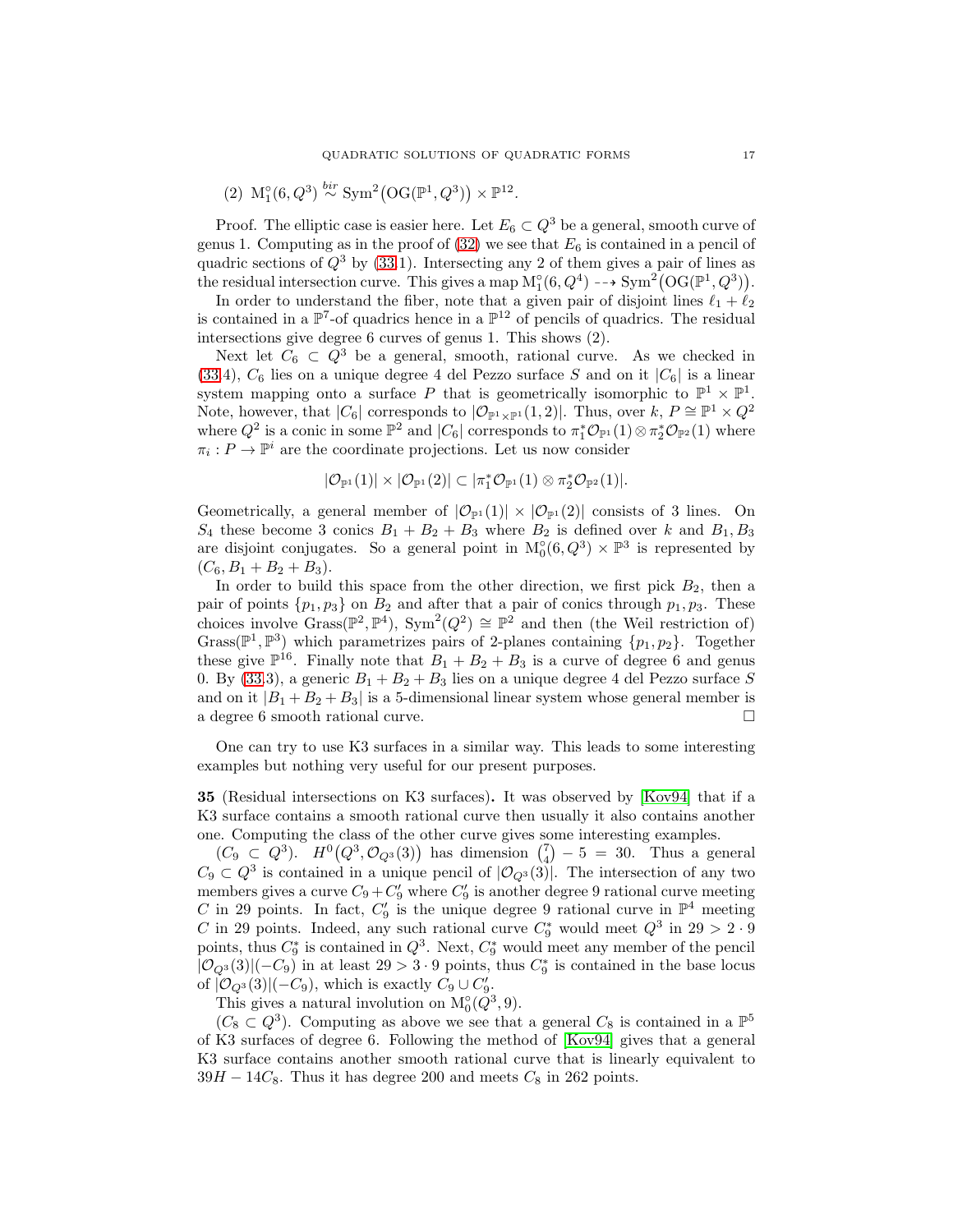### <span id="page-17-1"></span> $\begin{array}{c}\n 18 \quad \text{JÁNOS KOLLÁR}\n \end{array}$

# 4. DEGENERATE MAPS OF  $\mathbb{P}^2$

Let  $\Phi \in \text{Map}_2(\mathbb{P}^2, Q^n)$  be given by its coordinate functions  $h_0, \ldots, h_{n+1}$ . The  $h_i$  are in the 6-dimensional vector space  $V^6$  of degree 2 homogeneous polynomials in 3 variables. We say that  $\Phi$  is *non-degenerate* if the  $h_i$  span  $V^6$  and *degenerate* otherwise. Thus the image of a degenerate map lies in a (possibly singular) subquadric  $Q^r \subset Q^n$  of dimension  $\leq$  3. In this section we describe degenerate maps  $\mathbb{P}^2 \dashrightarrow Q^n$ , based on their image.

<span id="page-17-2"></span>**36** (Expected dimension of  $\text{Map}_2(\mathbb{P}^2, Q^n)$ ). A map  $\Phi : \mathbb{P}^2 \dashrightarrow Q^n$  is a map  $\Phi :$  $\mathbb{P}^2$  --+  $\mathbb{P}^{n+1}$  whose image lies in  $Q^n$ . Quadratic maps from  $\mathbb{P}^2$  to  $\mathbb{P}^{n+1}$  are given  $n + 2$  quadratic forms

$$
h_0(u, v, w), \dots, h_{n+1}(u, v, w) \in H^0(\mathbb{P}^2, \mathcal{O}_{\mathbb{P}^2}(2)).
$$
\n(36.1)

We exclude the case when all of the  $h_i$  are identically 0 and  $(h_0, \ldots, h_{n+1})$  is identified with  $(\lambda h_0, \ldots, \lambda h_{n+1})$  for any nonzero constant  $\lambda$ . Thus these maps naturally form a projective space of dimension  $6(n + 2) - 1 = 6n + 11$ . The image lies on  $Q^n$  iff

$$
q(h_0(u, v, w), \dots, h_{n+1}(u, v, w)) \equiv 0. \tag{36.2}
$$

The left hand side is a degree 4 homogeneous polynomial in  $u, v, w$  whose coefficients are degree 2 polynomials in the coefficients of the  $h_i$ . Thus  $(36.2)$  is equivalent to  $\binom{6}{2} = 15$  quadratic equations in the coefficients of the  $h_i$ . Thus we have a natural realization

$$
\mathrm{Map}_2(\mathbb{P}^2, Q^n) \subset \mathbb{P}^{6n+11} \tag{36.3}
$$

as the common zero set of 15 quadratic equations. In particular,

$$
\dim \operatorname{Map}_2(\mathbb{P}^2, Q^n) \ge 6n + 11 - 15 = 6n - 4. \tag{36.4}
$$

More precisely, every irreducible component of  $\text{Map}_2(\mathbb{P}^2, Q^n)$  has dimension  $\geq 6n-$ 4. We will see that equality holds if  $n \geq 3$ .

<span id="page-17-0"></span>37 (Maps with small dimensional image). Maps with 0-dimensional image are parametrized by  $Q^n$ .

Maps with 1-dimensional image are obtained as composites  $\mathbb{P}^2 \dashrightarrow \mathbb{P}^1 \rightarrow Q^n$ . The composite can be a quadratic map in two ways. If  $\mathbb{P}^1 \to Q^n$  is linear then  $\mathbb{P}^2 \dashrightarrow \mathbb{P}^1$  should be a pencil of conics, giving a moduli space that is birational to  $\text{Map}_1(\mathbb{P}^1, Q^n) \times \mathbb{P}^8$ . If  $\mathbb{P}^1 \to Q^n$  is quadratic then  $\mathbb{P}^2 \dashrightarrow \mathbb{P}^1$  should be a pencil of lines, giving a moduli space that is birational to  $\text{Map}_2(\mathbb{P}^1, Q^n) \times \mathbb{P}^2$ . Using Theorem [1,](#page-0-0) the spaces of maps whose image is a line (resp. conic) are further birational to

$$
\mathrm{Map}_L(\mathbb{P}^2, Q^n) \stackrel{bir}{\sim} \mathrm{OG}(\mathbb{P}^1, Q^n) \times \mathbb{P}^{11} \text{ and}
$$
  
\n
$$
\mathrm{Map}_C(\mathbb{P}^2, Q^n) \stackrel{bir}{\sim} Q^n \times \mathbb{P}^{2n+2}.
$$
\n(37.1)

In particular, if  $n = 1$  and there is a map  $\mathbb{P}^2 \dashrightarrow Q^1$  then  $Q^1(k) \neq \emptyset$ , thus we can write  $q \sim x^2 - yz$ . The simplest solution is the inverse of the projection from  $(0, 1, 0)$ . More generally, we get solutions of the form

$$
h_x(u, v, w) = \ell_1(u, v, w)\ell_2(u, v, w), \n h_y(u, v, w) = \alpha \ell_1^2(u, v, w), \n h_z(u, v, w) = \alpha^{-1} \ell_2^2(u, v, w).
$$
\n(37.2)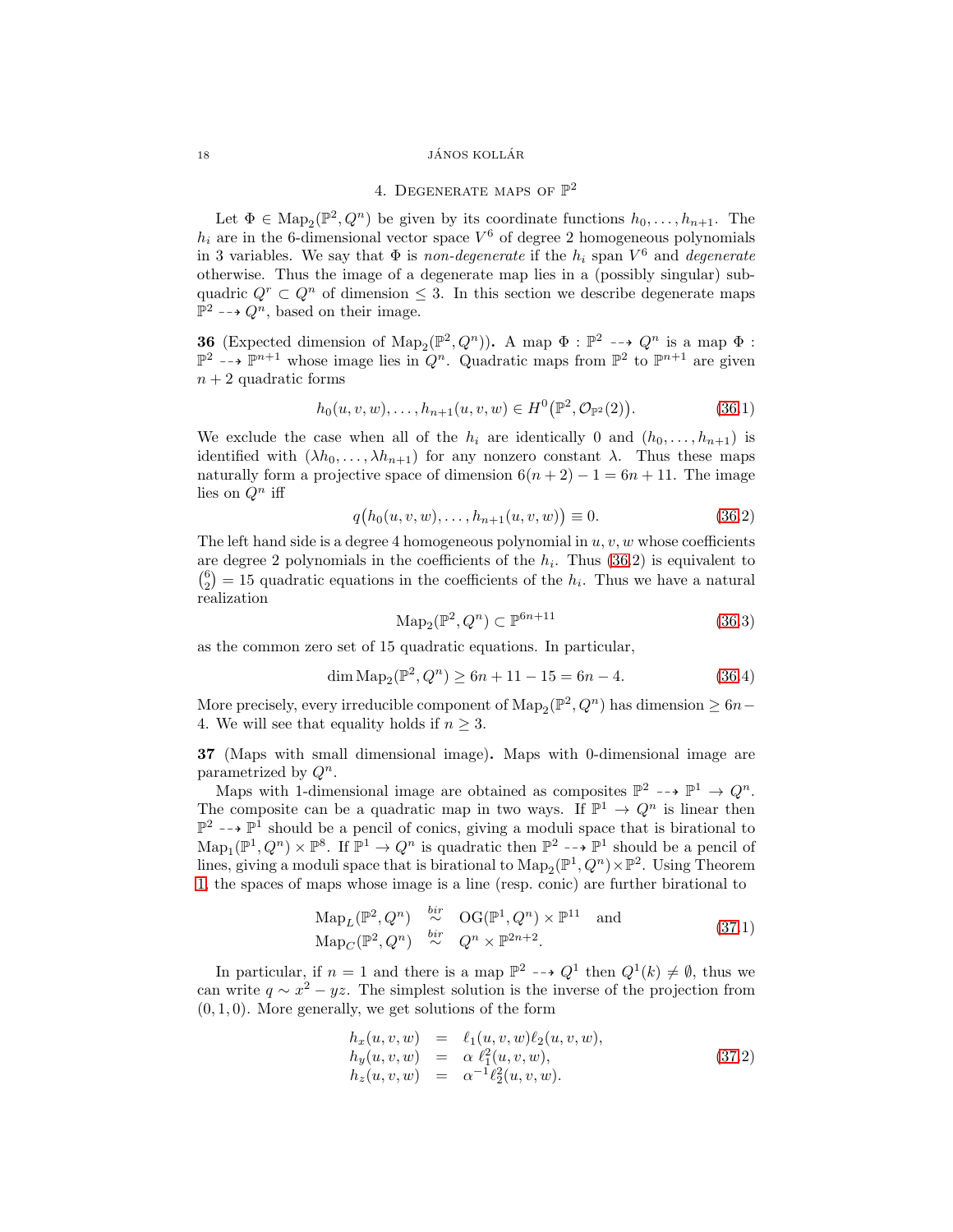<span id="page-18-2"></span>**38** (Quadric cone image). Assume that the image of  $\Phi : \mathbb{P}^2 \to Q^n$  is a singular quadric surface. Let  $p \in Q^n$  be the singular point of  $\Phi(\mathbb{P}^2)$ . Composing with projection from p we get a map  $\pi_p \circ \Phi : \mathbb{P}^2 \dashrightarrow Q_p^{n-2}$  whose image is a conic. By [\(37.](#page-17-0)1) the later form a space birational to  $Q_p^{n-2} \times \mathbb{P}^{2n-2}$ . Choosing  $p \in Q^n$  and  $p' \in Q_p^{n-2}$  is the same as choosing the line  $\ell = \langle p, p' \rangle \in \mathrm{OG}(\mathbb{P}^1, Q^n)$  and the point  $p \in \ell$ . Thus the maps  $\pi_p \circ \Phi$  are parametrized by  $\mathrm{OG}(\mathbb{P}^1, Q^n) \times \mathbb{P}^{2n-1}$ . Lifting a map  $\phi^1 : \mathbb{P}^2 \longrightarrow Q^1 = (q(x_0, x_1, x_2) = 0) \subset \mathbb{P}^2$  to a map to the corresponding quadric cone  $\phi^{2,0}$ :  $\mathbb{P}^2$  --+  $Q^{2,0} = (q(x_0, x_1, x_2) = 0) \subset \mathbb{P}^3$  is equivalent to choosing an arbitrary 3rd component  $\phi_3^{2,0}(u,v,w)$ . Thus the space of maps with quadric cone image is birational to

$$
\mathrm{Map}_{QC}(\mathbb{P}^2, Q^n) \stackrel{bir}{\sim} \mathrm{OG}(\mathbb{P}^1, Q^n) \times \mathbb{P}^{2n+5}.\tag{38.1}
$$

<span id="page-18-1"></span>**39** (Quadruple planes). Here we consider the cases when the image of  $\Phi(\mathbb{P}^2)$  is a linear subspace  $L^2 \subset Q^n$ . Thus, in suitable coordinates  $\Phi$  is given as  $(h_0, h_1, h_2, 0, \ldots, 0)$ . These maps are parametrized by  $h_0, h_1, h_2 \in H^0(\mathbb{P}^2, \mathcal{O}_{\mathbb{P}^2}(2))$ , up to a multiplicative constant. For general choices  $h_0, h_1, h_2$  have no common zero and then  $\Phi$  is an everywhere defined degree 4 morphism  $\mathbb{P}^2 \to L^2$ . If  $n = 4$  then  $\Phi_*[\mathbb{P}^2]$  equals  $4[A]$ or  $4|B|$  and every deformation again has the same class. If the  $h_i$  have common zeros, we get maps of lower degree and even maps whose image is a conic, a line or a point.

All 2-planes in  $Q^n$  are parametrized by the orthogonal Grassmannian  $\mathrm{OG}(\mathbb{P}^2, Q^n)$ . As we noted before Corollary [7,](#page-3-1) the universal family over  $\mathrm{OG}(\mathbb{P}^2, Q^n)$  is birationally trivial. Thus

$$
\mathrm{Map}_{QP}(\mathbb{P}^2, Q^n) \stackrel{bir}{\sim} \mathrm{OG}(\mathbb{P}^2, Q^n) \times \mathbb{P}^{17}.
$$
 (39.1)

If  $n = 4$  then there is a 2-plane defined over k iff q is split and in this case  $\mathrm{OG}(\mathbb{P}^2, Q^4) \cong \mathbb{P}^3 \amalg \mathbb{P}^3$ , hence  $\mathrm{Map}_2(\mathbb{P}^2, Q^4)$  is birational to the disjoint union of 2 copies of  $\mathbb{P}^{20}$ .

<span id="page-18-0"></span>40 (Smooth quadric surface image). If  $Q^2$  is split then it is isomorphic to  $\mathbb{P}^1 \times \mathbb{P}^1$ and quadratic maps  $\mathbb{P}^2 \dashrightarrow \mathbb{P}^1 \times \mathbb{P}^1$  correspond to a pair of linear projections  $\mathbb{P}^2$  -→  $\mathbb{P}^1$ . If  $Q^2 = xy - zt$  then these are given by

$$
h_x(u, v, w) = \ell_1(u, v, w)\ell_3(u, v, w), \n h_y(u, v, w) = \ell_2(u, v, w)\ell_4(u, v, w), \n h_z(u, v, w) = \ell_1(u, v, w)\ell_4(u, v, w), \n h_t(u, v, w) = \ell_2(u, v, w)\ell_3(u, v, w).
$$
\n(40.1)

Each of the pairs  $(\ell_1, \ell_2)$  and  $(\ell_3, \ell_4)$  is determined up to a multiplicative scalar, so  $\text{Map}_2(\mathbb{P}^2, Q^2) \stackrel{bir}{\sim} \mathbb{P}^{10}.$ 

Geometrically, blow up the 2 points  $(\ell_1 = \ell_2)$  and  $(\ell_3 = \ell_4)$  and contract the line L connecting them to a point  $p \in Q^2$ . Thus  $\Phi^{-1}$  is given by projecting  $Q^2$  from p to  $\mathbb{P}^2$  and composing it with an automorphism of  $\mathbb{P}^2$ .

Thus if the image of  $\phi : \mathbb{P}^2 \dashrightarrow Q^n$  is a smooth quadric surface then  $\phi$  can be uniquely obtained by composing the inverse of a projection  $\pi_p: Q^n \dashrightarrow \mathbb{P}^n$  with a linear embedding  $\mathbb{P}^2 \dashrightarrow \mathbb{P}^n$ . These unprojection maps form a variety

$$
\mathrm{Map}_{UP}(\mathbb{P}^2, Q^n) \stackrel{bir}{\sim} Q^n \times \mathbb{P}^{3n+2}.
$$
\n(40.2)

In particular, for a quadric surface  $Q^2$ , if there is a map  $\mathbb{P}^2 \dashrightarrow Q^2$  then  $Q^2(k) \neq \emptyset$ . This holds iff  $q \sim x^2 - ay^2 - zt$ . The inverse of the projection from  $(0, 0, 1, 0)$  gives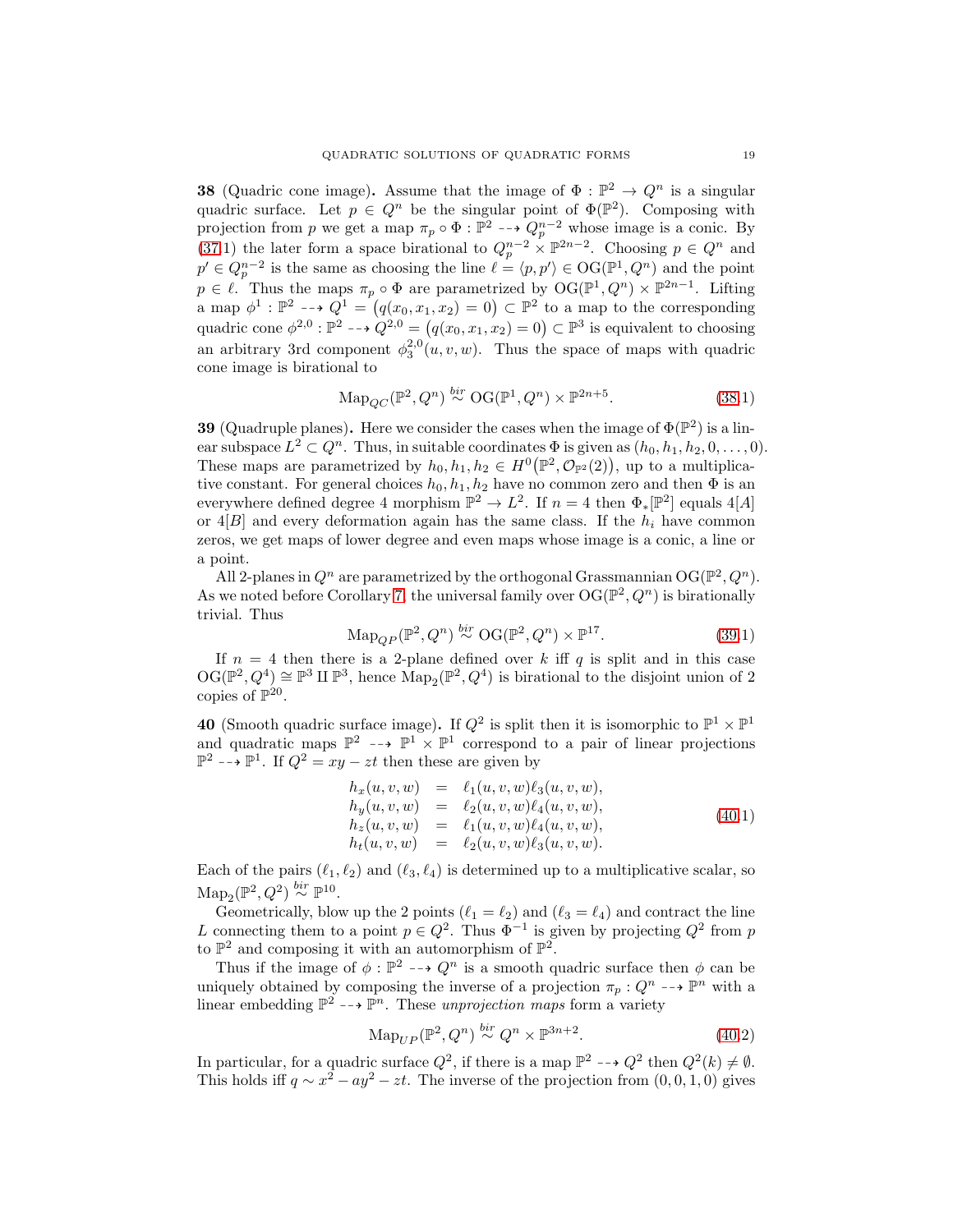the obvious solution  $(uw, vw, u^2 - av^2, w^2)$ . More generally, if we write  $h_x(u, v, w) \pm$  $\sqrt{a}h_y(u, v, w)$  as products of linear factors

$$
h_x \pm \sqrt{a}h_y = (\ell_1 \pm \sqrt{a}\ell_2)(\ell_3 \pm \sqrt{a}\ell_4),
$$

we get the general solutions

$$
h_x = \ell_1 \ell_3 + a \ell_2 \ell_4, \ h_y = \ell_1 \ell_4 + \ell_2 \ell_3, \ h_z = \ell_1^2 - a \ell_2^2, \ h_t = \ell_3^2 - a \ell_4^2,\tag{40.3}
$$

but some non-obvious changes of  $\ell_1, \ldots, \ell_4$  result in the same map.

Before we go further, we need to recall some classical facts about the Veronese surface; see [\[Ber1907,](#page-35-5) Cap.XV], [\[Ber24,](#page-35-6) Kap.XVI] or [\[SR49,](#page-36-8) Sec.VII.3] for details.

<span id="page-19-0"></span>**41** (Veronese surface and its projections). Let  $\Phi : \mathbb{P}^2 \dashrightarrow \mathbb{P}^{n+1}$  be a map given by degree 2 homogeneous polynomials. Since the space of degree 2 homogeneous polynomials in 3 variables has dimension 6,  $\Phi(\mathbb{P}^2)$  is always contained in a 5dimensional linear subspace of  $\mathbb{P}^{n+1}$ . Moreover, up to Aut $(\mathbb{P}^5)$ , there is a unique embedding  $\Phi : \mathbb{P}^2 \dashrightarrow \mathbb{P}^5$  given by degree 2 homogeneous polynomials whose image is not contained in any hyperplane. Its image is called a Veronese surface; we denote it by  $V \subset \mathbb{P}^5$ . A typical example is

$$
\Phi : (u : v : w) \mapsto (u^2 : v^2 : w^2 : uv : vw : uw).
$$

For every other quadratic map  $\Phi' : \mathbb{P}^2 \dashrightarrow \mathbb{P}^{n+1}$ , we can think of  $\Phi'(\mathbb{P}^2)$  as a projection of the Veronese surface.

If we think of the dual  $(\mathbb{P}^5)^{\vee}$  as the space of conics in  $p^2$ , then we see that Aut( $\mathbb{P}^2$ ) acts on  $\mathbb{P}^5$  with 3 orbits, corresponding to the rank if the conic. The rank 1 orbit is the Veronese surface, the rank 2 orbit is its secant variety and the rank 3 orbit is open.

This makes it easy to determine the projections of V to  $\mathbb{P}^4$ : we just need to compute one example for each of the 3 orbits.

• If we project from a point  $p$  not on the secant variety, the projection is an isomorphism and we get a smooth degree 4 surface  $V_1$ . For example, projecting from  $(1:1:1:0:0:0:0)$  gives

$$
(u: v: w) \mapsto (u^2 - w^2: v^2 - w^2: uv: vw: uw).
$$

We see that  $V_1$  does not lie on any quadric 3-fold  $Q^3$ .

• If we project from a point on the secant variety but not on  $V$ , the projection is a degree 4 surface with a double line  $V_2$ . In suitable coordinates it is the image of the map

$$
(u: v: w) \mapsto (u^2: v^2: w^2: uv: vw).
$$

It is contained in the family of quadrics  $\lambda(x_0x_1 - x_4^2) + \mu(x_1x_2 - x_5^2)$ . All of these are singular, namely at the point  $(\mu : 0 : -\lambda : 0 : 0)$ .

Thus  $V_2$  is a complete intersection of any 2 quadrics that contain it.

• If we project from a point on  $V$ , the projection is a degree 3 surface  $V_3$ . In suitable coordinates it is the image of the map  $\mathbb{P}^2 \dashrightarrow \mathbb{P}^4$  given by

$$
(u : v : w) \mapsto (u^2 : v^2 : uv : vw : uw).
$$

The map blows up the point  $(0:0:1)$ . The image is a degree 3 ruled surface.  $V_3$  lies on a 3-dimensional family of quadrics best described as the  $2 \times 2$  subdeterminants of the matrix

$$
\left(\begin{array}{cc} x_0 & x_2 & x_4 \\ x_2 & x_1 & x_3 \end{array}\right).
$$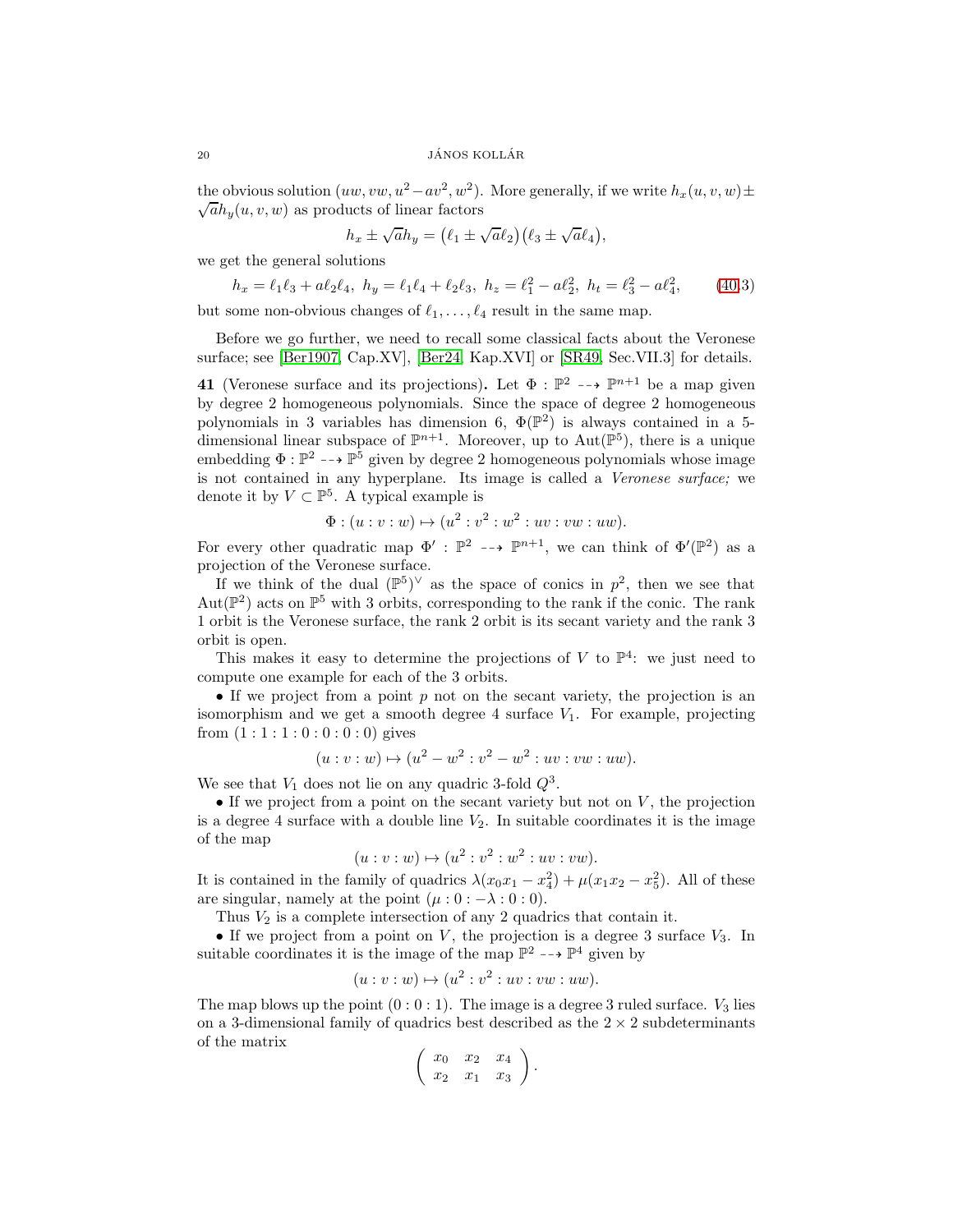<span id="page-20-0"></span>42 (Quadric 3-folds). We have seen on our list in [\(41\)](#page-19-0) that a smooth quadric 3 fold can not contain a degree 3 or 4 projection of a Veronese surface. Thus for all non-degenerate maps the image is a quadric surface contained in  $Q^3$ .

Maps whose image is a smooth  $Q^2 \subset Q^3$  were described in [\(40.](#page-18-0)3) and

$$
\mathrm{Map}_{UP}(\mathbb{P}^2, Q^3) \stackrel{bir}{\sim} Q^3 \times \mathbb{P}^{11}.
$$
 (42.1)

This family has members over k whenever  $Q^3(k) \neq \emptyset$  and then  $\text{Map}_{UP}(\mathbb{P}^2, Q^3) \stackrel{bir}{\sim}$  $\mathbb{P}^{14}.$ 

Maps to a quadric cone  $Q^{2,0} \subset Q^3$  form another family of dimension  $3+11=14$ . By [\(38.](#page-18-2)1) they form a family

$$
\mathrm{Map}_{QC}(\mathbb{P}^2, Q^3) \stackrel{bir}{\sim} \mathrm{OG}(\mathbb{P}^1, Q^3) \times \mathbb{P}^{11}.
$$
 (42.2)

The second family has members over k whenever  $Q^3$  contains a k-line. This happens only if

$$
q(x_0,\ldots,x_4)\sim y_0^2+y_1y_2+y_3y_4.
$$

Both of these families have dimension 14, so we conclude that

$$
\mathrm{Map}_2(\mathbb{P}^2, Q^3) \stackrel{bir}{\sim} (Q^3 \times \mathbb{P}^{11}) \amalg (\mathrm{OG}(\mathbb{P}^1, Q^3) \times \mathbb{P}^{11}). \tag{42.3}
$$

<span id="page-20-2"></span>43 (Projected Veronese surfaces). Let  $V_2 \subset Q^n$  be a projected Veronese surface with double line  $\ell \subset V_2$ .

The linear span  $\langle V_2 \rangle$  of  $V_2$  has dimension 4 and  $V_2$  lies in the 3-dimensional quadric  $Q^n \cap \langle V_2 \rangle$ . As we noted in [\(42\)](#page-20-0),  $Q^n \cap \langle V_2 \rangle$  has a unique singular point p. Thus  $V_2$  determines a singular subquadric  $Q^{3,0} \subset Q^n$  plus a line  $\ell \subset Q^{3,0}$  through the vertex p of  $Q^{3,0}$ . We can specify these data by first picking the line  $\ell$ , then the point  $p \in \ell$  and finally a 3-dimensional linear subspace  $[\ell] \in L^3 \subset \mathbb{P}(T_pQ^n)$ .

Fix  $Q^{3,0} := (x_1x_2 = x_3x_4) \subset \mathbb{P}^4$  and the line  $\ell = (x_2 = x_3 = x_4 = 0)$ . One easily computes that quadric sections of  $Q^{3,0}$  that vanish doubly along  $\ell$  are all of the form  $x_2L(x_0, \ldots, x_4) + a_3x_3^2 + a_4x_4^2$ , thus their linear system has dimension 6.

Putting these together we obtain that the Chow variety of projected Veronese surfaces is

Chow<sub>PV</sub>(
$$
Q^n
$$
)  $\stackrel{bir}{\sim} \text{OG}(\mathbb{P}^1, Q^n) \times \mathbb{P}^1 \times \mathbb{P}^{3(n-4)} \times \mathbb{P}^6$   
 $\stackrel{bir}{\sim} \text{OG}(\mathbb{P}^1, Q^n) \times \mathbb{P}^{3n-5}.$  (43.1)

Since the quadratic maps  $\mathbb{P}^2 \to V_2$  are birational, we conclude that

$$
\mathrm{Map}_{PV}(\mathbb{P}^2, Q^n) \stackrel{bir}{\sim} \mathrm{OG}(\mathbb{P}^1, Q^n) \times \mathbb{P}^{3n+3}.\tag{43.2}
$$

## 5. Veronese surfaces in quadric 4-folds

<span id="page-20-1"></span>In the previous section we have enumerated all degenerate maps of  $\mathbb{P}^2$  to a smooth quadric 4-fold. Among those,  $\text{Map}_{PV}(\mathbb{P}^2, Q^4)$  and  $\text{Map}_{QP}(\mathbb{P}^2, Q^4)$  have dimension 20 and the others have dimension < 20. Since the expected dimension of  $\text{Map}_2(\mathbb{P}^2, Q^4)$  is  $6 \cdot 4 - 4 = 20$  by [\(36\)](#page-17-2), once we prove that dim  $\text{Map}_V(\mathbb{P}^2, Q^4) = 20$ , we will know that all the geometric irreducible components of  $\text{Map}_2(\mathbb{P}^2, Q^4)$  are given by  $\operatorname{Map}_V(\mathbb{P}^2, Q^4)$ ,  $\operatorname{Map}_{PV}(\mathbb{P}^2, Q^4)$  and  $\operatorname{Map}_{QP}(\mathbb{P}^2, Q^4)$ .

Thus it remains to describe the moduli space of Veronese surfaces in quadric 4-folds.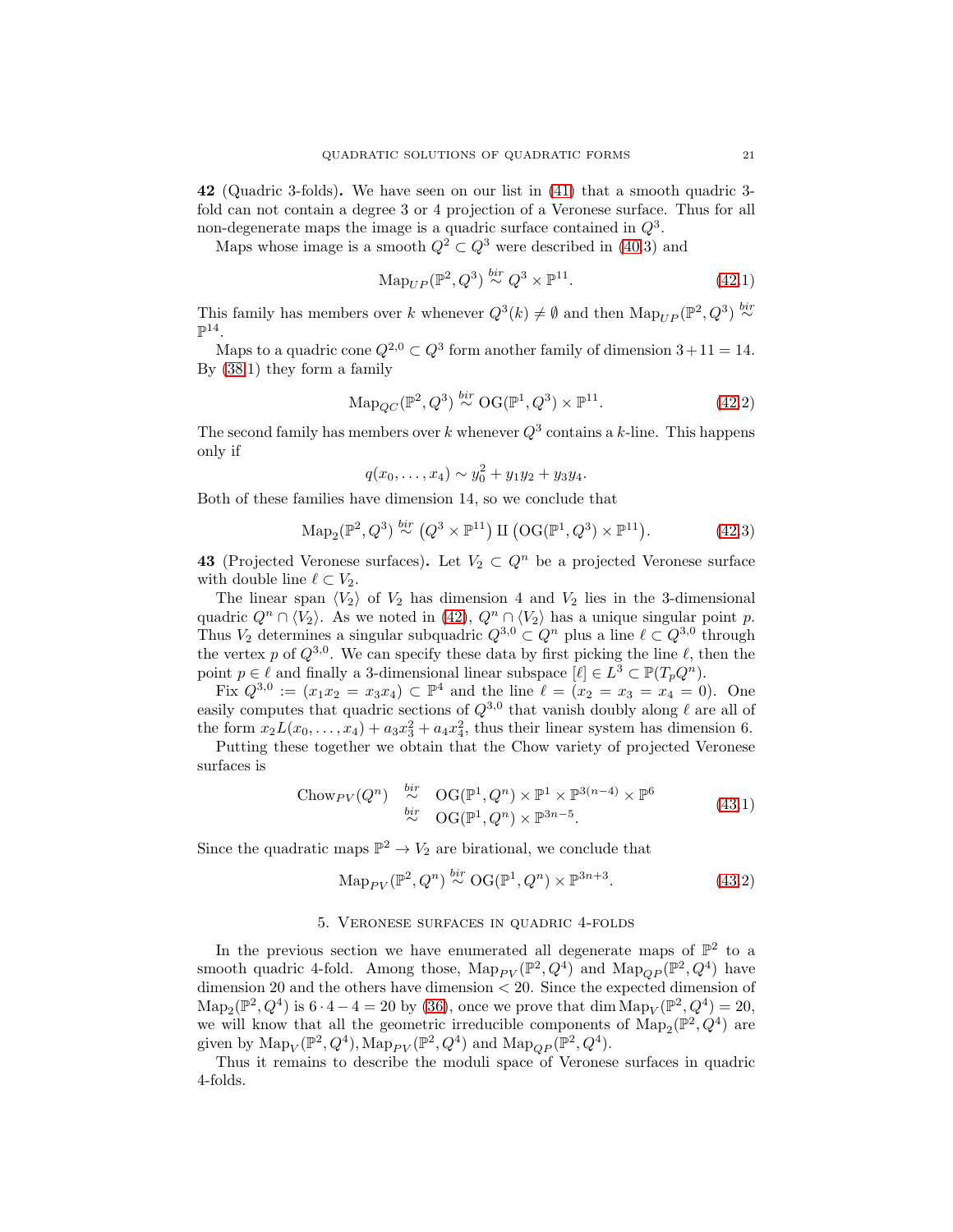44 (Homology class of Veronese surfaces). The Chern class of  $Q^4$  is  $(1 + H_5)^6 (1 +$  $(2H_5)^{-1}$  where  $H_5$  is the hyperplane class on  $\mathbb{P}^5$ . Restricting to V this gives  $(1 +$  $(2H_2)^6(1+4H_2)^{-1}$  where  $H_2$  is the hyperplane class on  $\mathbb{P}^2$  (note that the restriction of  $H_5$  equals  $2H_2$ ). The Chern class of  $\mathbb{P}^2$  is  $(1 + H_2)^3$ , hence the Chern class of the normal bundle of  $V \subset Q^4$  is

$$
c(N_{V,Q}) = (1 + 2H_2)^6 (1 + 4H_2)^{-1} (1 + H_2)^{-3} = 1 + 5H_2 + 10H_2^2.
$$

Thus  $(V \cdot V) = 10$ . Since  $(V \cdot H_5^2) = 4$  this leads to the possibilities  $[V] = 3[A] + [B]$ or  $[V] = [A] + 3[B]$ , as computed in [\[Ber1907,](#page-35-5) Sec.XV.13], [\[Ber24,](#page-35-6) Sec.XVI.13]. This suggests, and we will see, that there are 2 distinct Veronese families.

We start with a duality between the 2 families of Veronese surfaces. Then we work with a special case when one side is a very singular specialization of Veronese surfaces to get our moduli description.

<span id="page-21-0"></span>45 (Linking the two Veronese families). Let  $Q<sup>4</sup>$  be a smooth quadric 4-fold and  $V \subset Q^4$  a Veronese surface. V is contained in a 5-dimensional family of quadrics in  $\mathbb{P}^5$ , thus in a 4-dimensional family of quadric sections of  $Q^4$ . Let  $\langle Q_1, Q_2 \rangle \subset$  $|\mathcal{O}_{Q^4}(2)(-V)|$  be any pencil. Then  $Q^4 \cap Q_1 \cap Q_2$  is a degree 8 surface containing  $V$ . Thus we get a residual intersection

$$
Q^4 \cap Q_1 \cap Q_2 = V \cup V', \tag{45.1}
$$

where V' is another degree 4 surface contained in  $Q^4$ . If  $[V] = 3[A] + [B]$  then  $[V'] = [A] + 3[B]$ , so the correspondence  $V \leftrightarrow V'$  interchanges the 2 families. Most likely, a given  $V$  will give all others by repeating such linkages but I have no proof of this.

Let us see some nice examples, using the representation of  $V$  in the space of symmetric matrices. Our first pair is

$$
V := \begin{pmatrix} u^2 & uv & uw \\ uv & v^2 & vw \\ uw & vw & w^2 \end{pmatrix} \text{ and } V' := \begin{pmatrix} u^2 & -uv & -uw \\ -uv & v^2 & -vw \\ -uw & -vw & w^2 \end{pmatrix}.
$$
 (45.2)

Their union is defined by the symmetric subdeterminant equations

$$
x_{01}^2 - x_{00}x_{11} = x_{02}^2 - x_{00}x_{22} = x_{12}^2 - x_{11}x_{22} = 0.
$$
 (45.3)

The sum of the 3 equations gives

$$
Q^4 := \left(x_{01}^2 + x_{02}^2 + x_{12}^2 - x_{00}x_{11} - x_{00}x_{22} - x_{11}x_{22} = 0\right);
$$
 (45.4)

it is an ellipsoid over  $\mathbb{R}$ ; see [\(23.](#page-9-0)4–5).

We can also take the 3 non-symmetric subdeterminant equations

$$
x_{01}x_{12} - x_{02}x_{11} = x_{12}x_{02} - x_{01}x_{22} = x_{01}x_{22} - x_{12}x_{02} = 0. \tag{45.5}
$$

In this case  $V''$  is the union of four 2-planes, consisting of all matrices of the form

$$
\left(\begin{array}{ccc} * & 0 & 0 \\ 0 & * & 0 \\ 0 & 0 & * \end{array}\right), \ \left(\begin{array}{ccc} * & * & 0 \\ * & * & 0 \\ 0 & 0 & 0 \end{array}\right), \ \left(\begin{array}{ccc} 0 & 0 & 0 \\ 0 & * & * \\ 0 & * & * \end{array}\right) \ \text{and} \ \left(\begin{array}{ccc} * & 0 & * \\ 0 & 0 & 0 \\ * & 0 & * \end{array}\right). \tag{45.6}
$$

Note that the canonical class of the intersection of 3 quadrics in  $\mathbb{P}^5$  is trivial, so  $V \cup V'$  is a singular K3 surface. Another way to construct these  $V \cup V'$  is the following.

A degree 6 elliptic normal curve  $\tau : E \to \mathbb{P}^5$  is contained in 4 different Veronese surfaces, an observation going back to Coble [\[Cob22\]](#page-35-7). Indeed, for a given elliptic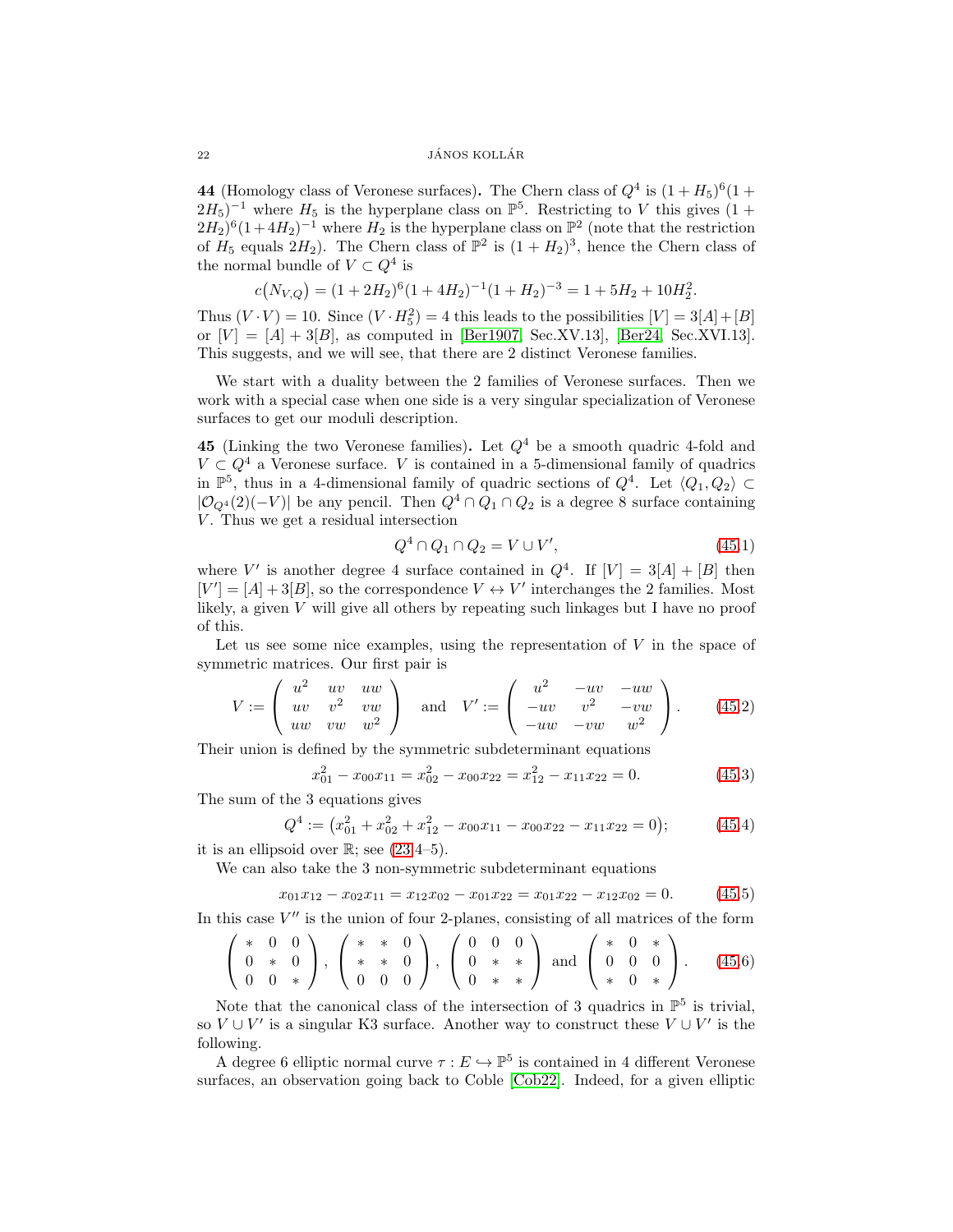curve E its degree 6 embeddings  $\tau_6 : E \hookrightarrow \mathbb{P}^5$  correspond to degree 6 line bundles  $L_6 := \tau_6^* \mathcal{O}_{\mathbb{P}^5}(1)$  and degree 3 embeddings  $\tau_3 : E \hookrightarrow \mathbb{P}^2$  correspond to degree 3 line bundles  $L_3 := \tau_3^* \mathcal{O}_{\mathbb{P}^2}(1)$ . Combining  $\tau_3$  with the Veronese embedding gives a degree 6 elliptic normal curve such that  $L_6 = L_3^{\otimes 2}$ . Given  $L_6$ , there are 4 different  $L_3$  satisfying this equation. These give the 4 different Veronese surfaces containing  $\tau_6(E)$ . The union of any 2 of them is a singular K3 surface.

Russo pointed out that the various degenerations of Veronsese surfaces can best be seen using the dual picture to be discussed in [\(48\)](#page-23-0).

Next we study a special case when  $V'$  is singular, even reducible, but slightly better than the ones exhibited in [\(45.](#page-21-0)5–6).

<span id="page-22-0"></span>**46** (A degenerate version). Let  $p \in V \subset Q^4 \subset \mathbb{P}^5$  be a pointed Veronese surface. Instead of working with all quadrics that contain  $V$ , we consider only quadric cones with vertex p that contain V. These form a linear system  $|2H_5|(-V-2p)$  of dimension 2. We claim that if  $\langle Q_1, Q_2 \rangle \subset |2H_5|(-V - 2p)$  is a general pencil then

$$
Q^{4} \cap Q_{1} \cap Q_{2} = V \cup P_{1} \cup P_{2} \cup Q^{2}, \qquad (46.1)
$$

where the  $P_i$  are 2-planes meeting at p and  $Q^2$  is a smooth quadric surface through p. This is easier to see by projecting everything from p. So we have  $\pi : \mathbb{P}^5 \dashrightarrow \mathbb{P}^4$ and  $\pi(V)$  is a degree 3 surface  $F_3 \cong \mathbb{F}_1$ , as discussed in [\(41\)](#page-19-0). Thus  $|2H_4|(-F_3)$  has dimension 2 and if  $\langle Q'_1, Q'_2 \rangle \subset |2H_4|(-F_3)$  is a general pencil then

$$
Q_1' \cap Q_2' = F_3 \cup L^2,\tag{46.2}
$$

where  $L^2$  is a 2-plane that meets  $F_3$  in a conic. This  $L^2$  is the projection of the  $Q^2$ .

The planes  $P_i$  are less visible after projection; we obtain them as follows. Write  $(p \in V)$  as the image of  $\phi : (p_0, \mathbb{P}^2) \hookrightarrow \mathbb{P}^5$ . Note that  $\phi^{-1}(V \cap T_p Q^4)$  is a degree 2 curve in  $\mathbb{P}^2$  that is singular at  $p_0$ . Thus  $\phi^{-1}(V \cap T_p Q^4)$  is a pair of lines in  $\mathbb{P}^2$ that meet at  $p_0$  and  $V \cap T_pQ^4$  is a pair of conics  $C_i$  meeting at p. Each  $C_i$  spans a 2-plane  $P_i$  which is contained every member of  $|2H_{\mathbb{P}^5}|(-V - 2p)$ . Thus the  $P_i$  do not depend on  $\langle Q_1, Q_2 \rangle$  but  $Q^2$  does.

Note that the  $\pi$ -images of the  $P_i$  are lines  $L_i \subset F_3$  and  $L^2$  meets both of them. Thus  $P_1 \cup P_2 \cup Q^2$  is a surface where all 3 components meet at  $p, P_i \cap Q^2$  are lines and  $P_i \cap P_2 = \{p\}$ . These data specify a unique isomorphism class of surfaces in  $\mathbb{P}^5$ , up to  $\text{Aut}(\mathbb{P}^5)$ .

This construction can be reversed. That is, assume that we have  $P_1 \cup P_2 \cup Q^2 \subset$  $Q^4$ . Let  $|2H_{\mathbb{P}^5}|(-Q^2 - P_1 - P_2 - 2p)$  denote that linear system of quadric cones with vertex p that contain  $P_1 \cup P_2 \cup Q^2$ . We see that it has dimension 2. (This is best seen after projecting from  $p$ . Then we have the linear system of quadrics that contain a 2-plane  $L^2$  and two lines  $L_i$  that meet it.)

If  $\langle Q_1, Q_2 \rangle \subset |2H_5|(-Q^2 - P_1 - P_2 - 2p)$  is a general pencil then

$$
Q^{4} \cap Q_{1} \cap Q_{2} = V \cup P_{1} \cup P_{2} \cup Q^{2}, \qquad (46.3)
$$

where  $V$  is a Veronese surface passing through  $p$ .

Let us next study the induced correspondence

$$
\{V\} \leftarrow \{V \cup Q^2 \cup P_1 \cup P_2\} \rightarrow \{P_1 \cup P_2\}.
$$
\n(46.4)

We start with  $[V] \in Chow_V(Q^4)$ . As we noted before Corollary [7,](#page-3-1) the universal family over  $Chow_V(Q^4)$  is birationally trivial, thus pointed Veronese surfaces are birationally parametrized by Chow $_V(Q^4) \times \mathbb{P}^2$ . The choice of the pencil  $\langle Q_1, Q_2 \rangle \subset$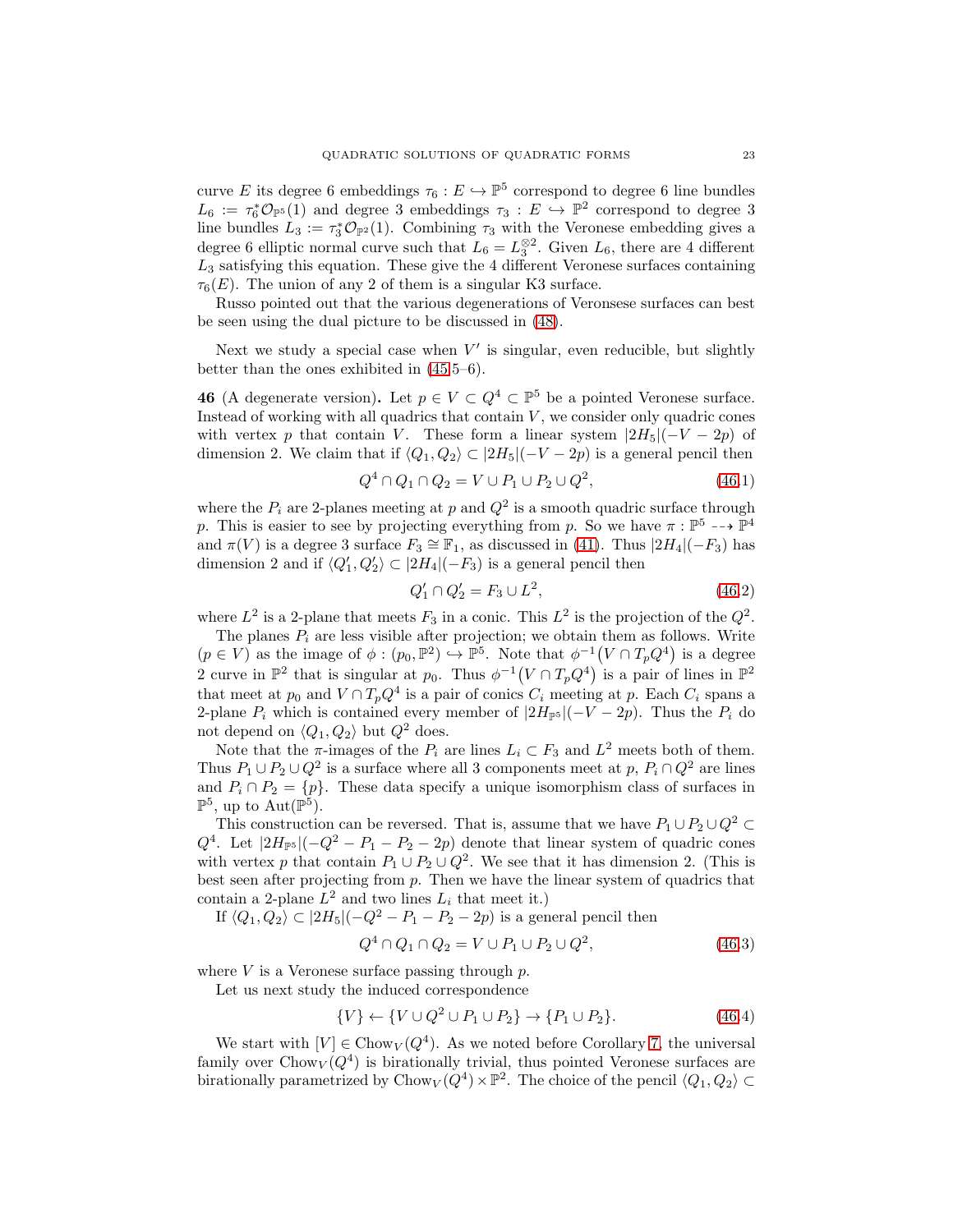$|2H_{\mathbb{P}^5}|(-V-2p)$  is another  $\mathbb{P}^2$ -factor. Thus the left hand side of [\(46.](#page-22-0)4) is birational to

$$
Chow_V(Q^4) \leftarrow Chow_V(Q^4) \times \mathbb{P}^4.
$$

On the right hand side of [\(46.](#page-22-0)4) we start by choosing  $P_1 \cup P_2$ . This is the same as picking  $P_1, P_2 \subset Q^4$  that are in the same geometric irreducible component of  $\mathrm{OG}(\mathbb{P}^2, Q^4)$ . This will be denoted by  $\mathrm{Sym}_a^2(\mathrm{OG}(\mathbb{P}^2, Q^4))$  in [\(69\)](#page-33-1). Then we choose  $Q^2$ . As we noted above, this is equivalent to having 2 lines  $L_1, L_2 \subset \mathbb{P}^4$  and choosing a 2-plane  $L^2$  that meet both of them. After fixing an auxiliary  $\mathbb{P}_2^2 \subset \mathbb{P}^4$ , these are parametrized by  $L_1 \times L_2 \times \mathbb{P}^2$ . Note, however, that for us the  $L_1, L_2$  are conjugate, thus instead of  $L_1 \times L_2$  we pick another auxiliary  $\mathbb{P}_0^2 \subset \langle L_1, L_2 \rangle \cong \mathbb{P}^3$  and represent a point pair  $\{p_1, p_2 : p_i \in L_i\}$  by the intersection point  $\langle p_1, p_2 \rangle \cap \mathbb{P}_0^2$ . (This is just a birational construction of the Weil restriction  $\Re(L_1)$ .) As before, the choice of the pencil  $\langle Q_1, Q_2 \rangle \subset |2H_5|(-Q^2 - P_1 - P_2 - 2p)$  is a Grass( $\mathbb{P}^1$ ,  $\mathbb{P}^4$ )-factor. Thus the diagram [\(46.](#page-22-0)4) is birational to

Chow<sub>V</sub>(
$$
Q^4
$$
) ×  $\mathbb{P}^4$   $\stackrel{bir}{\sim}$  Sym<sup>2</sup><sub>a</sub>(OG( $\mathbb{P}^2, Q^4$ )) ×  $\mathbb{P}^{10}$   
\n $\downarrow$   
\nChow<sub>V</sub>( $Q^4$ ) Sym<sup>2</sup><sub>a</sub>(OG( $\mathbb{P}^2, Q^4$ )). (46.5)

We finally use [\(69.](#page-33-1)4) to get that

$$
Chow_V(Q^4) \times \mathbb{P}^4 \stackrel{bir}{\sim} (t^2 + \Delta = 0) \times Q^4 \times \mathbb{P}^{12}.
$$
 (46.6)

<span id="page-23-1"></span>**Remark 47.** Another family of degree 4 surfaces in  $Q<sup>4</sup>$  can be obtained starting with 2 disjoint planes  $P_1, P_2 \subset Q^4$ . A general member of this family is  $\mathbb{P}^1 \times \mathbb{P}^1$ embedded by  $\mathcal{O}_{\mathbb{P}^1\times\mathbb{P}^1}(2,1)$ . It is better to view such a surface as the product of a conic with  $\mathbb{P}^1$ , thus we have

$$
C \times \mathbb{P}^1 \subset \mathbb{P}^2 \times \mathbb{P}^1 \xrightarrow{j} \mathbb{P}^5,
$$

where j is the embedding given by  $\mathcal{O}_{\mathbb{P}^2\times\mathbb{P}^1}(1,1)$ . The residual intersection of  $Q^4$ with  $j(\mathbb{P}^2 \times \mathbb{P}^1)$  is a pair of planes  $\mathbb{P}^2 \times \{p_1, p_2\}$ . Conversely, given a disjoint pair of conjugate planes  $P_1, P_2 \subset Q^4$  and an isomorphism  $\tau : P_1 \cong P_2$ , we get an embbeding  $P_1 \amalg P_2 \subset j(\mathbb{P}^2 \times \mathbb{P}^1)$ . The residual intersection of  $j(\mathbb{P}^2 \times \mathbb{P}^1)$  with  $Q^4$ gives a required degree 4 surface in  $Q<sup>4</sup>$ . This shows that this irreducible component of Chow $(Q^4)$  is birational to  $\text{Sym}_s^2(\text{OG}(\mathbb{P}^2, Q^4)) \times \mathbb{P}^8$  where  $\text{Sym}_s^2(\text{OG}(\mathbb{P}^2, Q^4))$ is the irreducible component of  $Sym^2(\mathrm{OG}(\mathbb{P}^2, Q^4))$  parametrizing disjoint pairs of 2-panes; see [\(69\)](#page-33-1) for details.

## 6. Quadratic maps up to coordinate changes

<span id="page-23-2"></span>Here we study  $\text{Map}_2(\mathbb{P}^2, Q^4)$ , up to coordinate changes by  $\text{Aut}(\mathbb{P}^2) \times \text{Aut}(Q^4)$ . The 3 types of irreducible components of  $\text{Map}_2(\mathbb{P}^2, Q^4)$  behave differently. There is especially nice geometry behind the Veronese maps. The following classical facts can be found in [\[Ber1907,](#page-35-5) Cap.XV], [\[Ber24,](#page-35-6) Kap.XVI], [\[SR49,](#page-36-8) p.188] or [\[ESB89\]](#page-35-8).

<span id="page-23-0"></span>48 (Equations of Veronese surfaces). The equations of the Veronese surface are especially clear if we think of the ambient  $\mathbb{P}^5$  as the projectivization of the space of  $3 \times 3$  symmetric matrices. Thus we consider  $\mathbb{P}^2_{\mathbf{u}}$  with coordinates  $\{u_0, u_1, u_2\}$  and  $\mathbb{P}_{\mathbf{x}}^5$  with coordinates  $\{x_{ij}\}$  for  $0 \le i \le j \le 2$ . The Veronese surface  $V = V_{\mathbf{x}} \subset \mathbb{P}_{\mathbf{x}}^5$  is the image of the map  $\phi : \mathbb{P}^2_{\mathbf{u}} \hookrightarrow \mathbb{P}^5_{\mathbf{x}}$  given by

$$
x_{ij} = u_i u_j \quad \text{for} \quad 0 \le i \le j \le 2. \tag{48.1}
$$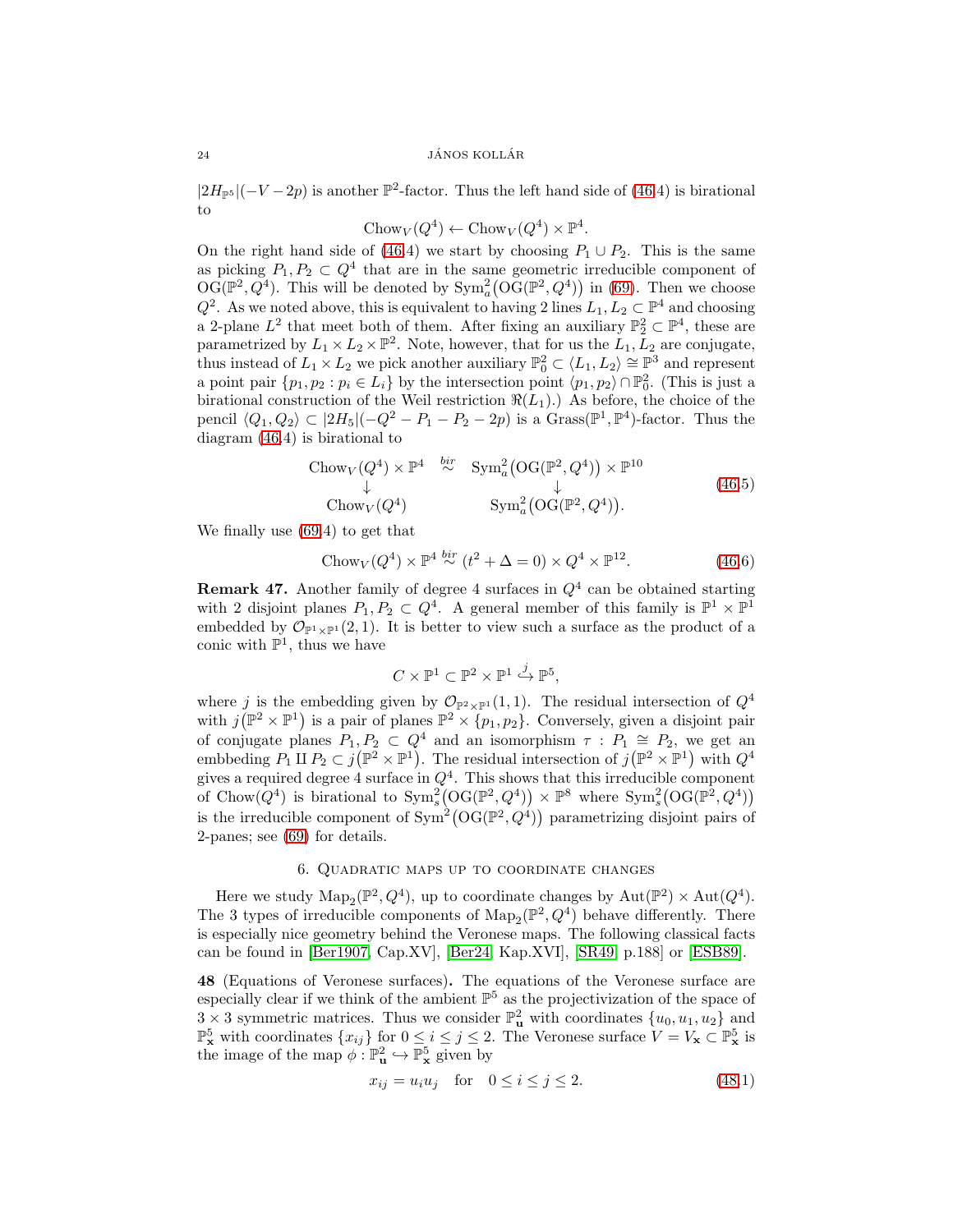In order to describe the equations defining  $V$ , consider the matrix

$$
M := \left(\begin{array}{ccc} x_{00} & x_{01} & x_{02} \\ x_{01} & x_{11} & x_{12} \\ x_{02} & x_{12} & x_{22} \end{array}\right). \tag{48.2}
$$

V is defined by the equations

$$
rank M \le 1, \quad \text{equivalently,} \quad x_{ij} x_{k\ell} = x_{i\ell} x_{kj}, \tag{48.3}
$$

(where we set  $x_{ij} = x_{ji}$ ) and the secant variety of V is given by det  $M = 0$ . The quadrics containing V are given by (linear combinations of) the  $2 \times 2$  subdeterminants of M. These define a birational map

$$
\sigma_{\mathbf{x}} : \mathbb{P}_{\mathbf{x}}^5 \dashrightarrow \mathbb{P}_{\mathbf{y}}^5 \quad \text{given by} \quad y_{ij} = (-1)^{i+j} M_{ji}. \tag{48.4}
$$

Geometrically, we obtain  $\sigma_x$  by blowing up  $V_x \subset \mathbb{P}^5$  and then contracting the (birational transform of the) secant variety of  $V_{\mathbf{x}} \subset \mathbb{P}_{\mathbf{x}}^5$ . Note that  $\sigma_{\mathbf{x}} : \mathbb{P}_{\mathbf{x}}^5 \dashrightarrow \mathbb{P}_{\mathbf{y}}^5$ and  $\sigma_y : \mathbb{P}^5_y \dashrightarrow \mathbb{P}^5_x$  are inverses of each other since, for an  $r \times r$  matrix,

$$
adj (adj(M)) = (det M)^{r-2} \cdot M.
$$
 (48.5)

(For this reason, one usually views  $\sigma := \sigma_{\mathbf{x}}$  as an involution of  $\mathbb{P}^5$ , but for us it will be convenient to distinguish the source  $\mathbb{P}^5$  from the target  $\mathbb{P}^5$ .) Note that  $\sigma_{\mathbf{x}}$  maps quadrics that contain V to hyperplanes; this correspondence is given as follows. Restricting the above factorization of  $\sigma_x$  to a quadric  $Q^4$  we obtain the following. First we blow up  $V_x \,\subset Q^4$  and then contract the (birational transform of the) secant variety of  $V_x$  in  $Q^4$ ; that is, the union of those secant lines of  $V_x$ that are contained in  $Q^4$ . For the inverse, we blow up  $V_y \cap H^4$  and then contract the (birational transform of the) secant variety of  $V_y \cap H^4$ . If  $Q^4$  is smooth then the blow-up of  $V_x$  is smooth but the blow-up of  $V_y \cap H^4$  is smooth iff  $V_y \cap H^4$  is smooth. Thus we get the following.

*Claim [48.](#page-23-0)6.*  $\sigma_{\mathbf{x}}$  establishes a one-to-one correspondence between

- (a) pairs  $V_x \,\subset Q^4$ , up to isomorphism and
- (b) pairs  $V_y \cap H^4 \subset H^4$ , up to isomorphism.

Furthermore,  $Q^4$  is smooth iff the corresponding  $V_y \cap H^4$  is smooth.

I have not been able to track down the original author of this claim. For the geometric version all the ingredients are in [\[Ber1907,](#page-35-5) Secs.XV.9–10], [\[Cob22,](#page-35-7) Thm.17] and it is mentioned as an exercise in [\[SR49,](#page-36-8) p.188].

Next observe that  $V_y \cap H^4$  is a degree 4 geometrically rational curve in  $\mathbb{P}^4$ , thus it is obtained as the image of a plane conic C embedded by  $|-2K_C|$ . In particular, the pair  $V_y \cap H^4 \subset H^4$  is uniquely determined by  $V_y \cap H^4$ , up to isomorphism. This proves Complement [9.](#page-3-2)

One can write down the correspondence between conics and Veronese surfaces contained in a smooth quadric as follows.

<span id="page-24-0"></span>49 (Explicit formulas). Any plane conic can be given by a diagonal equation

$$
C := \left( av_0^2 + bv_1^2 + cv_2^2 = 0 \right) \subset \mathbb{P}_{\mathbf{v}}^2. \tag{49.1}
$$

This conic is cut out of the Veronese surface  $\mathbb{P}^2_{\mathbf{v}} \hookrightarrow \mathbb{P}^5_{\mathbf{y}}$ , by the hyperplane

$$
H_C^4 := (ay_{00} + by_{11} + cy_{22} = 0) \subset \mathbb{P}^5_{\mathbf{y}},\tag{49.2}
$$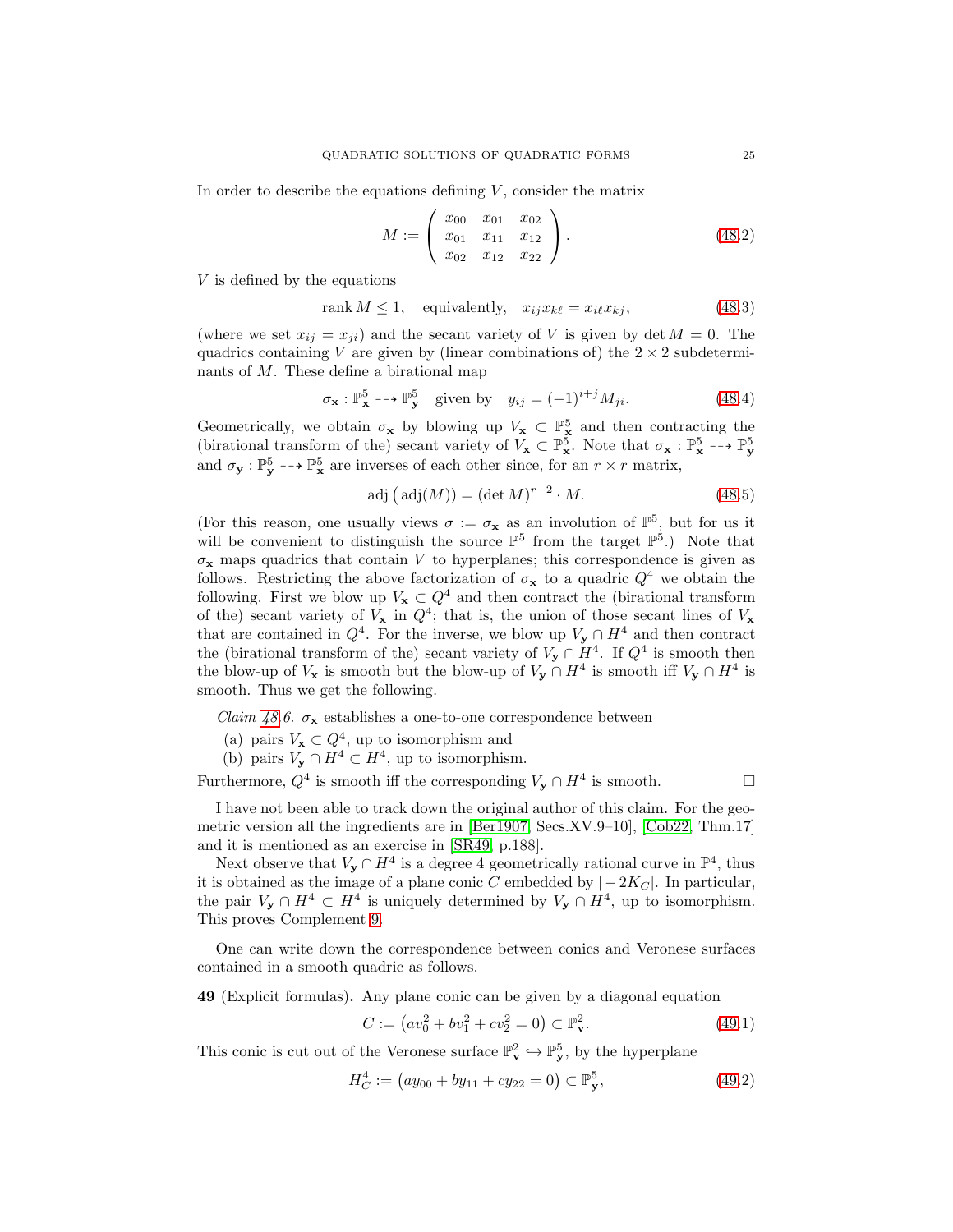and taking its preimage by  $\sigma_{\mathbf{x}}$  gives the quadric

$$
Q_C^4 := (a(x_{11}x_{22} - x_{12}^2) + b(x_{00}x_{22} - x_{02}^2) + c(x_{00}x_{11} - x_{01}^2) = 0) \subset \mathbb{P}_{\mathbf{x}}^5. \tag{49.3}
$$

We can assume that  $c = 1$  and rearrange the equation into

$$
(x_{00} + ax_{22})(x_{11} + bx_{22}) = x_{01}^2 + ax_{12}^2 + bx_{02}^2 + abx_{22}^2.
$$
 (49.4)

Thus we see that  $Q_C^4$  has a k-point and its Witt reduction is the quadric surface

$$
Q_C^2 := (x_{01}^2 + ax_{12}^2 + bx_{02}^2 + abx_{22}^2 = 0) \cong C \times C,
$$
 (49.5)

where the isomorphism holds by Paragraph  $50$ . This shows that the conic  $C$  and the quadric  $Q_C^4$  uniquely determine each other, up to isomorphism.

We can also use the the symmetric subdeterminant equations [\(45.](#page-21-0)3) to get the quadric

$$
Q_{a,b}^4 := a(x_{01}^2 - x_{00}x_{11}) + b(x_{02}^2 - x_{00}x_{22}) + ab(x_{12}^2 - x_{11}x_{22}) = 0.
$$
 (49.6)

The equation can be rewritten in the usual form as

$$
x_{00}^2 + ax_{01}^2 + bx_{02}^2 + abx_{12}^2 = (x_{00} + ax_{11})(x_{00} + bx_{22}).
$$
 (49.7)

<span id="page-25-0"></span>**50** (Decomposable quadric surfaces). Let  $C := (ax_0^2 + bx_1^2 + cx_2^2 = 0)$ . Then

$$
\psi : (x_0 : x_1 : x_2) \times (y_0 : y_1 : y_2) \n\mapsto (x_1y_2 - x_2y_1 : -x_0y_2 + x_2y_0 : x_0y_1 - x_1y_0 : ax_0y_0 + bx_1y_1 + cx_2y_2)
$$

is an isomorphism of  $C \times C$  and the quadric

$$
Q := (bcz_0^2 + acz_1^2 + abz_2^2 + z_3^2 = 0).
$$

Note that  $\psi$  is given by 4 sections of  $\mathcal{O}_{C\times C}(2,2)$  that vanish along the diagonal.

Explanation. The first 3 components of  $\psi$  map 2 points on C to the line connecting them. This gives a morphism to (the dual)  $\mathbb{P}^2$  and its branch locus is the set of tangent lines of C. Tangent lines have coefficients  $(2ax_0, 2bx_1, 2cx_2)$  and these satisfy the equation  $bc(2ax_0)^2 + ac(2bx_1)^2 + ab(2cx_2)^2 = 0$ . This shows that  $bcz_0^2 + acz_1^2 + abz_2^2$  is (a constant times) a square.

The inverse of  $\psi$  is given by

$$
(x_0:x_1:x_2) = (z_1z_3 - bz_0z_2 : -z_0z_3 - az_1z_2 : bz_0^2 + az_1^2)
$$
 and  

$$
(y_0:y_1:y_2) = (z_1z_3 + bz_0z_2 : +z_0z_3 - az_1z_2 : bz_0^2 + az_1^2).
$$

Next we prove the other claims about maps up to coordinate changes.

51 (Proof of Proposition [12\)](#page-4-2). If  $Q^4 \subset \mathbb{P}^5$  contains a plane, we may assume that it is  $(x_3 = x_4 = x_5 = 0)$ . Then  $\mathbb{P}^2 \to Q^4$  is of the form

 $(u : v : w) \mapsto (q_0(u, v, w), q_1(u, v, w), q_2(u, v, w), 0, 0, 0).$ 

where the  $q_i$  are homogeneous of degree 2. The  $q_i$  span a base point free net of conics and, if char  $k \neq 3$  then any such net can be written as

$$
\left\langle \frac{\partial C(u,v,w)}{\partial u}, \frac{\partial C(u,v,w)}{\partial v}, \frac{\partial C(u,v,w)}{\partial w} \right\rangle,
$$

where  $C(u, v, w)$  is a homogeneous cubic; see [\[SR49,](#page-36-8) p.42].

Thus the equation of  $Q^4$  can be written as  $x_0 \ell_3 + x_1 \ell_4 + x_2 \ell_5 = 0$  where the  $\ell_i$  are linear. Then Q is smooth iff the 6 linear terms in the equation are linearly independent, hence we can change  $x_3, x_4, x_5$  to  $x_i := \ell_i$  for  $i = 3, 4, 5$ .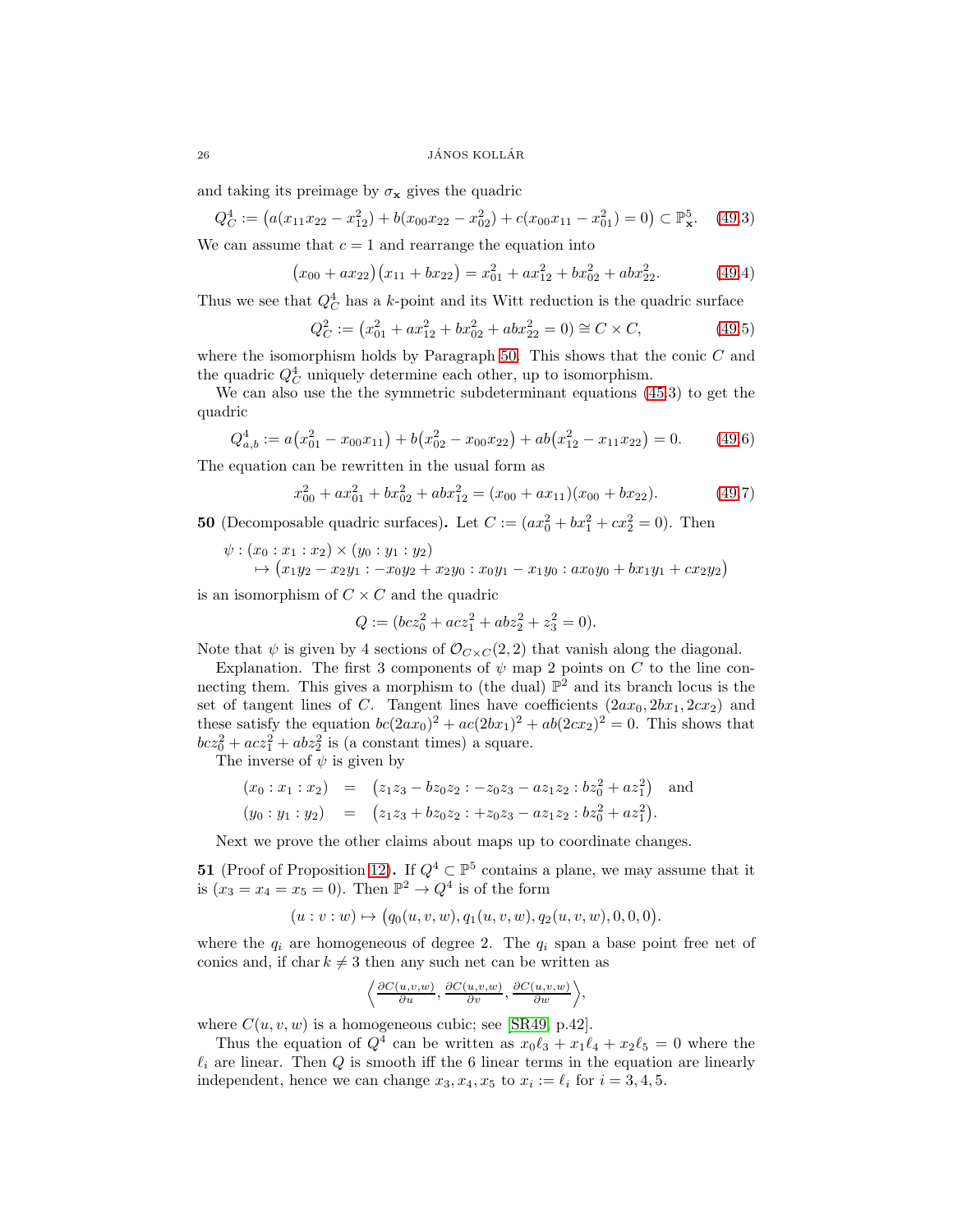This gives an isomorphism between the moduli space of quadruple planes (up to  $Aut(\mathbb{P}^2) \times Aut(Q^4))$  and the moduli space of plane cubics (up to  $Aut(\mathbb{P}^2)$ ). This completes the proof of Proposition [12.](#page-4-2)

Note that we have in fact proved the much more precise statement: there is an isomorphism of stacks

$$
\operatorname{Aut}(\mathbb{P}^2) \backslash \operatorname{Map}^{\circ}_{QP}(\mathbb{P}^2, Q^4) / \operatorname{Aut}(Q^4) \cong \operatorname{Div}^{\circ}_{3}(\mathbb{P}^2) / \operatorname{Aut}(\mathbb{P}^2)
$$

where  $\text{Div}_{3}^{\circ}(\mathbb{P}^{2})$  parametrizes smooth, degree 3 plane curves. Equivalently, for any field  $k$  we have an equality of sets

$$
\operatorname{PGL}_3(k)\backslash \operatorname{Map}_{QP}^{\circ}(\mathbb{P}^2, Q^4)(k)/\mathrm{O}(Q^4, k) \cong \operatorname{Div}_3^{\circ}(\mathbb{P}^2)(k)/\mathrm{PGL}_3(k).
$$

52 (Proof of Proposition [11\)](#page-4-3). Let  $S \subset Q^4$  be a projected Veronese surface with singular line  $L \subset S$ . Then S is contained in a unique  $Q^{3,0} \subset Q^4$  and projecting S from the vertex of  $Q^{3,0}$  gives a birational map  $\pi : S \to Q^2$ . The image of the singular line in S is a point  $p \in Q^2$ .

Conversely, given  $p \in Q^2$  we first blow up p to get  $B_pQ^2$  with exceptional curve E and then obtain  $\tau : B_pQ^2 \to S$  that is an isomorphism  $B_pQ^2 \setminus E \cong S \setminus L$  outside E but whose restriction  $\tau_E : E \to L$  has degree 2. We can identify  $\tau_E : E \to L$ with a degree 2 homogeneous polynomial on  $T_pQ^2$ , up to scalars.

Note that the quadric  $Q^2$  itself gives a quadratic form on  $T_pQ^2$ ; in suitable coordinates it is  $x^2 + \Delta y^2$  where  $\Delta$  is the discriminant of  $Q^4$ . Thus, up to isomorphisms, S is determined by  $\text{Sym}^2(\mathbb{P}^1)/\text{O}(x^2+\Delta y^2)$ ).  $\qquad \qquad \Box$ 

<span id="page-26-1"></span>**53** (Proof of Proposition [18\)](#page-6-2). Assume that  $Q^5$  contains a Veronese surface V. The linear span of V intersects  $Q^5$  in a 4-dimensional subquadric  $Q_V^4$ . As we noted in Paragraph [41,](#page-19-0) a Veronese surface is not contained in any 4-dimensional quadric with an isolated singularity, thus  $Q_V^4$  is smooth.

Fix now an equation  $q(x_0, \ldots, x_6) = 0$  for  $Q^5$ . Using Proposition [11,](#page-4-3) after a coordinate change we can write  $q$  as

$$
A(x_0x_5 + x_1^2 + ax_2^2 + bx_3^2 + abx_4^2) + Cx_6^2
$$

where  $x_6 = 0$  defines  $Q_V^4$ . Note that the discriminant of the form in parenthesis is  $-1$ , thus  $-C/\Delta(q)$  is a square. We can thus choose  $C = -\Delta(q)$ , independent of the original choice of  $V \subset Q^5$ . By Witt's cancellation theorem [\(21\)](#page-7-0) this shows that  $Q_V^4$  is uniquely determined by  $Q^5$ , up to isomorphism. Thus Proposition [11](#page-4-3) shows that the pair  $(V \subset Q^5)$  is unique up to isomorphism.

## 7. QUADRICS OF DIMENSION  $\geq 5$

<span id="page-26-0"></span>In Section [4](#page-17-1) we proved that every irreducible component of  $\text{Map}_2(\mathbb{P}^2, Q^n)$  has dimension  $≥ 6n-4$  and we computed the spaces that parametrize degenerate maps. In all cases they have dimension  $< 6n - 4$  provided  $n \ge 5$ . Thus  $\text{Map}_V^{\circ}(\mathbb{P}^2, Q^n)$  is dense in  $\text{Map}_2(\mathbb{P}^2, Q^n)$  for every  $n \geq 5$ . In particular, projected Veronese surfaces and quadruple planes can be deformed to Veronese surfaces in a 5-dimensional quadric. We give some concrete examples of this in [\(55\)](#page-27-0).

For now we focus on describing the birational type of  $\text{Map}_V^{\circ}(\mathbb{P}^2, Q^n)$ .

<span id="page-26-2"></span>54 (Proof of Theorem [13\)](#page-4-0). We closely follow the arguments in [\(46\)](#page-22-0). As in [\(46.](#page-22-0)4), the key point is to study the correspondence

$$
\{V\} \leftarrow \{V \cup Q^2 \cup P_1 \cup P_2 \subset Q^4\} \to \{P_1 \cup P_2\}.
$$
\n(54.1)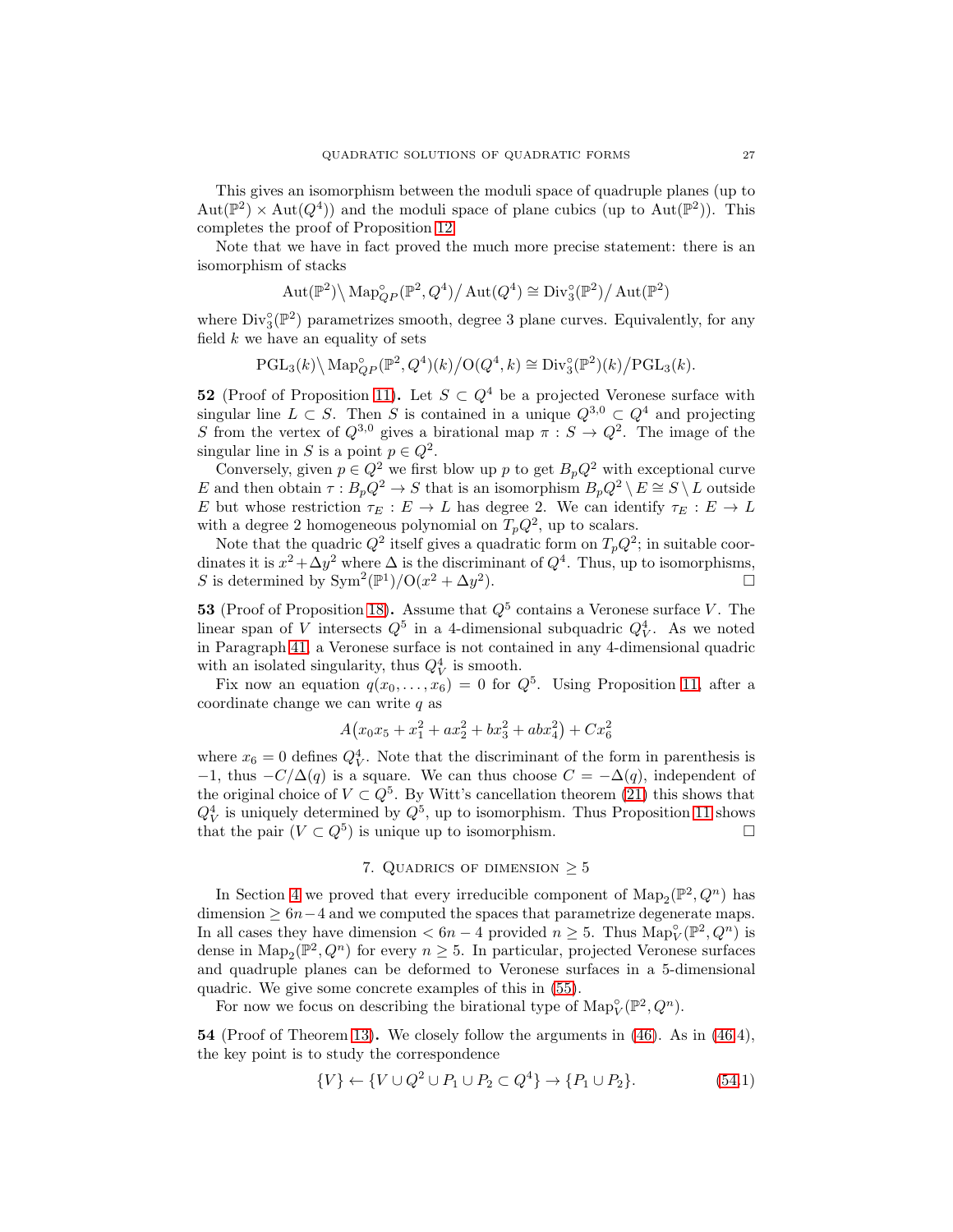Here V is a Veronese surface in  $Q^n$ ,  $Q^4 \subset Q^n$  is a smooth subquadric,  $V \cup Q^2 \cup P_1 \cup P_2$ is a complete intersection of 3 quadrics in  $\mathbb{P}^{n+1}$  and  $V \cup Q^2 \cup P_1 \cup P_2 \subset Q^4$  is the same configuration as in [\(46\)](#page-22-0).

Since a Veronese surface spans a  $\mathbb{P}^5$ , it uniquely determines the 4-dimensional subquadric  $Q^4 \subset Q^n$  that contains it. Thus, as before, the left hand side of [\(54.](#page-26-2)1) is birational to

$$
Chow_V(Q^n) \leftarrow Chow_V(Q^n) \times \mathbb{P}^4. \tag{54.2}
$$

On the right hand side of [\(54.](#page-26-2)1) we start with the family of pairs of intersecting planes  $\{P_1 \cup P_2\}$ . Let us denote this by  $Sym_i^2(\text{OG}(\mathbb{P}^2, Q^n))$ . (This is a locally closed subset of  $Sym^2(OG(\mathbb{P}^2, Q^4))$ , but, unlike in the  $n = 4$  case, it is not an irreducible component. However, it is a dense subset of an irreducible component of Hilb $t^2+3t+1$  ( $Q^n$ ), parametrizing subschemes with Hilbert polynomial  $t^2+3t+1$ .)

Sending a pair  $P_1 \cup P_2$  to the intersection point gives a map

$$
\Pi : \operatorname{Sym}^2_i(\mathcal{O}(\mathbb{P}^2, Q^n)) \to Q^n \tag{54.3}
$$

whose fiber over  $p \in Q^n$  is a dense open subset of  $\text{Sym}^2(\text{OG}(\mathbb{P}^1, Q_p^{n-2}))$ . In general the fibration given by  $\Pi$  is not birationally trivial, but it is so if  $Q^n(k) \neq \emptyset$ ; this follows from [\(20.](#page-6-0)3). We obtain that if  $Q^n(k) \neq \emptyset$  then

$$
\operatorname{Sym}^2_{i}\big(\mathrm{OG}(\mathbb{P}^2, Q^n)\big) \stackrel{\text{bir}}{\sim} Q^n \times \operatorname{Sym}^2\big(\mathrm{OG}(\mathbb{P}^1, Q_W^{n-2})\big). \tag{54.4}
$$

The rest is very much like before, except that the linear span of  $P_1 \cup P_2$  is 4dimensional, thus the choice of  $Q^4 \supset P_1 \cup P_2$  is equivalent to choosing a 5dimensional linear subspace containing  $P_1 \cup P_2$ . So we get an extra factor of  $\mathbb{P}^{n-4}$ . At the end we obtain that the diagram [\(54.](#page-26-2)1) is birational to

Chow<sub>V</sub>(
$$
Q^n
$$
) ×  $\mathbb{P}^4$   $\stackrel{bir}{\sim}$  Sym<sup>2</sup><sub>i</sub>(OG( $\mathbb{P}^2, Q^n$ )) ×  $\mathbb{P}^{n-4}$  ×  $\mathbb{P}^{10}$   
\n $\downarrow$   
\nChow<sub>V</sub>( $Q^n$ ) \n $\text{Sym}_i^2(\text{OG}(\mathbb{P}^2, Q^n)).$  (54.5)

If  $Q^n(k) \neq \emptyset$  then [\(54.](#page-26-2)4) further gives that

$$
Chow_V(Q^n) \times \mathbb{P}^4 \stackrel{bir}{\sim} \text{Sym}^2(\text{OG}(\mathbb{P}^1, Q_W^{n-2})) \times \mathbb{P}^{2n+6}.
$$
 (54.6)

Since  $\text{Map}_{V}^{\circ}(\mathbb{P}^2, Q^n) \stackrel{bir}{\sim} \text{Chow}_{V}(Q^4) \times \mathbb{P}^8$ , we see that [\(54.](#page-26-2)6) implies [\(13.](#page-4-0)2). As we already noted,  $(68.2)$  shows that  $(13.1)$  and  $(13.2)$  are equivalent.

<span id="page-27-0"></span>Example 55. We give examples of projected Veronese surfaces and quadruple planes deforming to Veronese surfaces in a 5-dimensional quadric.

First consider the quadric  $Q^5 := (x_0x_1 + x_2x_3 = x_4^2 + ax_5^2 + x_6^2)$ . Pick any degree 2 polynomial  $q_1(u, v)$  that is relatively prime to  $u^2 + av^2$ . Pick any degree 2 polynomial  $q_6(u, v)$  and write  $q_6^2 = q_0 q + q_3(u^2 + av^2)$  where  $q_0, q_3$  have degree 2. Consider the family of maps

$$
\phi_t: (u:v:w) \mapsto (t^2q_0:q_1:u^2 + av^2: w^2 + t^2q_3: uw: vw: tq_6)
$$

Note that  $\phi_0$  is a projected Veronese surface but the image of  $\phi_t$  is a Veronese surface for  $t \neq 0$ .

Second, for the quadric  $Q^5 := (x_0x_3 + x_1x_4 + x_2x_5 = x_6^2)$  consider the family of maps  $\phi_t : \mathbb{P}^2 \to Q^5$  given by

$$
\phi_t: (u:v:w) \mapsto (u^2:v^2:w^2:(tv+tw)^2:(tu+tw)^2:(tu+tv)^2:twv+twv+tvw).
$$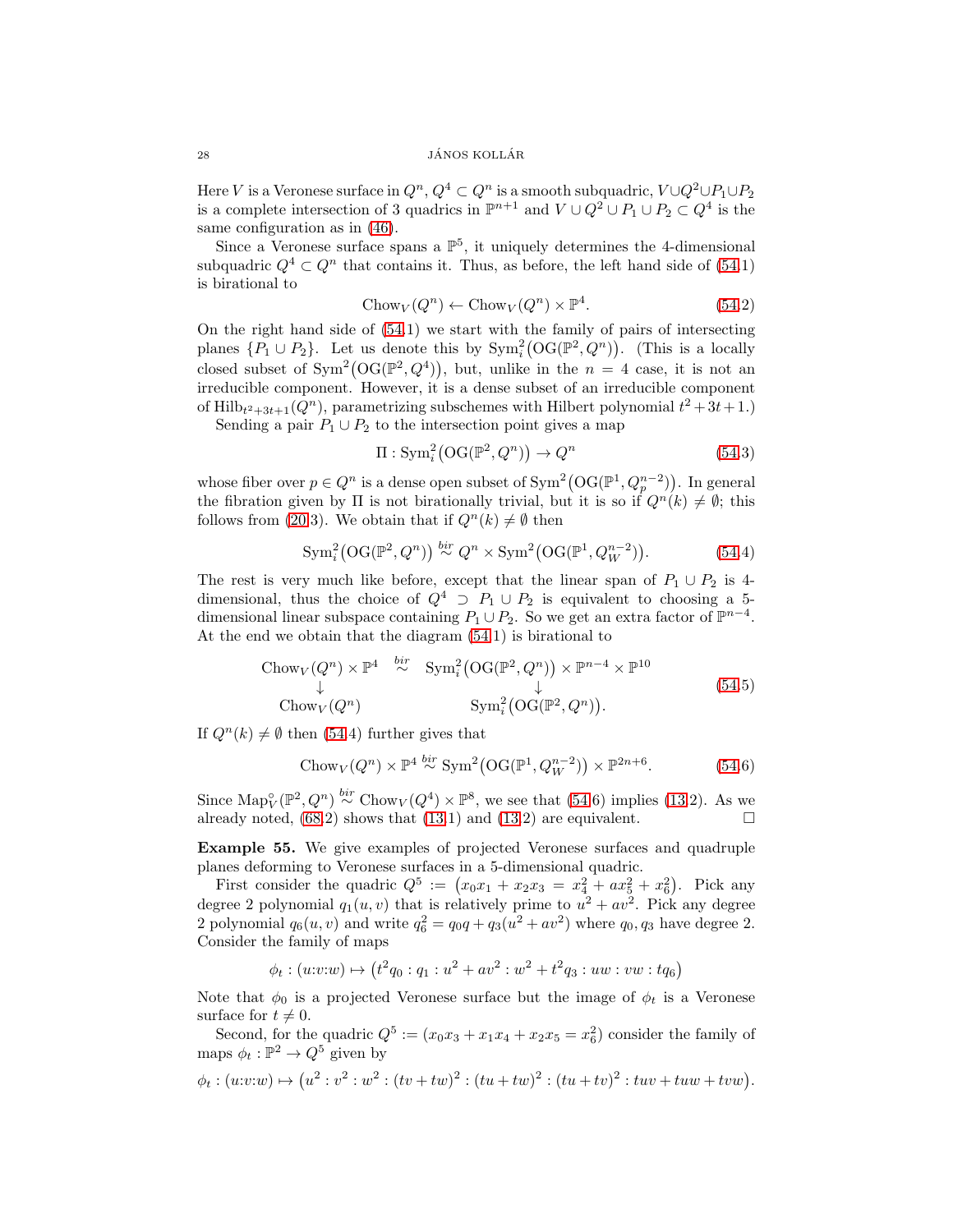<span id="page-28-0"></span>Note that  $\phi_0$  is a quadruple plane but the image of  $\phi_t$  is a Veronese surface for  $t \neq 0.$ 

## 8. Orthogonal Grassmannians

In the next two sections we discuss various facts about orthogonal Grassmannians that we used earlier. For the current applications we mainly need symmetric squares of  $OG(\mathbb{P}^r, Q^n)$  for  $r = 1, 2$ . We focus on these cases but give more general statements when possible.

<span id="page-28-2"></span>Definition 56 (Orthogonal Grassmannians). The scheme parametrizing of all mdimensional linear spaces contained in a smooth quadric  $Q<sup>n</sup>$  is called the *orthogonal* Grassmannian, denoted by  $OG(\mathbb{P}^m, Q^n)$ .

Over an algebraically closed field the orthogonal Grassmannian is usually denoted by  $OG(m+1, n+2)$ ; the notation suggests  $(m+1)$ -dimensional q-isotropic sub-vector spaces of  $k^{n+2}$  where q is a non-degenerate quadratic form.

The orthogonal Grassmannian  $OG(m+1, n+2)$  is a smooth projective variety that is homogeneous under the orthogonal group  $O(q)$ .

The dimension of orthogonal Grassmannians can be computed several ways. For example, an easy application of  $(57.2)$  shows that the universal  $\mathbb{P}^m$ -bundle over  $OG(m+1, n+2)$  is an  $OG(m, n)$ -bundle over  $Q^n$ . Thus dim  $OG(m+1, n+2)$  =  $(n-m)+\dim \mathrm{OG}(m, n)$ . Repeating this until we reach  $\mathrm{OG}(1, n-2m+2) \cong Q^{n-2m}$ we get that

$$
\dim \mathrm{OG}(m+1, n+2) = \frac{1}{2}(2n-3m)(m+1). \tag{56.1}
$$

This also shows that  $OG(m + 1, n + 2)$  is nonempty iff  $2m \leq n$ , irreducible for  $2m < n$  and has 2 irreducible components for  $2m = n$ ; see [\(62\)](#page-31-0). (Over an algebraically closed field some authors use  $OG(m + 1, 2m + 2)$  to denote any one of these components.)

Thus  $\mathrm{OG}(\mathbb{P}^m, Q^n)$  is a smooth projective k-variety that is homogeneous under the group  $PGO(Q^n) = Aut(Q^n)$ .

Intersection theory of orthogonal Grassmannians is studied in [\[Cos14\]](#page-35-13) and their quantum cohomology in [\[KT04,](#page-36-20) [BKT15\]](#page-35-14). Here we aim to study the birational properties of orthogonal Grassmannians and their symmetric powers. Let us start with the existence of k-points.

<span id="page-28-1"></span>57 (Basic correspondences). A basic tool comparing different orthogonal Grassmannians is the variety parametrizing pairs of linear spaces  $L^r \subset L^m$  contained in  $Q^n$ . Let us denote it by  $\mathrm{OF}(\mathbb{P}^r, \mathbb{P}^m, Q^n)$  (for orthogonal flags). Forgetting one of the linear spaces gives two morphisms

$$
\mathrm{OG}(\mathbb{P}^r, Q^n) \xleftarrow{\pi_r} \mathrm{OF}(\mathbb{P}^r, \mathbb{P}^m, Q^n) \xrightarrow{\pi_m} \mathrm{OG}(\mathbb{P}^m, Q^n). \tag{57.1}
$$

The fiber of  $\pi_m$  over  $L^m \subset Q^n$  is the (ordinary) Grassmannian Grass( $\mathbb{P}^r, L^m$ ).

We claim that the fiber of  $\pi_r$  over  $L := L^r \subset Q^n$  is an orthogonal Grassmannian  $\mathrm{OG}(\mathbb{P}^{m-r-1}, Q_L^{n-2r-2})$  that can be constructed as follows. First choose coordinates such that

$$
q(x_0,\ldots,x_{n+1}) \sim y_0y_1 + \cdots + y_{2r}y_{2r+1} + q_{n-2r}(y_{2r+2},\ldots,y_{n+1})
$$

and  $L^r = (y_1 = y_3 = \cdots = y_{2r+1} = y_{2r+2} = y_{2r+3} = \cdots = y_{n+1} = 0)$ . Then we can identify an  $L^m$  satisfying  $L^r \subset L^m \subset Q^n$  with a linear space

$$
L^{m-r-1} \subset Q_L^{n-2r-2} := (q_{n-2r}(y_{2r+2}, \ldots, y_{n+1}) = 0).
$$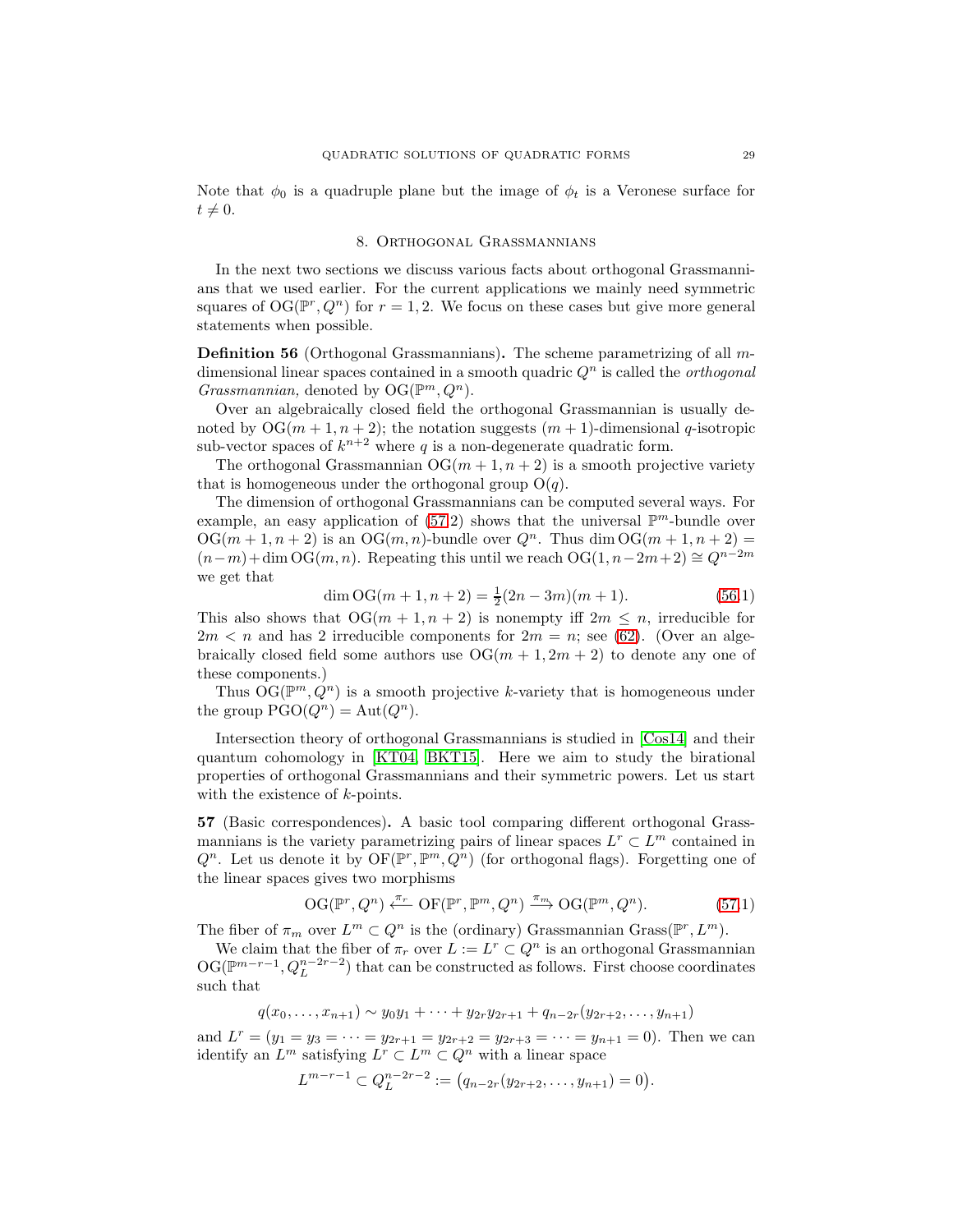Geometrically one can obtain  $Q_L^{n-2r-2}$  as follows. First take

$$
Q_L^{n-r-1,r} := \cap_{p \in L} T_p Q^n.
$$

It is a quadric of dimension  $n - r - 1$  that is singular along L. Then  $Q_L^{n-r-1,r}$  is the cone over  $Q_L^{n-2r-2}$  with vertex L.

Two cases are especially useful. If  $r = 0$  then we get

$$
Q^{n} \xleftarrow{\pi_{0}} \mathrm{OF}(\mathbb{P}^{0}, \mathbb{P}^{m}, Q^{n}) \xrightarrow{\pi_{m}} \mathrm{OG}(\mathbb{P}^{m}, Q^{n}),\tag{57.2}
$$

where the fiber of  $\pi_m$  over  $L^m \subset Q^n$  is  $L^m$  while the fiber of  $\pi_0$  over  $p \in Q^n$  is the orthogonal Grassmannian OG( $\mathbb{P}^{m-1}, Q_p^{n-2}$ ).

The other interesting case is  $r = m - 1$ . Then we have

$$
\mathrm{OG}(\mathbb{P}^{m-1}, Q^n) \stackrel{\pi_{m-1}}{\longleftarrow} \mathrm{OF}(\mathbb{P}^{m-1}, \mathbb{P}^m, Q^n) \stackrel{\pi_m}{\longrightarrow} \mathrm{OG}(\mathbb{P}^m, Q^n). \tag{57.3}
$$

Here  $\pi_m$  is a  $\mathbb{P}^m$ -bundle (the dual of the natural  $\mathbb{P}^m$ -bundle) while the fiber of  $\pi_{m-1}$ over  $L^{m-1} \subset Q^n$  is the quadric  $Q_L^{n-2m}$ ).

Claim  $57.4$ . Using the notation of  $(57.1)$ ,

- (1)  $\pi_m$  is a Zariski locally trivial  $\mathbb{P}^m$ -bundle and
- (2)  $\pi_r$  is a Zariski locally trivial OG( $\mathbb{P}^{m-r-1}$ ,  $Q_M^{n-2r}$ )-bundle if there is a linear subspace  $M^r \subset Q^n$  defined over k.

Proof. If  $r = 0$  then  $\pi_m$  is a  $\mathbb{P}^m$ -bundle and the pull-back of  $\mathcal{O}_{\mathbb{P}^{n+1}}(1)$  gives a relative  $\mathcal{O}(1)$ . Thus the  $\mathbb{P}^m$ -bundle is Zariski locally trivial and so are its Grassmann bundles, proving the first part.

By contrast,  $\pi_r$  is usually not Zariski locally trivial. However, assume that we have  $M := M^r \subset Q^n$  defined over k. As in [\(20.](#page-6-0)2), for any  $L := L^r \subset Q^n \setminus Q_M^{n-r-1,r}$ we get natural isomorphisms (defined over  $k(L)$ )

$$
Q_L^{n-2r-2} \cong Q_L^{n-r-1,r} \cap Q_M^{n-r-1,r} \cong Q_M^{n-2r-2}.
$$

These trivialize the  $Q_L^{n-2r-2}$ -bundle over the open set parametrizing those L that are disjoint from  $Q_M^{n-r-1,r}$ . Thus the OG( $\mathbb{P}^{m-r-1}, Q_L^{n-2r-2}$ )-bundle is also trivialized.  $\Box$ 

<span id="page-29-0"></span>**Proposition 58.** Let  $Q^n$  be a smooth quadric such that  $Q^n(k) \neq \emptyset$ . Then

$$
\mathrm{OG}(\mathbb{P}^m, Q^n) \stackrel{bir}{\sim} \mathrm{OG}(\mathbb{P}^{m-1}, Q_W^{n-2}) \times \mathbb{P}^{n-m}.
$$

Proof. Pick a k point  $p \in Q^n$  and consider the diagram [\(57.](#page-28-1)2)

$$
Q^n \xleftarrow{\pi_0} \mathrm{OF}(\mathbb{P}^0, \mathbb{P}^m, Q^n) \xrightarrow{\pi_m} \mathrm{OG}(\mathbb{P}^m, Q^n).
$$

Let  $Q^{n-m} \subset Q^n$  be the intersection of  $Q^n$  with a linear subspace of codimension m containing p such that  $Q^{n-m}$  is smooth at p. Since the fiber of  $\pi_m$  over  $L^m \subset Q^n$ is  $L^m$ , we see that the restriction

$$
\pi_m : \pi_0^{-1}(Q^{n-m}) \to \mathrm{OG}(\mathbb{P}^m, Q^n)
$$

is birational. By [\(57.](#page-28-1)4),  $\pi_0$  is Zariski locally trivial with fiber  $\mathrm{OG}(\mathbb{P}^{m-1}, Q_W^{n-2})$ . Projecting from p shows that  $Q^{n-m} \stackrel{bir}{\sim} \mathbb{P}^{n-m}$ . Thus

$$
\mathrm{OG}(\mathbb{P}^m, Q^n) \stackrel{bir}{\sim} \mathrm{OG}(\mathbb{P}^{m-1}, Q_W^{n-2}) \times Q^{n-m} \stackrel{bir}{\sim} \mathrm{OG}(\mathbb{P}^{m-1}, Q_W^{n-2}) \times \mathbb{P}^{n-m}.\quad \Box
$$

<span id="page-29-1"></span>**Corollary 59.** Let  $Q^n$  be a quadric with Witt index r and anisotropic reduction  $Q_{\rm an}^{n-2r}$ .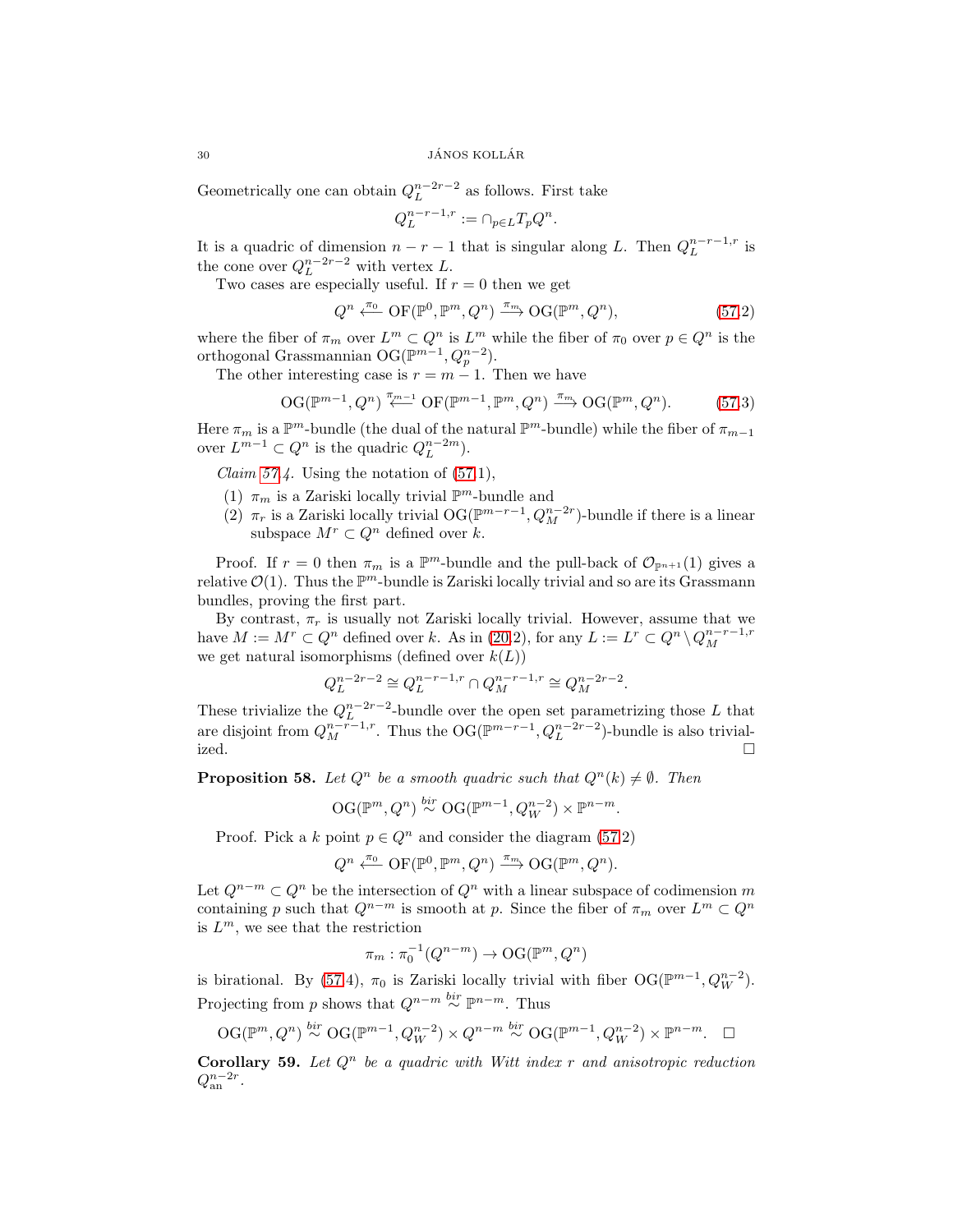- (1) If  $m < r$  then  $\mathrm{OG}(\mathbb{P}^m, Q^n)$  is rational.
- (2) If  $m \ge r$  then  $\mathrm{OG}(\mathbb{P}^m, Q^n)(k) = \emptyset$  and

$$
\mathrm{OG}(\mathbb{P}^m, Q^n) \stackrel{bir}{\sim} \mathrm{OG}(\mathbb{P}^{m-r}, Q_{\mathrm{an}}^{n-2r}) \times \mathbb{P}^{r(2n-r+1)/2}.
$$

Proof. The claims are clear if the Witt index is 0. Otherwise we apply [\(58\)](#page-29-0) repeatedly.

If  $m \geq r$  we stop when we reach the anisotropic kernel  $Q_{an}^{n-2r}$  to get (2). If  $m < r$ then we stop with  $\mathrm{OG}(\mathbb{P}^0, Q_W^{n-2m}) = Q_W^{n-2m}$ . Since  $m < r$  the quadric  $Q_W^{n-2m}$  still has k-points, hence it is birational to  $\mathbb{P}^{n-2m}$ . Thus  $\mathrm{OG}(\mathbb{P}^m, Q^n)$  is rational.  $\square$ 

We get the following rationality criteria for  $\mathrm{OG}(\mathbb{P}^m, Q^n)$ .

<span id="page-30-0"></span>**Theorem 60.** Let  $Q^n = (q(x_0, \ldots, x_{n+1}) = 0)$  be a smooth quadric over a field k. The following are equivalent.

- (1) OG( $\mathbb{P}^m, Q^n$ ) is rational.
- (2) OG( $\mathbb{P}^m$ ,  $Q^n$ ) has a k-point.
- (3)  $\mathrm{OG}(\mathbb{P}^m, Q^n)$  has a k'-point over an odd degree field extension  $k'/k$ .
- (4)  $Q^n$  contains a linear subspace of dimension m.
- (5) The Witt index of q is  $\geq m+1$ . Equivalently, we can write

$$
q(x_0,\ldots,x_{n+1})\sim y_0y_1+\cdots+y_{2m}y_{2m+1}+q_W(y_{2m+2},\ldots,y_{n+1}).
$$

Proof. The implications  $(1) \Rightarrow (2) \Rightarrow (3)$  and  $(2) \Leftrightarrow (4)$  are clear and  $(4) \Leftrightarrow (5)$ was noted in Paragraph [20.](#page-6-0) We proved in [\(59\)](#page-29-1) that  $(5) \Rightarrow (1)$ . Thus it remains to show that  $(3) \Rightarrow (2)$ .

We use induction on n. If  $\mathrm{OG}(\mathbb{P}^m, Q^n)$  has a k'-point then  $Q^n$  contains a linear space defined over k', hence also a k'-point. Thus there is a k-point  $p \in Q^n$  by Springer's theorem; see [\[Spr52\]](#page-36-21) or [\(67\)](#page-33-2). By [\(58\)](#page-29-0)

$$
\mathrm{OG}(\mathbb{P}^m, Q^n) \stackrel{bir}{\sim} \mathrm{OG}(\mathbb{P}^{m-1}, Q_W^{n-2}) \times \mathbb{P}^n, \tag{60.6}
$$

hence  $\mathrm{OG}(\mathbb{P}^{m-1}, Q_W^{n-2})$  also has a k'-point. By induction  $\mathrm{OG}(\mathbb{P}^{m-1}, Q_W^{n-2})$  has a k-point, hence, using [\(60.](#page-30-0)6) from right to left shows that  $\mathrm{OG}(\mathbb{P}^m, Q^n)$  has a  $k$ -point.

Three of the orthogonal Grassmannians are closely related to Severi-Brauer varieties. The obvious one is  $\mathrm{OG}(\mathbb{P}^1, Q^2)$ , the more interesting examples are  $\mathrm{OG}(\mathbb{P}^1, Q^3)$ and  $\mathrm{OG}(\mathbb{P}^2, Q^4)$ . For these the symmetric powers can be determined using [\[Kol16b\]](#page-36-22). (See [\[Kol16a\]](#page-36-23) for a geometric introduction to Severi-Brauer varieties.)

**Lemma 61.** Let  $Q^3 = (q(x_0, \ldots, x_4) = 0)$  be a smooth quadric 3-fold over k. Then

- (1) OG( $\mathbb{P}^1, Q^3$ ) is a 3-dimensional Severi–Brauer variety.
- (2)  $\text{OG}(\mathbb{P}^1, Q^3)$  has period 1 or 2.
- (3)  $\mathrm{OG}(\mathbb{P}^1, Q^3) \cong \mathbb{P}^3 \Leftrightarrow Q^3$  contains a line  $\Leftrightarrow q \sim y_0y_1 + y_2y_3 + a_4y_4^2$ .
- (4) OG( $\mathbb{P}^1, Q^3$ ) has index 2 iff  $q \sim q_4(y_0, \ldots, y_3) + a_4 y_4^2$  such that  $\text{discr}(q_4)$  is a square. If these hold then  $\text{Sym}^2(\text{OG}(\mathbb{P}^1, Q^3)) \stackrel{bir}{\sim} \mathbb{P}^6$ .
- (5)  $\mathrm{OG}(\mathbb{P}^1, Q^3)$  has index 4 iff  $\mathrm{Sym}^2(\mathrm{OG}(\mathbb{P}^1, Q^3))$  has no k-points.
- (6) Let  $a_0x_0^2 + \cdots + a_4x_4^2 = 0$  be a diagonal equation of  $Q^3$ . Then

$$
[OG(\mathbb{P}^1, Q^3)] = [(a_0x_0^2 + a_1x_1^2 + a_2x_2^2 = 0)] \times [(a_0a_1a_2y^2 = a_3x_3^2 + a_4x_4^2)],
$$

where  $[*]$  denotes the class of an object in the Brauer group.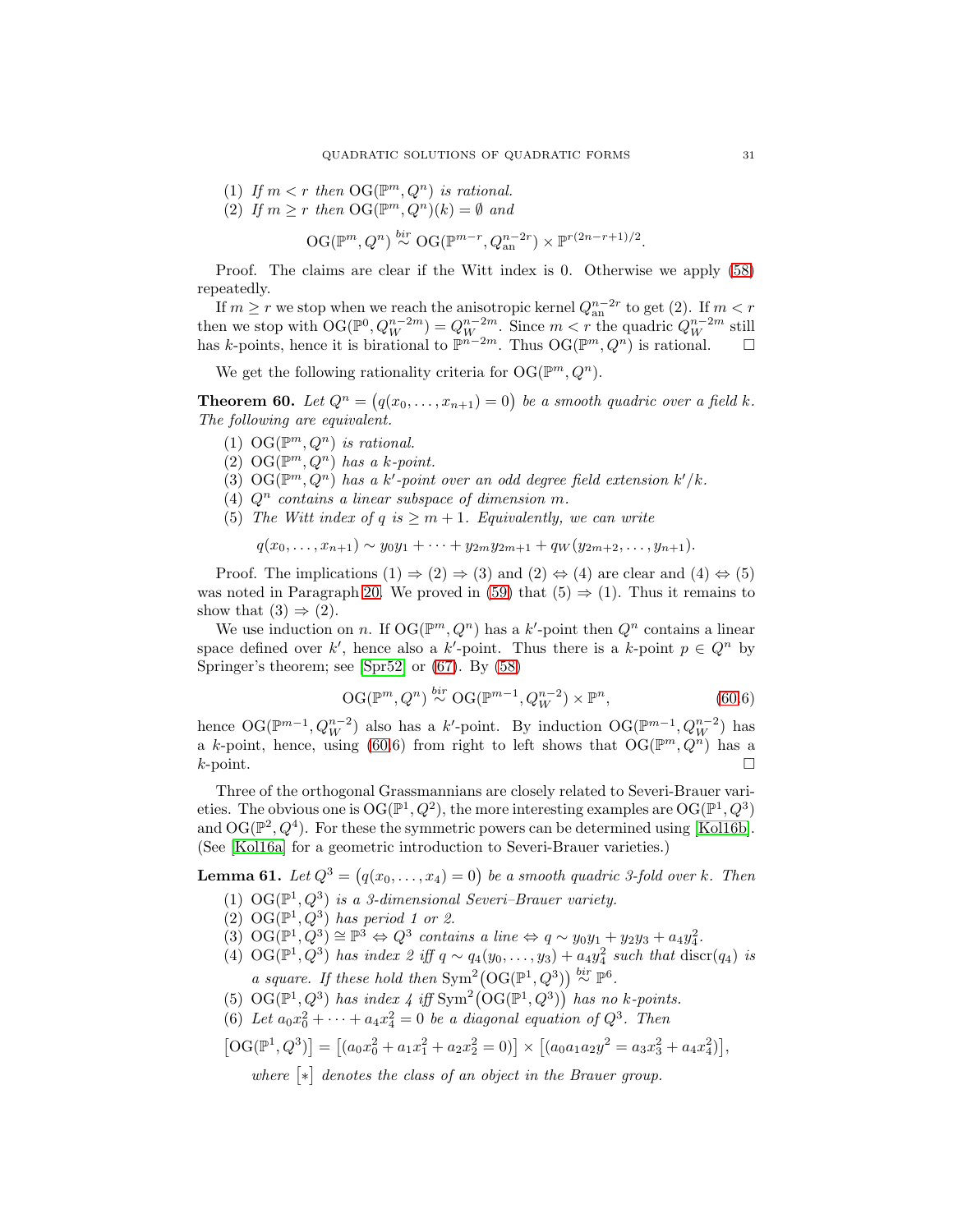#### $32$  JÁNOS KOLLÁR

Proof. Assume first that k is algebraically closed and let  $\ell \in Q^3$  be any line. Then  $\{\ell': \ell \cap \ell' \neq \emptyset\}$  defines a divisor  $H_{\ell} \subset \mathrm{OG}(2, 5)$ . Given three general lines  $\ell_1, \ell_2, \ell_3$ , there is a unique line  $\ell'$  that meets all 3. Indeed, the first 2 lines span an  $L^3 \subset \mathbb{P}^4$  and  $\ell_3 \cap L^3$  is a single point p. Thus the only line  $\ell'$  in  $\mathbb{P}^4$  that meets the  $\ell_i$  is the one passing through p and meeting both  $\ell_1, \ell_2$ . This  $\ell'$  meets  $Q^3$  in 3 points, so is contained in it. This shows that  $(H^3) = 1$ , so |H| maps OG(2,5) isomorphically onto  $\mathbb{P}^3$ , proving (1).

An *m*-dimensional Severi-Brauer variety is isomorphic to  $\mathbb{P}^m$  iff it has a *k*-point. Thus  $\mathrm{OG}(\mathbb{P}^1, Q^3) \cong \mathbb{P}^3$  iff  $Q^3$  contains a line and the rest of (3) is clear.

If we are over a field  $k$ , then there may not be lines defined over  $k$  but there are conics  $C \subset Q^3$  defined over k. Thus  $\{\ell : C \cap \ell' \neq \emptyset\}$  defines a divisor  $D_C \subset$  $\mathrm{OG}(\mathbb{P}^1, Q^3)$  that is defined over k. Over  $\bar{k}$  we have  $D_C \sim 2H$  and  $\ell' \mapsto C \cap \ell'$ gives a morphism  $D<sub>C</sub> \to C$  defined over k. Thus in fact D is a product of 2 conics  $D_C \cong C \times C'$ . This shows that  $OG(\mathbb{P}^1, Q^3)$  is a Severi-Brauer variety of period 2, proving (2). (By our construction, it contains a quadric that is a product of 2 conics; actually this always holds, by a theorem of Albert, if the period is 2; see [\[Kol05,](#page-36-24) Thm.18] for a geometric proof.)

By definition,  $\mathrm{OG}(\mathbb{P}^1, Q^3)$  has index 2 iff it has a degree 2 point, this  $Q^3$  contains a conjugate pair of lines  $\ell, \ell'$ . These span an  $L^3 \subset \mathbb{P}^4$  and  $Q^2 := L^3 \cap Q^3$  is a smooth quadric that contains a conjugate pair of lines. By  $(62)$  this holds iff its discriminant is a square.

Next we claim that if  $P$  is a Severi-Brauer variety that has a point over a degree 2 field extension  $k'/k$  then  $Sym^2 P$  is rational. Indeed, let  $\pi: U \to G$  denote the universal bundle over the Grassmannian of lines. Then  $Sym^2 P$  is birational to  $\mathbb{P}_G(\pi_*\mathcal{O}_U(-K_U))$ , hence to  $\mathbb{P}^2 \times G$ . Let L be a hyperplane in P defined over k'. Then G is birational to the Weil restriction  $\Re_{k'/k}L$ , hence rational and so is  $Sym<sup>2</sup> P$ . This proves (4) and (5) just lists the remaining cases.

For (6) we need to follow the construction of  $D<sub>C</sub>$  above. So assume that  $Q<sup>3</sup>$  =  $(a_0x_0 + \cdots + a_4x_4^2 = 0)$ . We can use  $C = (x_3 = x_4 = 0)$  as our first conic; it is isomorphic to  $(a_0x_0^2 + a_1x_1^2 + a_2x_2^2 = 0) \subset \mathbb{P}^2$ . To get our second conic C', we project  $Q^3$  from C to get  $\pi: Q^3 \dashrightarrow \mathbb{P}^1_{x_3,x_4}$ . The fiber over a point  $(s:t)$  is

$$
Q^{2}(s,t) = (a_{0}x_{0}^{2} + \cdots + a_{4}x_{4}^{2} = tx_{3} - sx_{4} = 0)
$$
  
\n
$$
\cong (a_{0}x_{0}^{2} + a_{1}x_{1}^{2} + a_{2}x_{2}^{2} + (a_{3}s^{2} + a_{4}t^{2})x_{3}^{2} = 0).
$$

Furthermore,  $C' \to \mathbb{P}^1_{x_3,x_4}$  is the double cover whose fiber over  $(s:t)$  is the 2 families of lines on  $Q^2(s,t)$ . Thus, by [\(62\)](#page-31-0), the equation of C' is  $w^2 = \text{discr}(Q^2(s,t))$ . We can divide by  $a_0a_1a_2$  and set  $y := w/(a_0a_1a_2)$  to get the form  $C' \cong (a_0a_1a_2y^2 =$  $a_3x_3^2 + a_4x_4^2$ ).

As we noted, the middle dimensional orthogonal Grassmannians  $OG(\mathbb{P}^r, Q^{2r})$ are geometrically reducible. The discriminant tells us when they are reducible.

<span id="page-31-0"></span>**Lemma 62.** Let  $Q^{2r}$  be an even dimensional smooth quadric over a field k. Then the scheme parametrizing the 2 geometric components of  $\mathrm{OG}(\mathbb{P}^r, Q^{2r})$  is  $(t^2 +$  $(-1)^r \Delta = 0$ , where  $\Delta$  is the discriminant of  $Q^{2r}$ .

Thus  $OG(\mathbb{P}^r, Q^{2r})$  is reducible iff  $(-1)^{r+1}\Delta(Q^{2r})$  is a square.

Proof. Set  $m := r + 1$  and consider the universal quadratic form

$$
q_{\text{univ}}^{2m}(x_1,\ldots,x_{2m}):=\sum_{1\leq i\leq j\leq 2m}t_{ij}x_ix_j
$$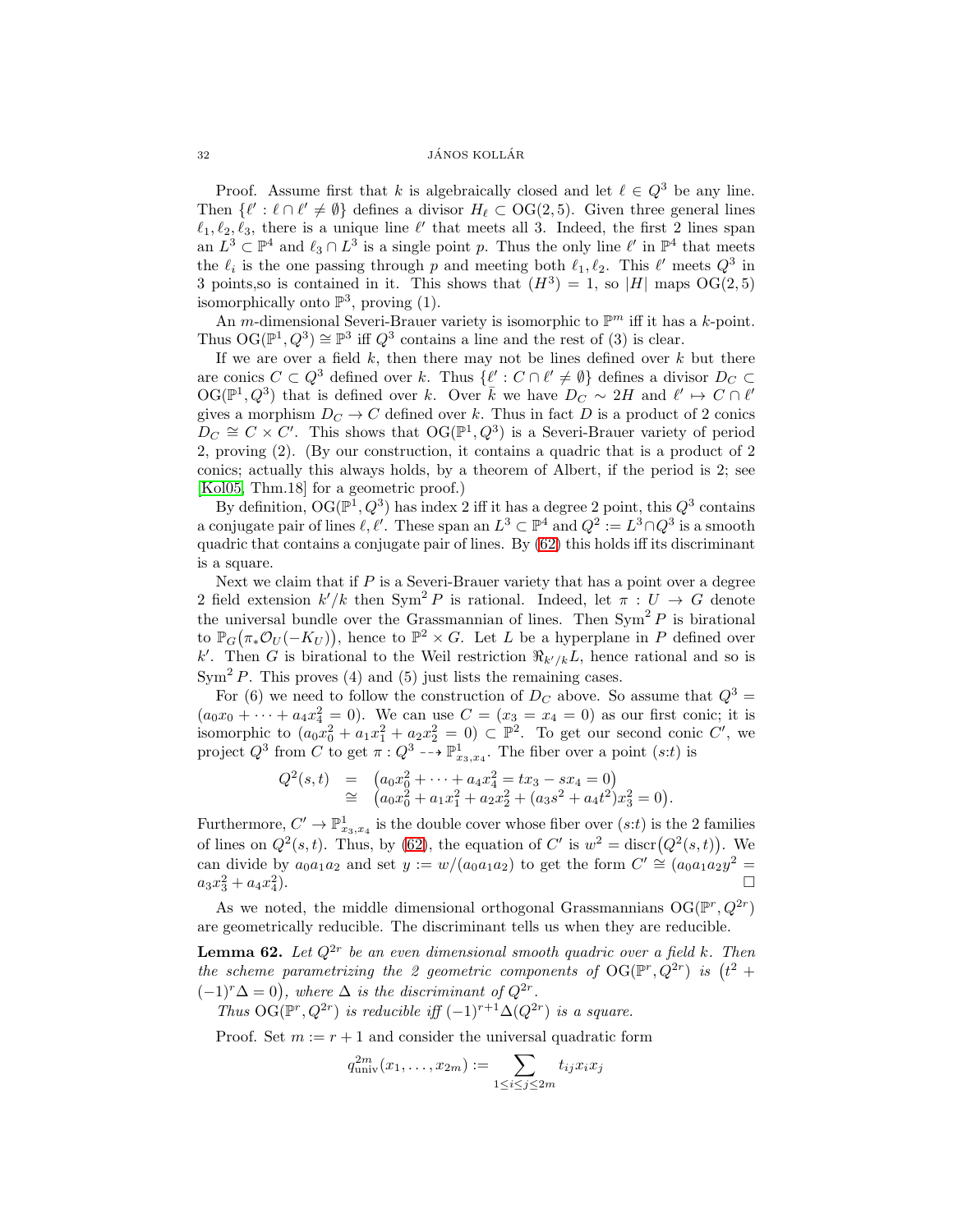over the affine space of dimension  $m(2m + 1)$  over  $\text{Spec } \mathbb{Z}[\frac{1}{2}]$ . Let  $\Delta$  be the discriminant and  $U := \mathbb{A}^{m(2m+1)} \setminus (\Delta = 0)$  the complement of its zero set. The Stein factorization of the universal orthogonal Grassmannian of m-dimensional isotropic subspaces gives an étale double cover of U. Since  $\mathbb{A}^{m(2m+1)}$  is simply connected, this is given by an equation

$$
z^2 = (-1)^a \cdot 2^b \cdot \Delta^c
$$

for some integers  $a, b, c$  which can all be chosen 0 or 1. To pin down these choices, we can check a particular case, for instance

$$
q_t := x_1^2 - x_2^2 + \dots + x_{2m-3}^2 - x_{2m-2}^2 + x_{2m-1}^2 - x_{2m}^2.
$$

We have  $\Delta(q_t) = (-1)^m t$  and the 2 families of m-planes correspond to the members

$$
(x_1 - x_2 = \dots = x_{2n-3} - x_{2n-2} = x_{2m-1} \pm \sqrt{t}x_{2m} = 0.
$$

Thus the correct equation is  $z^2 = (-1)^m \Delta$ .

**Proposition 63.** Let  $Q^{2r}$  be an even dimensional smooth quadric over a field k and  $Q^{2r-1} \subset Q^{2r}$  a smooth quadric hypersurface. Them

$$
OG(\mathbb{P}^r, Q^{2r}) \cong OG(\mathbb{P}^{r-1}, Q^{2r-1}) \times (t^2 + (-1)^r \Delta = 0).
$$

Proof. Intersecting  $L^r \subset Q^{2r}$  with  $Q^{2r-1}$  gives a morphism  $\pi_1 : \mathrm{OG}(\mathbb{P}^r, Q^{2r}) \to$  $OG(\mathbb{P}^{r-1}, Q^{2r-1})$  which is everywhere defined since a smooth quadric of dimension 2r − 1 can not contain a  $\mathbb{P}^r$ . We can think of a fiber of  $\pi_1$  as a fiber of the projection considered in [\(57.](#page-28-1)3)

$$
\mathrm{OG}({\mathbb P}^{r-1},Q^{2r})\stackrel{\pi_{r-1}}{\longleftarrow}\mathrm{OF}({\mathbb P}^{r-1},{\mathbb P}^r,Q^{2r}).
$$

We identified this fiber as a 0-dimensional quadric, hence 2 points. Combining with [\(62\)](#page-31-0) we get a surjection

$$
OG(\mathbb{P}^r, Q^{2r}) \to OG(\mathbb{P}^{r-1}, Q^{2r-1}) \times (t^2 + (-1)^r \Delta = 0),
$$

which is then necessarily an isomorphism.

**Corollary 64.** OG( $\mathbb{P}^2$ ,  $Q^4$ ) is a Severi-Brauer scheme over  $(t^2 + \Delta = 0)$  $\Box$ 

# 9. Symmetric squares of orthogonal Grassmannians

In this section we study the rationality of  $\text{Sym}^2(\text{OG}(\mathbb{P}^1, Q^n))$ . Note that if  $n \geq 3$ then Aut $(Q^n)$  acts with a dense orbit on  $Sym^2(OG(\mathbb{P}^1, Q^n))$ . Thus if the latter has a k-point then it is unirational. (This needs a small argument about singular k-points.)

More generally, one can ask about the structure of  $\text{Sym}^d(\text{OG}(\mathbb{P}^m, Q^n))$ . Building on the assumption that quadrics are similar to Severi-Brauer varieties, the following questions appear to be quite natural and they should give a general outline of what could hold. The analogous assertions for Severi-Brauer varieties are proved in [\[Kol16b\]](#page-36-22), however, similar problems about other homogeneous spaces turned out to have a negative answer [\[Flo04,](#page-35-15) [Par05\]](#page-36-25). So there is little reason to believe that the answers should be positive.

<span id="page-32-0"></span>Question 65. Let  $Q^n$  be a smooth quadric over a field k. Fix  $m \geq 0$  and write  $d = 2^a d'$  where d' is odd. Which of the following are true?

(1)  $\text{Sym}^d\big(\text{OG}(\mathbb{P}^m, Q^n)\big)$  is rational over k if  $2^{m+1} \mid d$ .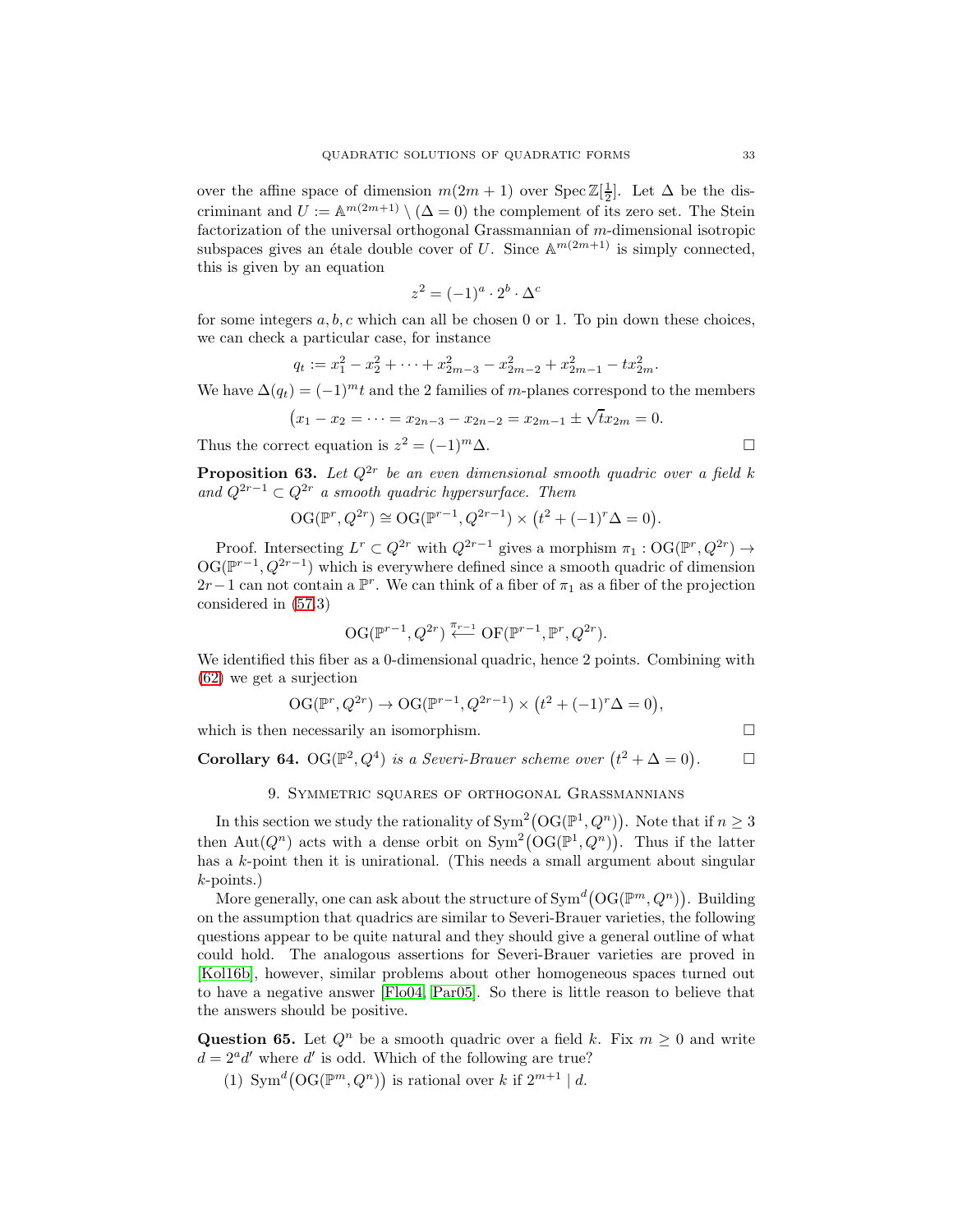- (2)  $\text{Sym}^d(\text{OG}(\mathbb{P}^m, Q^n))$  is rational over k iff it has a k-point.
- (3) The stable birational equivalence class of  $Sym^d(\mathcal{O}(\mathbb{P}^m, Q^n))$  depends only on  $2^a$ .

The simplest case, when  $a = 0$ , follows from [\(60\)](#page-30-0).

**Proposition 66.** Let  $Q^n$  be a smooth quadric over a field k and assume that d is odd. Then

$$
\text{Sym}^d\big(\text{OG}(\mathbb{P}^m, Q^n)\big) \stackrel{stab}{\sim} \text{OG}(\mathbb{P}^m, Q^n).
$$

Proof. We show the stable birational equivalences

 $\text{Sym}^d\big(\text{OG}(\mathbb{P}^m, Q^n)\big) \stackrel{stab}{\sim} \text{Sym}^d\big(\text{OG}(\mathbb{P}^m, Q^n)\big) \times \text{OG}(\mathbb{P}^m, Q^n) \stackrel{stab}{\sim} \text{OG}(\mathbb{P}^m, Q^n).$ 

First let K be the function field of  $\mathrm{OG}(\mathbb{P}^m, Q^n)$ . Then  $\mathrm{OG}(\mathbb{P}^m, Q^n)(K) \neq \emptyset$  hence  $OG(\mathbb{P}^m, Q^n)$  is rational over K by [\(60\)](#page-30-0) and so are its symmetric powers. This shows the stable birational equivalence on the right.

Next let L be the function field of  $Sym^d(\mathcal{O}(\mathbb{P}^m, Q^n))$ . Then  $\mathcal{O}(\mathbb{P}^m, Q^n)$  has a point in an odd degree field extension  $L'/L$ , hence it is rational over L by [\(60\)](#page-30-0). Thus the stable birational equivalence on the left also holds.  $\Box$ 

Another special case of Question [65](#page-32-0) is symmetric powers of  $\mathrm{OG}(\mathbb{P}^0, Q^n) \cong Q^n$ . [\[Spr52\]](#page-36-21) proves that if a quadric has a point over an odd degree field extension of  $k$ then it has a k-point. The idea of the proof gives more.

<span id="page-33-2"></span>**Theorem 67.** Let  $Q^n$  be a smooth quadric of dimension  $n \geq 1$ . Then

$$
\text{Sym}^d(Q^n) \stackrel{bir}{\sim} \left\{ \begin{array}{ll} \mathbb{P}^{nd} & \text{if } d \text{ is even,} \\ Q^n \times \mathbb{P}^{nd-n} & \text{if } d \text{ is odd.} \end{array} \right.
$$

Proof. We prove that, for  $d \geq 2$ ,  $Sym^d(Q^n) \stackrel{bir}{\sim} Sym^{d-2}(Q^n) \times \mathbb{P}^{2n}$ . In affine coordinates we write  $Q^n = (q(x_1, \ldots, x_n, t) = 0).$ 

For d general points  $p_1, \ldots, p_d \in Q^n$  there are unique polynomials  $g_1(t), \ldots, g_n(t)$ of degree  $\leq d-1$  whose graph  $\Gamma := \Gamma(p_1, \ldots, p_d)$  passes through  $p_1, \ldots, p_d$ . We define  $\text{Sym}^d(Q^n) \dashrightarrow \text{Sym}^{d-2}(Q^n) \times \mathbb{A}^n \times \mathbb{A}^n$  by sending  $\{p_1, \ldots, p_d\}$  to the triple consisting of the  $d-2$  other intersection points of  $\Gamma$  with  $Q^n$  and the intersection points of  $\Gamma$  with the hyperplanes  $(t=0)$  and  $(t=1)$ . points of  $\Gamma$  with the hyperplanes  $(t = 0)$  and  $(t = 1)$ .

<span id="page-33-0"></span>68 (Witt reduction and symmetric powers). The rationality problem of symmetric powers can be reduced to the anisotropic case. Indeed, we proved in [\(58\)](#page-29-0) that if  $Q^n$  is a smooth quadric such that  $Q^n(k) \neq \emptyset$  then

$$
\mathrm{OG}(\mathbb{P}^m, Q^n) \stackrel{bir}{\sim} \mathrm{OG}(\mathbb{P}^{m-1}, Q_W^{n-2}) \times \mathbb{P}^{n-m}.\tag{68.1}
$$

We can next take symmetric powers and, using [\[Kol16b,](#page-36-22) Lem.7], conclude that

$$
\text{Sym}^d\big(\text{OG}(\mathbb{P}^m, Q^n)\big) \stackrel{bir}{\sim} \text{Sym}^d\big(\text{OG}(\mathbb{P}^{m-1}, Q_W^{n-2})\big) \times \mathbb{P}^{d(n-m)}.\tag{68.2}
$$

<span id="page-33-1"></span>**69** (Symmetric square of  $\mathrm{OG}(\mathbb{P}^r, Q^{2r})$ ). Since  $\mathrm{OG}(\mathbb{P}^r, Q^{2r})$  has 2 geometric irreducible components, its symmetric square can be written as

$$
\operatorname{Sym}^2(\operatorname{OG}(\mathbb{P}^r, Q^{2r})) = \operatorname{Sym}_s^2(\operatorname{OG}(\mathbb{P}^r, Q^{2r})) \amalg \operatorname{Sym}_a^2(\operatorname{OG}(\mathbb{P}^r, Q^{2r})) \tag{69.1}
$$

where the first (symmetric) component parametrizes pairs  $L_1^r, L_2^r \subset Q^{2r}$  that are in different geometric irreducible components of  $\mathrm{OG}(\mathbb{P}^r, Q^{2r})$  while the second (anti-symmetric) component parametrizes pairs that are in the same geometric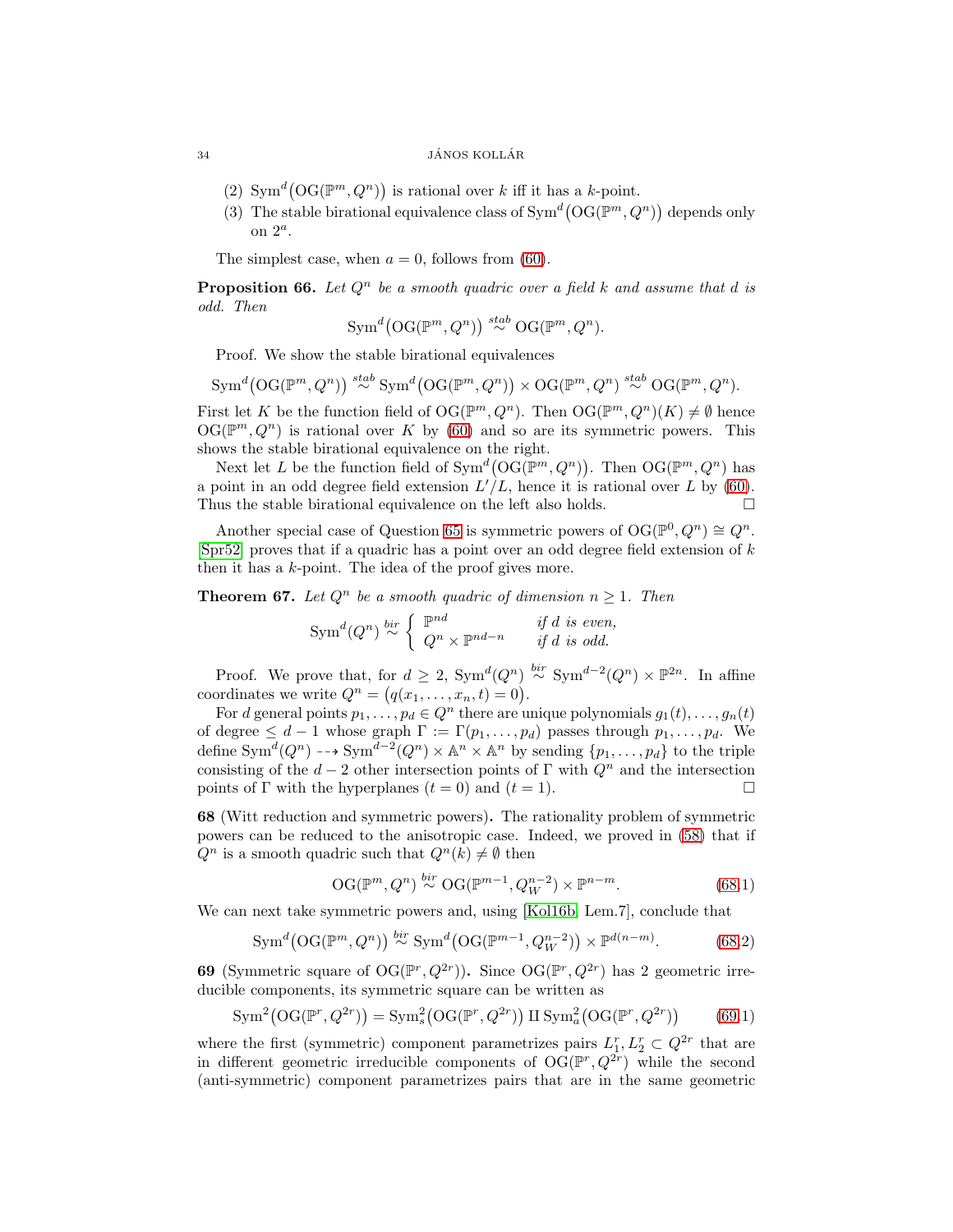irreducible component. Note that  $\text{Sym}_s^2(\text{OG}(\mathbb{P}^r, Q^{2r}))$  is geometrically irreducible while  $\text{Sym}_a^2(\text{OG}(\mathbb{P}^r, Q^{2r}))$  is geometrically reducible.

If  $r = 1$  then

$$
\begin{array}{rcl}\n\text{Sym}_s^2(\text{OG}(\mathbb{P}^1, Q^2)) & \cong & Q^2 \quad \text{and} \\
\text{Sym}_a^2(\text{OG}(\mathbb{P}^1, Q^2)) & \cong & (t^2 = \Delta) \times \mathbb{P}^2\n\end{array} \tag{69.2}
$$

Indeed, the first isomorphism is obtained by identifying a pair of intersecting lines on  $Q<sup>2</sup>$  with their intersection point. The second isomorphism is obtained by noting that  $\text{OG}(\mathbb{P}^1, Q^2)$  is a conic bundle over  $(t^2 = \Delta)$  by  $(62)$  and the symmetric square of any conic is  $\mathbb{P}^2$  by [\(67\)](#page-33-2).

If  $r = 2$  then two general planes of the same family meet at a single point, thus we have a map

$$
\text{Sym}_a^2\big(\text{OG}(\mathbb{P}^2, Q^4)\big) \dashrightarrow Q^4. \tag{69.3}
$$

The fiber over  $p \in Q^4$  can be identified with  $\text{Sym}_a^2(\text{OG}(\mathbb{P}^1, Q_p^2))$ . The  $\text{OG}(\mathbb{P}^1, Q_p^2)$ bundle over  $Q^4$  is a conic bundle over an étale double cover of  $Q^4$ . Since  $Q^4$  is simply connected, the étale double cover is isomorphic to  $Q^4 \times (t^2 + \Delta = 0)$ . (Note that Witt reduction from  $Q^4$  to  $Q_p^2$  changes the sign of the discriminant.) Thus we have a conic bundle over  $Q^4 \times (t^2 + \Delta = 0)$  and we take its relative symmetric square. This is a Zariski locally trivial  $\mathbb{P}^2$ -bundle over  $Q^4 \times (t^2 + \Delta = 0)$ , hence

$$
\text{Sym}_a^2\big(\text{OG}(\mathbb{P}^2, Q^4)\big) \stackrel{bir}{\sim} (t^2 + \Delta = 0) \times Q^4 \times \mathbb{P}^2. \tag{69.4}
$$

Symmetric squares of  $\mathrm{OG}(\mathbb{P}^1, Q^n)$  are related to double covers of Grassmannians.

<span id="page-34-0"></span>**Proposition 70.** Let  $Q^n$  be a smooth quadric of dimension  $\geq 3$ . Then there is a double cover  $\pi: G(Q^n) \to \operatorname{Grass}(\mathbb{P}^3, \mathbb{P}^{n+1})$ , ramified along a divisor  $D \sim 2H$  such that

$$
\text{Sym}^2(\text{OG}(\mathbb{P}^1, Q^n)) \stackrel{bir}{\sim} G(Q^n) \times \mathbb{P}^2.
$$

Proof. A K-point of  $\text{Sym}^2(\text{OG}(\mathbb{P}^1, Q^n))$  is the same as a pair of lines  $\ell, \ell' \subset Q^n$ that are conjugate over K. In general  $\ell, \ell'$  are disjoint, so their span  $\langle \ell, \ell' \rangle$  has dimension 3. Thus we get a map

$$
\pi: \operatorname{Sym}^2(\mathcal{O}(\mathbb{P}^1, Q^3)) \dashrightarrow \operatorname{Grass}(\mathbb{P}^3, \mathbb{P}^{n+1}).
$$
\n(70.1)

Given  $L^3 \subset \mathbb{P}^{n+1}$  such that  $Q^n \cap L^3$  is a smooth quadric surface  $Q_L^2$ , we proved in [\(69.](#page-33-1)2) that the fiber of  $\pi$  over [L<sup>3</sup>] is

$$
\operatorname{Sym}_a^2(\operatorname{OG}(\mathbb{P}^1, Q^2)) \cong (t^2 = \Delta) \times \mathbb{P}^2.
$$

Therefore the Stein factorization of  $\pi$  is

$$
\text{Sym}^2\big(\text{OG}(\mathbb{P}^1, Q^3) \stackrel{bir}{\sim} G(Q^n) \times \mathbb{P}^2 \to G(Q^n) \to \text{Grass}(\mathbb{P}^3, \mathbb{P}^{n+1}),\tag{70.2}
$$

where  $G(Q^n) \to \text{Grass}(\mathbb{P}^3, \mathbb{P}^{n+1})$  is a double cover that ramifies over a point of the Grassmannian  $[L^3] \in \text{Grass}(\mathbb{P}^3, \mathbb{P}^{n+1})$  iff  $Q^n \cap L^3$  is a singular quadric (or if  $L^3 \subset Q^n$ ).

Let  $Q^3 \subset \mathbb{P}^4$  be a smooth quadric 3-fold. A general pencil of hyperplane sections  $\langle L_{\lambda}^3 \cap Q^3 \rangle$  of  $Q^3$  has 2 singular members. Since such pencils  $\langle L_{\lambda}^3 \rangle \subset L^4 \subset \mathbb{P}^{n+1}$ correspond to lines on  $Grass(\mathbb{P}^3, \mathbb{P}^{n+1})$ , we conclude that the branch divisor  $D \subset$ Grass( $\mathbb{P}^3$ ,  $\mathbb{P}^{n+1}$ ) is linearly equivalent to 2H where H is the hyperplane class on  $Grass(\mathbb{P}^3, \mathbb{P})$  $n+1$ ).

Next we show that  $G(Q^3)$  is itself a quadric and determine its equation. This will prove Proposition [15.](#page-5-0)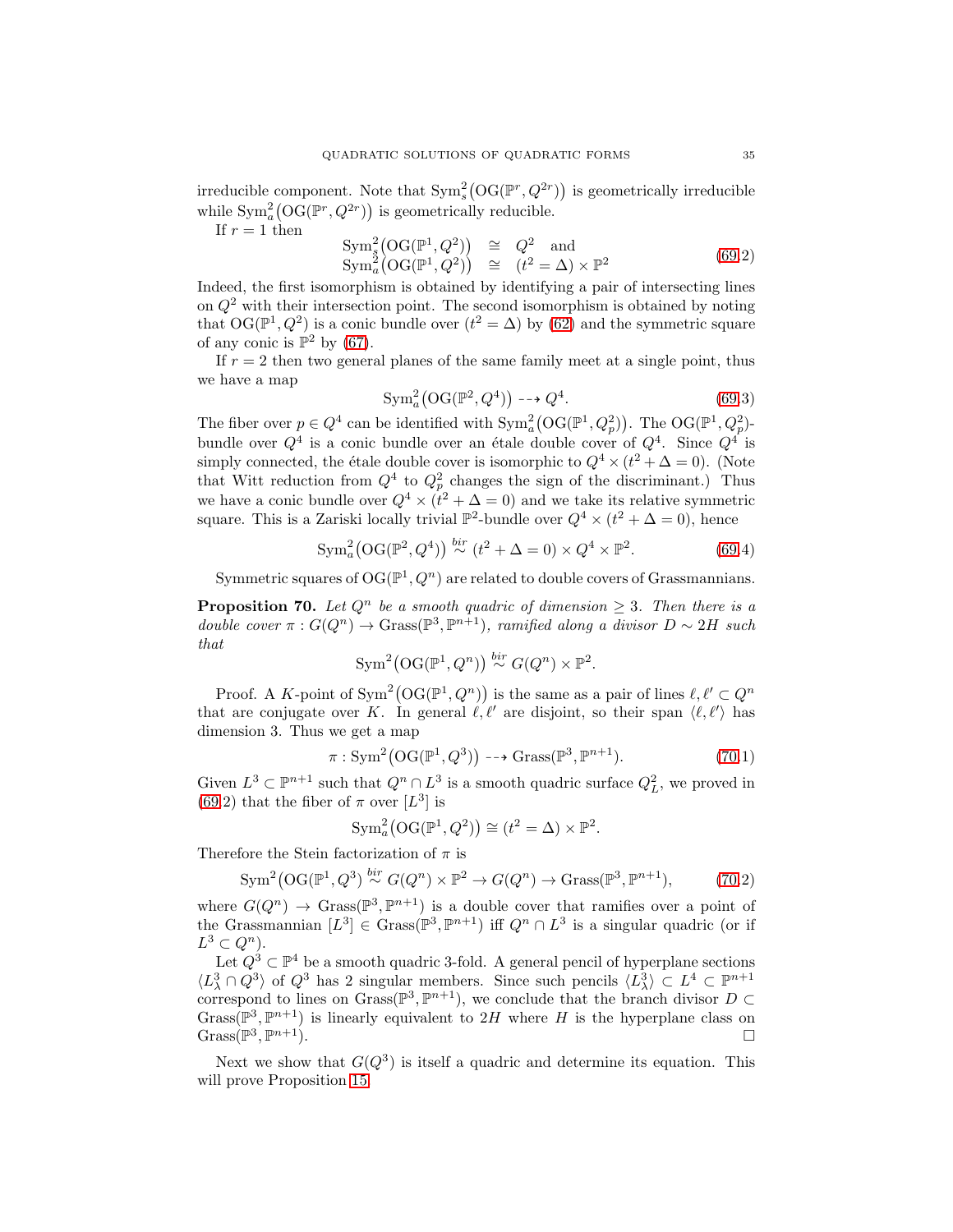#### 36 JÁNOS KOLLÁR

<span id="page-35-9"></span>71 (Proof of Proposition [15\)](#page-5-0). By Theorem [13](#page-4-0) and by Proposition [70,](#page-34-0)

$$
\mathrm{Map}_2(\mathbb{P}^2, Q^5) \stackrel{bir}{\sim} \mathrm{Sym}^2(\mathrm{OG}(\mathbb{P}^1, Q_W^3)) \times \mathbb{P}^{20} \stackrel{bir}{\sim} G(Q_W^3) \times \mathbb{P}^{22},
$$

where  $Q_W^3$  is the Witt reduction of  $Q^5$ . Thus we need to understand  $\pi: G(Q_W^3) \to$ Grass( $\mathbb{P}^3$ ,  $\mathbb{P}^4$ ). Note that Grass( $\mathbb{P}^3$ ,  $\mathbb{P}^4$ ) is the dual of  $\mathbb{P}^4$  and  $\pi$  ramifies along the dual quadric  $Q_W^{\vee}$  which is isomorphic to  $Q_W^3$ . Thus if  $Q_W^3 \cong (q(x_0, \ldots, x_4) = 0)$ then

$$
G(Q_W^3) \cong (c\Delta(q)z^2 = q(x_0, \dots, x_4)) \text{ for some } c.
$$

It is not hard to compute everything explicitly and obtain that  $c = 1$ . As a possible shortcut, working with the universal quadric over  $\mathbb{Z}[\frac{1}{2}]$  as in the proof of [\(62\)](#page-31-0), we see that c is a unit in  $\mathbb{Z}[\frac{1}{2}]$ , hence it is enough to compute it in one example.  $\Box$ 

Acknowledgments. I thank I. Coskun, G. Di Cerbo, D. Krashen, R. Kusner, M. Lieblich, N. Lubbes, R. Parimala, B. Poonen, M. Skopenkov and B. Sturmfels for comments, discussions and references. I learned a lot of the early history, especially the role of [\[Ber1907\]](#page-35-5), from F. Russo. Partial financial support was provided by the NSF under grant number DMS-1362960.

#### **REFERENCES**

- <span id="page-35-1"></span>[AK03] Carolina Araujo and János Kollár, Rational curves on varieties, Higher dimensional varieties and rational points (Budapest, 2001), Bolyai Soc. Math. Stud., vol. 12, Springer, Berlin, 2003, pp. 13–68.
- <span id="page-35-5"></span>[Ber1907] Eugenio Bertini, Introduzione alla geometria proiettiva degli iperspazi con appendice sulle curve algebriche e loro singolaritá, E. Spoerri, Pisa, 1907.
- <span id="page-35-6"></span>[Ber24]  $\_\_\_\_\$ n, Einfuührung in die projektive Geometrie mehrdimensionaler Raäume, mit einem Anhang über algebraische Kurven und ihre Singularitäten, Seidel & Sohn, Wien, 1924.
- <span id="page-35-14"></span>[BKT15] Anders Skovsted Buch, Andrew Kresch, and Harry Tamvakis, A Giambelli formula for even orthogonal Grassmannians, J. Reine Angew. Math. 708 (2015), 17–48. MR 3420327
- <span id="page-35-3"></span>[Cas1894] Guido Castelnuovo, Sulle superficie algebriche che ammettono un sistema doppiamente infinito di sezioni piane riduttibili, Rendiconti della E. Acc. dei Lincei 5 (1894), 22–25.
- <span id="page-35-7"></span>[Cob22] Arthur B. Coble, Associated sets of points, Trans. Amer. Math. Soc. 24 (1922), no. 1, 1–20. MR 1501210
- <span id="page-35-13"></span>[Cos14] Izzet Coskun, Rigidity of Schubert classes in orthogonal Grassmannians, Israel J. Math. 200 (2014), no. 1, 85–126. MR 3219572
- <span id="page-35-4"></span>[Dal85] Magnar Dale, Severi's theorem on the Veronese-surface, J. London Math. Soc. (2) 32 (1985), no. 3, 419–425. MR 825917
- <span id="page-35-8"></span>[ESB89] Lawrence Ein and Nicholas Shepherd-Barron, Some special Cremona transformations, Amer. J. Math. 111 (1989), no. 5, 783–800. MR 1020829
- <span id="page-35-15"></span>[Flo04] Mathieu Florence, Zéro-cycles de degré un sur les espaces homogènes, Int. Math. Res. Not. (2004), no. 54, 2897–2914. MR 2097288
- <span id="page-35-12"></span>[FP97] W. Fulton and R. Pandharipande, Notes on stable maps and quantum cohomology, Algebraic geometry—Santa Cruz 1995, Proc. Sympos. Pure Math., vol. 62, Amer. Math. Soc., Providence, RI, 1997, pp. 45–96.
- <span id="page-35-2"></span>[HP47] W. V. D. Hodge and D. Pedoe, Methods of Algebraic Geometry. Vols. I–III., Cambridge, at the University Press, 1947. MR 0028055 (10,396b)
- <span id="page-35-0"></span>[HRS04] Joe Harris, Mike Roth, and Jason Starr, Rational curves on hypersurfaces of low degree, J. Reine Angew. Math. 571 (2004), 73–106. MR 2070144 (2005e:14067)
- <span id="page-35-11"></span>[IR10] Paltin Ionescu and Francesco Russo, Conic-connected manifolds, J. Reine Angew. Math. 644 (2010), 145–157. MR 2671777
- <span id="page-35-10"></span>[Kac99] Yasuyuki Kachi, Characterization of Veronese varieties and the Hodge index theorem, (preprint), 1999.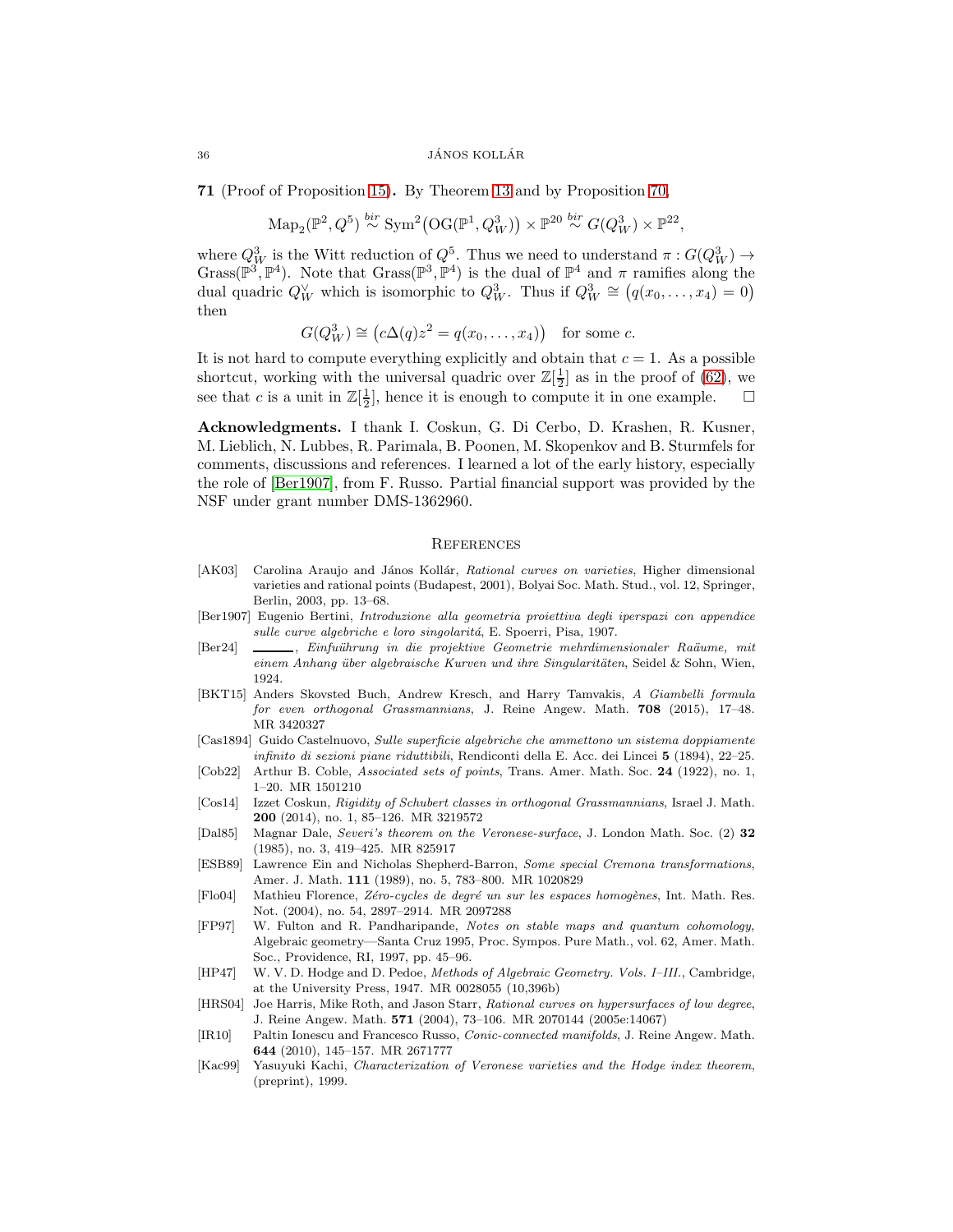- <span id="page-36-2"></span>[Kol96] János Kollár, Rational curves on algebraic varieties, Ergebnisse der Mathematik und ihrer Grenzgebiete. 3. Folge., vol. 32, Springer-Verlag, Berlin, 1996.
- <span id="page-36-24"></span>[Kol05] , Conics in the Grothendieck ring, Adv. Math. 198 (2005), no. 1, 27–35. MR 2183248 (2006k:14064)
- <span id="page-36-3"></span>[Kol08] , Looking for rational curves on cubic hypersurfaces, Higher-dimensional geometry over finite fields, NATO Sci. Peace Secur. Ser. D Inf. Commun. Secur., vol. 16, IOS, Amsterdam, 2008, Notes by Ulrich Derenthal, pp. 92–122. MR 2484078 (2009k:14047)
- <span id="page-36-1"></span>[Kol10] , Holomorphic and pseudo-holomorphic curves on rationally connected varieties, Port. Math. 67 (2010), no. 2, 155–179. MR 2662865
- <span id="page-36-23"></span>[Kol16a] , Severi-Brauer varieties; a geometric treatment, ArXiv e-prints (2016).
- <span id="page-36-22"></span>[Kol16b] , Symmetric powers of Severi-Brauer varieties, ArXiv e-prints (2016).
- <span id="page-36-19"></span>[Kov94] Sándor J Kovács, The cone of curves of a K3 surface, Math. Ann. 300 (1994), no. 4, 681–691. MR MR1314742 (96a:14044)
- <span id="page-36-7"></span>[KP77] Nicolaas H. Kuiper and William F. Pohl, Tight topological embeddings of the real pro*jective plane in*  $E^5$ , Invent. Math. 42 (1977), 177–199. MR 0494122
- <span id="page-36-0"></span>[KP01] B. Kim and R. Pandharipande, The connectedness of the moduli space of maps to homogeneous spaces, Symplectic geometry and mirror symmetry (Seoul, 2000), World Sci. Publ., River Edge, NJ, 2001, pp. 187–201. MR 1882330 (2002k:14021)
- <span id="page-36-20"></span>[KT04] Andrew Kresch and Harry Tamvakis, Quantum cohomology of orthogonal Grassmannians, Compos. Math. 140 (2004), no. 2, 482–500. MR 2027200 (2005d:14080)
- <span id="page-36-6"></span>[Kui62] Nicolaas H. Kuiper, On convex maps, Nieuw Arch. Wisk. (3) 10 (1962), 147–164. MR 0145545
- <span id="page-36-18"></span>[LP71] John A. Little and William F. Pohl, On tight immersions of maximal codimension, Invent. Math. 13 (1971), 179–204. MR 0293645
- <span id="page-36-17"></span>[Mel99] Massimiliano Mella, Existence of good divisors on Mukai varieties, J. Algebraic Geom. 8 (1999), no. 2, 197–206. MR MR1675146 (2000b:14049)
- <span id="page-36-16"></span>[Muk89] Shigeru Mukai, Biregular classification of Fano 3-folds and Fano manifolds of coindex 3, Proc. Nat. Acad. Sci. U.S.A. 86 (1989), no. 9, 3000–3002. MR 995400
- <span id="page-36-25"></span>[Par05] R. Parimala, Homogeneous varieties—zero-cycles of degree one versus rational points, Asian J. Math. 9 (2005), no. 2, 251–256. MR 2176607
- <span id="page-36-9"></span>[PR14] Luc Pirio and Francesco Russo, Quadro-quadric Cremona transformations in low dimensions via the JC-correspondence, Ann. Inst. Fourier (Grenoble) 64 (2014), no. 1, 71–111. MR 3330541
- <span id="page-36-15"></span>[PSS12] Helmut Pottmann, Ling Shi, and Mikhail Skopenkov, Darboux cyclides and webs from circles, Comput. Aided Geom. Design 29 (2012), no. 1, 77–97. MR 2871363
- <span id="page-36-10"></span>[Rus16] Francesco Russo, On the geometry of some special projective varieties, Lecture Notes of the Unione Matematica Italiana, vol. 18, Springer, Cham; Unione Matematica Italiana, Bologna, 2016. MR 3445582
- <span id="page-36-14"></span>[Sch01] Josef Schicho, The multiple conical surfaces, Beiträge Algebra Geom. 42 (2001), no. 1, 71–87. MR 1824751 (2002c:14059)
- <span id="page-36-11"></span>[Ser73] J.-P. Serre, A course in arithmetic, Springer-Verlag, New York-Heidelberg, 1973, Translated from the French, Graduate Texts in Mathematics, No. 7. MR 0344216 (49 #8956)
- <span id="page-36-5"></span>[Sev1901] Francesco Severi, Intorno ai punti doppi impropri di una superficie generale dello spazio a quattro dimensioni e ai suoi punti tripli apparenti, Rend. Circ. Mat. Palermo 15 (1901), 33–51.
- <span id="page-36-12"></span>[SK15] M. Skopenkov and R. Krasauskas, Surfaces containing two circles through each point and Pythagorean 6-tuples, ArXiv e-prints (2015).
- <span id="page-36-13"></span>[Sko15] M. Skopenkov, Surfaces containing two circles through each point, ArXiv e-prints (2015).
- <span id="page-36-21"></span>[Spr52] Tonny Albert Springer, Sur les formes quadratiques d'indice zéro, C. R. Acad. Sci. Paris 234 (1952), 1517–1519. MR 0047021 (13,815j)
- <span id="page-36-8"></span>[SR49] J. G. Semple and L. Roth, Introduction to Algebraic Geometry, Oxford, at the Clarendon Press, 1949. MR 0034048 (11,535d)
- <span id="page-36-4"></span>[Ver1884] Giuseppe Veronese, La superficie omaloide normale a due dimensioni e del quarto ordine dello spazio a cinque dimensioni e le sue projezioni nel piano e nello spazio ordinario, Memorie della E. Acc. dei Lincei 19 (1884), 344–371.

Princeton University, Princeton NJ 08544-1000